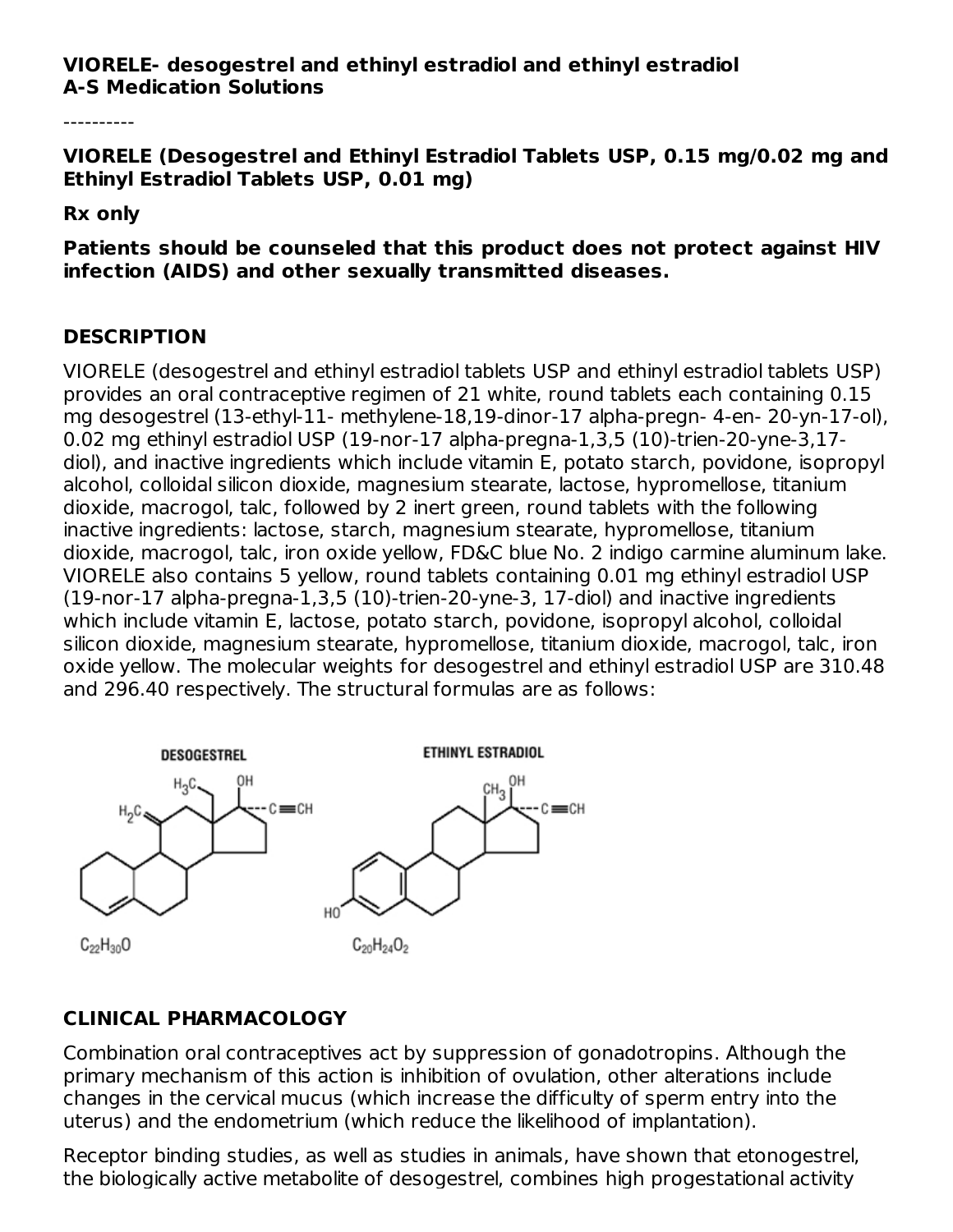the biologically active metabolite of desogestrel, combines high progestational activity with minimal intrinsic androgenicity (91, 92). The relevance of this latter finding in humans is unknown.

## **Pharmacokinetics**

## **Absorption**

Desogestrel is rapidly and almost completely absorbed and converted into etonogestrel, its biologically active metabolite. Following oral administration, the relative bioavailability of desogestrel compared to a solution, as measured by serum levels of etonogestrel, is approximately 100%. VIORELE provides two different regimens of ethinyl estradiol; 0.02 mg in the combination tablet [white] as well as 0.01 mg in the yellow tablet. Ethinyl estradiol is rapidly and almost completely absorbed. After a single dose of VIORELE combination tablet [white], the relative bioavailability of ethinyl estradiol is approximately 93% while the relative bioavailability of the 0.01 mg tablet [yellow] is 99%. The effect of food on the bioavailability of VIORELE following oral administration has not been evaluated.

The pharmacokinetics of etonogestrel and ethinyl estradiol following multiple dose administration of desogestrel/ethinyl estradiol and ethinyl estradiol tablets were determined during the third cycle in 17 subjects. Plasma concentrations of etonogestrel and ethinyl estradiol reached steady-state by Day 21. The  $\mathsf{AUC}_{(0\text{-}24)}$  for etonogestrel at steady-state on Day 21 was approximately 2.2 times higher than  $\mathsf{AUC}_{(0\text{-}24)}$  on Day 1 of the third cycle. The pharmacokinetic parameters of etonogestrel and ethinyl estradiol during the third cycle following multiple dose administration of desogestrel/ethinyl estradiol and ethinyl estradiol tablets are summarized in Table I.

#### **TABLE I: MEAN (SD) PHARMACOKINETIC PARAMETERS OF DESOGESTREL/ETHINYL ESTRADIOL AND ETHINYL ESTRADIOL OVER A 28-DAY DOSING PERIOD IN THE THIRD CYCLE (n=17).**

|                          | Etonogestrel             |                    |          |                   |                        |             |  |
|--------------------------|--------------------------|--------------------|----------|-------------------|------------------------|-------------|--|
| Day                      | Dose <sup>a</sup>        | $ C_{\text{max}} $ | Imax     | $t_{\frac{1}{2}}$ | $AUC_{0-24}$ pg/mL•hr  | CL/F        |  |
|                          | mg                       | pg/mL              | In       | h                 |                        | L/h         |  |
| $\mathbf{1}$             | 0.15                     | 2503.6 (987.6)     | 2.4(1.0) | 29.8(16.3)        | 17,832 (5674)          | 5.4(2.5)    |  |
| 21                       | 0.15                     | 4091.2 (1186.2)    | 1.6(0.7) | 27.8(7.2)         | 39,391 (12,134)        | 4.4(1.4)    |  |
| <sup>a</sup> Desogestrel |                          |                    |          |                   |                        |             |  |
|                          | <b>Ethinyl Estradiol</b> |                    |          |                   |                        |             |  |
| Day                      | Dose                     | $ C_{\text{max}} $ | Imax     | $t_{\frac{1}{2}}$ | $AUC_{0-24}$ pg/mL•hr  | CL/F        |  |
|                          | mg                       | pg/mL              | n        | n                 |                        | L/h         |  |
| $\mathbf{1}$             | 0.02                     | 51.9(15.4)         | 2.9(1.2) | 16.5(4.8)         | 566 (173) <sup>a</sup> | 25.7(9.1)   |  |
| 21                       | 0.02                     | 62.2(25.9)         | 2.0(0.8) | 23.9(25.5)        | 597 (127) <sup>a</sup> | 35.1(8.2)   |  |
| 24                       | 0.01                     | 24.6 (10.8)        | 2.4(1.0) | $ 18.8 \ (10.3) $ | 246 (65)               | 43.6 (12.2) |  |
| 28                       | 0.01                     | 35.3 (27.5)        | 2.1(1.3) | 18.9(8.3)         | 312 (62)               | 33.2(6.6)   |  |

## $a_{n=16}$

 $\mathsf{C}_{\mathsf{max}}$  - measured peak concentration  ${\mathsf T}_{\mathsf{max}}$  - observed time of peak concentration  $\rm{t_{1/2}}$  - elimination half-life, calculated by 0.693/Kelim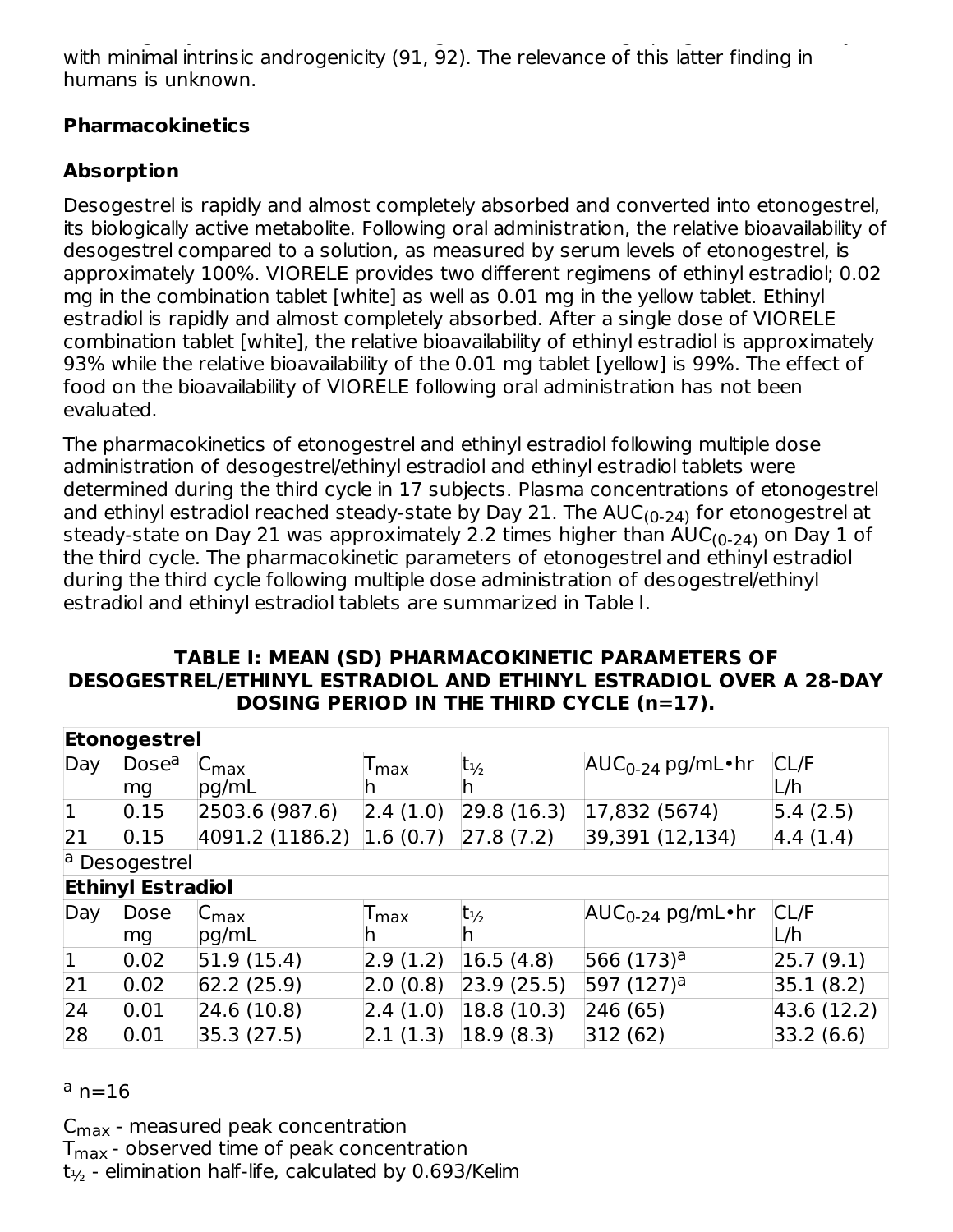AUC $_{\rm 0\text{-}24}$  - area under the concentration-time curve calculated by the linear trapezoidal rule (Time 0 to 24 hours) CL/F - apparent clearance 0-24

## **Distribution**

Etonogestrel, the active metabolite of desogestrel, was found to be 99% protein bound, primarily to sex hormone-binding globulin (SHBG). Ethinyl estradiol is approximately 98.3% bound, mainly to plasma albumin. Ethinyl estradiol does not bind to SHBG, but induces SHBG synthesis. Desogestrel, in combination with ethinyl estradiol, does not counteract the estrogen-induced increase in SHBG, resulting in lower serum levels of free testosterone (96-99).

## **Metabolism**

Desogestrel: Desogestrel is rapidly and completely metabolized by hydroxylation in the intestinal mucosa and on first pass through the liver to etonogestrel. Other metabolites (i.e.,  $3\alpha$ -OH-desogestrel,  $3\beta$ -OH-desogestrel, and  $3\alpha$ -OH- $5\alpha$ -H-desogestrel) with no pharmacologic actions also have been identified and these metabolites may undergo glucuronide and sulfate conjugation.

Ethinyl estradiol: Ethinyl estradiol is subject to a significant degree of presystemic conjugation (phase II metabolism). Ethinyl estradiol escaping gut wall conjugation undergoes phase I metabolism and hepatic conjugation (phase II metabolism). Major phase I metabolites are 2-OH-ethinyl estradiol and 2-methoxy-ethinyl estradiol. Sulfate and glucuronide conjugates of both ethinyl estradiol and phase I metabolites, which are excreted in bile, can undergo enterohepatic circulation.

## **Excretion**

Etonogestrel and ethinyl estradiol are excreted in urine, bile, and feces. At steady state, on Day 21, the elimination half-life of etonogestrel is  $27.8\pm7.2$  hours and the elimination half-life of ethinyl estradiol for the combination tablet is 23.9±25.5 hours. For the 0.01 mg ethinyl estradiol tablet [yellow], the elimination half-life at steady state, Day 28, is 18.9±8.3 hours.

## **Special Populations**

## **Race**

There is no information to determine the effect of race on the pharmacokinetics of VIORELE.

## **Hepatic Insufficiency**

No formal studies were conducted to evaluate the effect of hepatic disease on the disposition of desogestrel/ethinyl estradiol and ethinyl estradiol.

## **Renal Insufficiency**

No formal studies were conducted to evaluate the effect of renal disease on the disposition of desogestrel/ethinyl estradiol and ethinyl estradiol.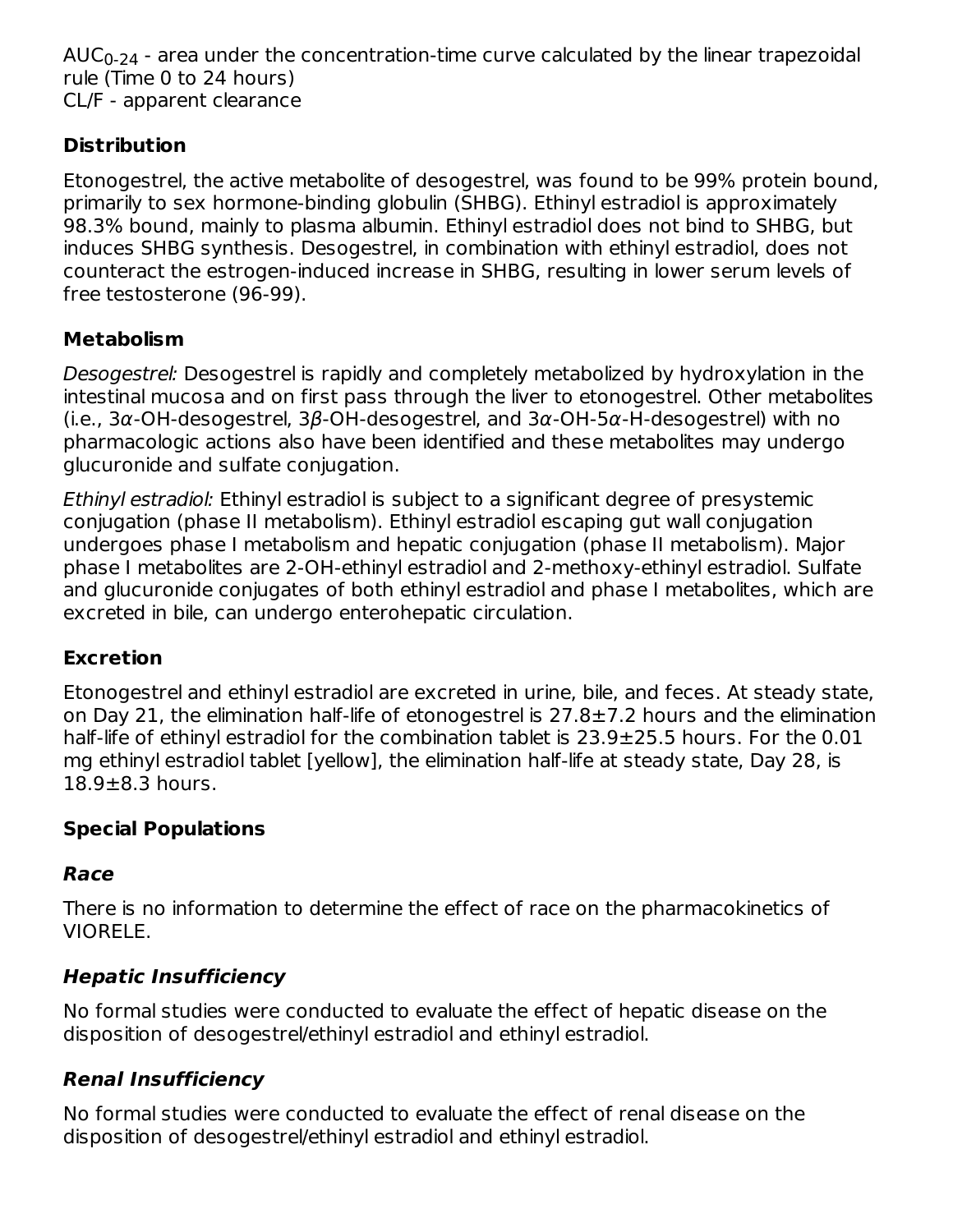## **Drug-Drug Interactions**

Interactions between desogestrel/ethinyl estradiol and other drugs have been reported in the literature. No formal drug-drug interaction studies were conducted (see **PRECAUTIONS** section).

### **INDICATIONS AND USAGE**

VIORELE (desogestrel and ethinyl estradiol tablets USP and ethinyl estradiol tablets USP) is indicated for the prevention of pregnancy in women who elect to use this product as a method of contraception.

Oral contraceptives are highly effective. Table II lists the typical accidental pregnancy rates for users of combination oral contraceptives and other methods of contraception. The efficacy of these contraceptive methods, except sterilization, depends upon the reliability with which they are used. Correct and consistent use of these methods can result in lower failure rates.

#### **TABLE II: Percentage of women experiencing an unintended pregnancy during the first year of typical use and the first year of perfect use of contraception and the percentage continuing use at the end of the first year, United States.**

|                             | % of Women Experiencing an<br>Unintended Pregnancy within the First<br><b>Year of Use</b>    | % of Women<br><b>Continuing Use at</b><br>One Year <sup>*</sup> |     |
|-----------------------------|----------------------------------------------------------------------------------------------|-----------------------------------------------------------------|-----|
| <b>Method</b><br>(1)        | <b>Typical Use</b> <sup><math>\dagger</math></sup><br>Perfect Use <sup>‡</sup><br>(2)<br>(3) |                                                                 | (4) |
| Chance <sup>§</sup>         | 85                                                                                           | 85                                                              |     |
| Spermicides <sup>¶</sup>    | 26                                                                                           | 6                                                               | 40  |
| Periodic<br>abstinence      | 25                                                                                           |                                                                 | 63  |
| Calendar                    |                                                                                              | 9                                                               |     |
| Ovulation Method            |                                                                                              | 3                                                               |     |
| Sympto-<br>Thermal#         |                                                                                              | $\overline{2}$                                                  |     |
| Post-Ovulation              |                                                                                              | $\mathbf{1}$                                                    |     |
| Withdrawal                  | 19                                                                                           | 4                                                               |     |
| $\mathsf{Cap}^{\mathsf{p}}$ |                                                                                              |                                                                 |     |
| Parous Women                | 40                                                                                           | 26                                                              | 42  |
| Nulliparous<br>Women        | 20                                                                                           | 9                                                               | 56  |
| <b>Sponge</b>               |                                                                                              |                                                                 |     |
| Parous Women                | 40                                                                                           | 20                                                              | 42  |
| Nulliparous<br>Women        | 20                                                                                           | 9                                                               | 56  |
| Diaphragm <sup>b</sup>      | 20                                                                                           | 6                                                               | 56  |
| Condom <sup>ß</sup>         |                                                                                              |                                                                 |     |
| Female (Reality)            | 21                                                                                           | 5                                                               | 56  |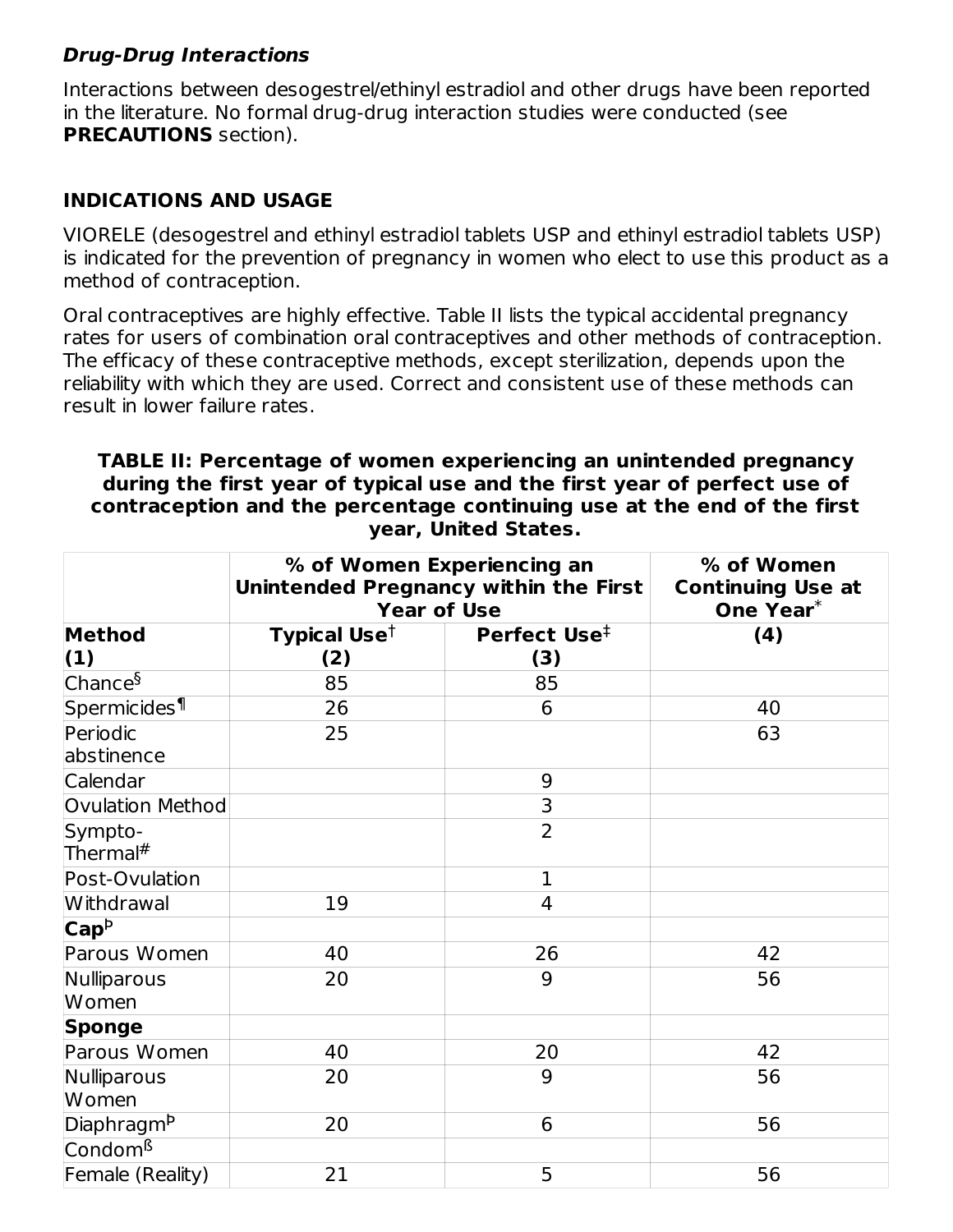| Male                       | 14   | 3    | 61  |
|----------------------------|------|------|-----|
| Pill                       | 5    |      | 71  |
| Progestin Only             |      | 0.5  |     |
| Combined                   |      | 0.1  |     |
| <b>IUD</b>                 |      |      |     |
| Progesterone T             | 2.0  | 1.5  | 81  |
| Copper T 380A              | 0.8  | 0.6  | 78  |
| <b>LNg 20</b>              | 0.1  | 0.1  | 81  |
| Depo-Provera               | 0.3  | 0.3  | 70  |
| Norplant and<br>Norplant-2 | 0.05 | 0.05 | 88  |
| Female<br>sterilization    | 0.5  | 0.5  | 100 |
| Male sterilization         | 0.15 | 0.10 | 100 |

\* Among couples attempting to avoid pregnancy, the percentage who continue to use a method for one year.

† Among typical couples who initiate use of a method (not necessarily for the first time), the percentage who experience an accidental pregnancy during the first year if they do not stop use for any other reason.

‡ Among couples who initiate use of a method (not necessarily for the first time) and who use it perfectly (both consistently and correctly), the percentage who experience an accidental pregnancy during the first year if they do not stop use for any other reason.

- § The percents becoming pregnant in columns (2) and (3) are based on data from populations where contraception is not used and from women who cease using contraception in order to become pregnant. Among such populations, about 89% become pregnant within one year. This estimate was lowered slightly (to 85%) to represent the percent who would become pregnant within one year among women now relying on reversible methods of contraception if they abandoned contraception altogether.
- ¶ Foams, creams, gels, vaginal suppositories, and vaginal film.
- # Cervical mucus (ovulation) method supplemented by calendar in the pre-ovulatory and basal body temperature in the post-ovulatory phases.
- Þ With spermicidal cream or jelly.

ß Without spermicides.

Adapted from Hatcher et al., 1998, Ref#1.

## **CONTRAINDICATIONS**

Oral contraceptives should not be used in women who currently have the following conditions:

- Thrombophlebitis or thromboembolic disorders
- A past history of deep vein thrombophlebitis or thromboembolic disorders
- Cerebral vascular or coronary artery disease
- Known or suspected carcinoma of the breast
- Carcinoma of the endometrium or other known or suspected estrogen-dependent neoplasia
- Undiagnosed abnormal genital bleeding
- Cholestatic jaundice of pregnancy or jaundice with prior pill use
- Hepatic adenomas or carcinomas
- Known or suspected pregnancy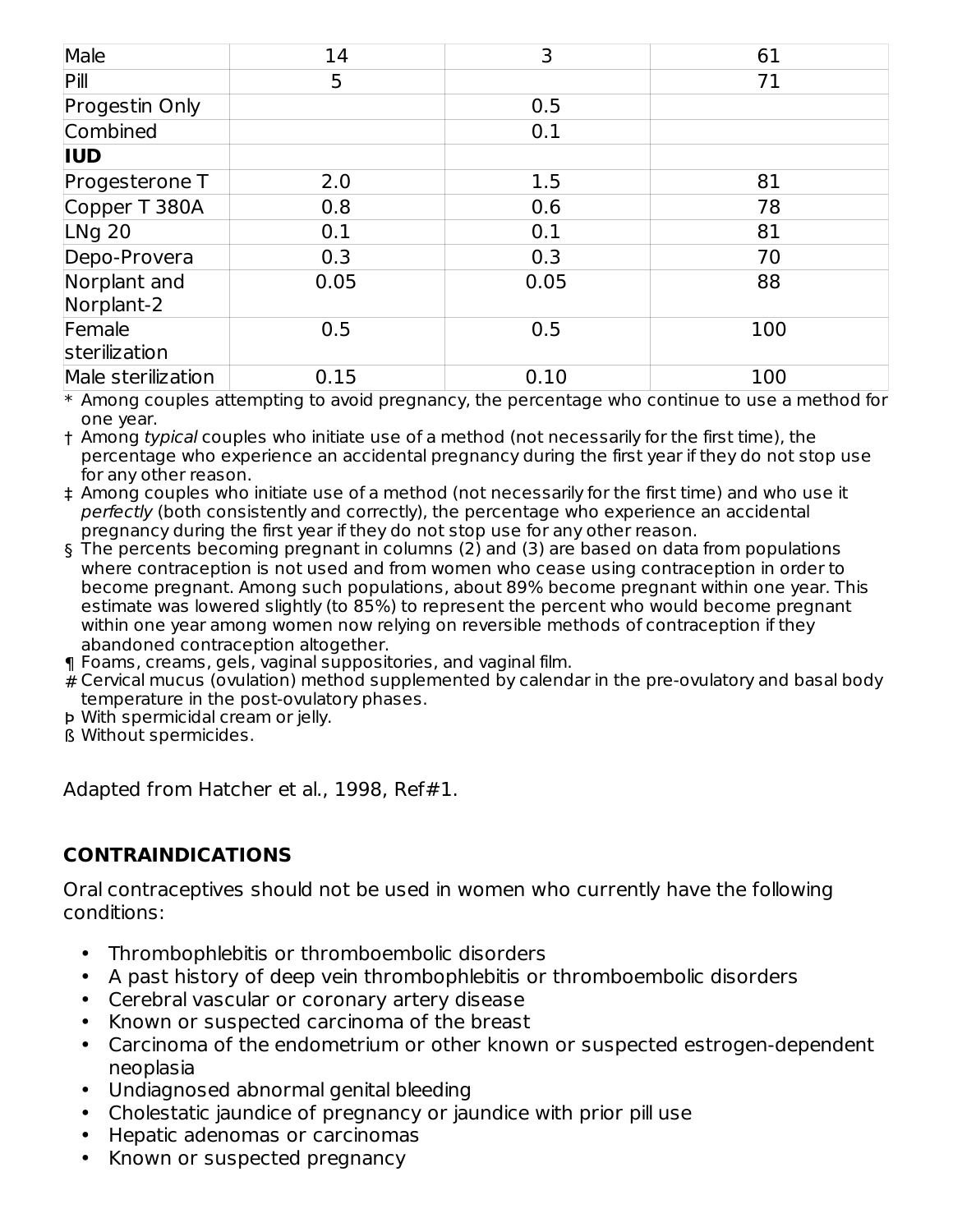• Are receiving Hepatitis C drug combinations containing ombitasvir/paritaprevir/ritonavir, with or without dasabuvir, due to the potential for ALT elevations (see WARNINGS, **RISK OF LIVER ENZYME ELEVATIONS WITH CONCOMITANT HEPATITIS C TREATMENT**).

### **WARNINGS**

**Cigarette smoking increases the risk of serious cardiovascular side effects from oral contraceptive use. This risk increases with age and with heavy smoking (15 or more cigarettes per day) and is quite marked in women over 35 years of age. Women who use oral contraceptives should be strongly advised not to smoke.**

The use of oral contraceptives is associated with increased risks of several serious conditions including myocardial infarction, thromboembolism, stroke, hepatic neoplasia, and gallbladder disease, although the risk of serious morbidity or mortality is very small in healthy women without underlying risk factors. The risk of morbidity and mortality increases significantly in the presence of other underlying risk factors such as hypertension, hyperlipidemias, obesity, and diabetes.

Practitioners prescribing oral contraceptives should be familiar with the following information relating to these risks.

The information contained in this package insert is principally based on studies carried out in patients who used oral contraceptives with formulations of higher doses of estrogens and progestogens than those in common use today. The effect of long-term use of the oral contraceptives with formulations of lower doses of both estrogens and progestogens remains to be determined.

Throughout this labeling, epidemiologic studies reported are of two types: retrospective or case control studies and prospective or cohort studies. Case control studies provide a measure of the relative risk of a disease, namely, a ratio of the incidence of a disease among oral contraceptive users to that among non-users. The relative risk does not provide information on the actual clinical occurrence of a disease. Cohort studies provide a measure of attributable risk, which is the difference in the incidence of disease between oral contraceptive users and non-users. The attributable risk does provide information about the actual occurrence of a disease in the population (Adapted from refs. 2 and 3 with the authors' permission). For further information, the reader is referred to a text on epidemiologic methods.

#### **1. Thromboembolic disorders and other vascular problems**

#### **a. Thromboembolism**

An increased risk of thromboembolic and thrombotic disease associated with the use of oral contraceptives is well established. Case control studies have found the relative risk of users compared to nonusers to be 3 for the first episode of superficial venous thromboembolic disease, 4 to 11 for deep vein thrombosis or pulmonary embolism, and 1.5 to 6 for women with predisposing conditions for venous thromboembolic disease (2,3,19-24). Cohort studies have shown the relative risk to be somewhat lower, about 3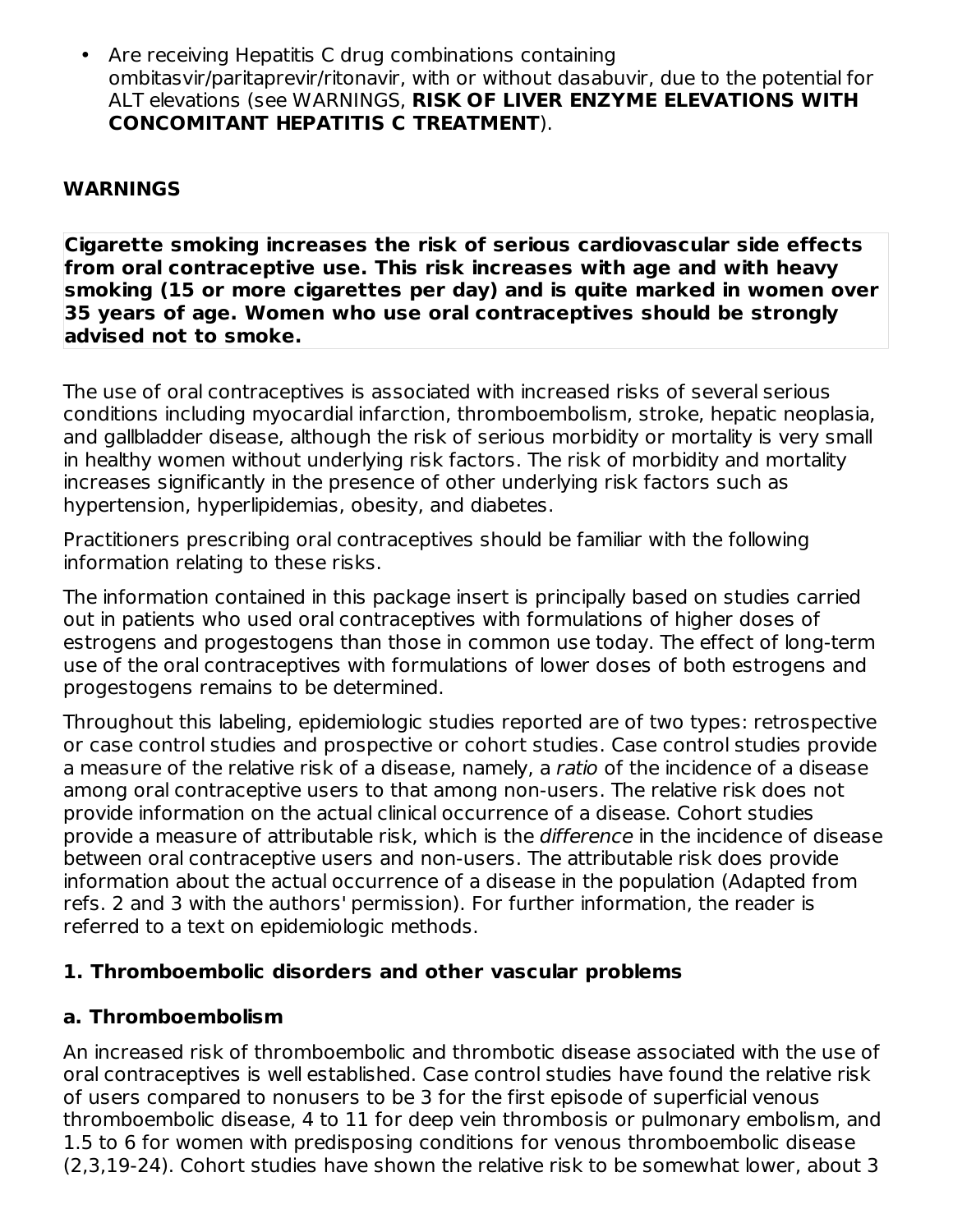for new cases and about 4.5 for new cases requiring hospitalization (25). The risk of thromboembolic disease associated with oral contraceptives is not related to length of use and disappears after pill use is stopped (2).

Several epidemiologic studies indicate that third generation oral contraceptives, including those containing desogestrel, are associated with a higher risk of venous thromboembolism than certain second generation oral contraceptives (102-104). In general, these studies indicate an approximate two-fold increased risk, which corresponds to an additional 1 to 2 cases of venous thromboembolism per 10,000 women-years of use. However, data from additional studies have not shown this twofold increase in risk.

A two- to four-fold increase in relative risk of post-operative thromboembolic complications has been reported with the use of oral contraceptives (9, 26). The relative risk of venous thrombosis in women who have predisposing conditions is twice that of women without such medical conditions (9, 26). If feasible, oral contraceptives should be discontinued at least four weeks prior to and for two weeks after elective surgery of a type associated with an increase in risk of thromboembolism and during and following prolonged immobilization. Since the immediate postpartum period is also associated with an increased risk of thromboembolism, oral contraceptives should be started no earlier than four weeks after delivery in women who elect not to breastfeed.

## **b. Myocardial infarction**

An increased risk of myocardial infarction has been attributed to oral contraceptive use. This risk is primarily in smokers or women with other underlying risk factors for coronary artery disease such as hypertension, hypercholesterolemia, morbid obesity, and diabetes. The relative risk of heart attack for current oral contraceptive users has been estimated to be two to six (4-10). The risk is very low in women under the age of 30.

Smoking in combination with oral contraceptive use has been shown to contribute substantially to the incidence of myocardial infarction in women in their mid-thirties or older with smoking accounting for the majority of excess cases (11). Mortality rates associated with circulatory disease have been shown to increase substantially in smokers, over the age of 35 and non-smokers over the age of 40 (Table III) among women who use oral contraceptives.

#### **TABLE III: CIRCULATORY DISEASE MORTALITY RATES PER 100,000 WOMAN-YEARS BY AGE, SMOKING STATUS, AND ORAL CONTRACEPTIVE USE**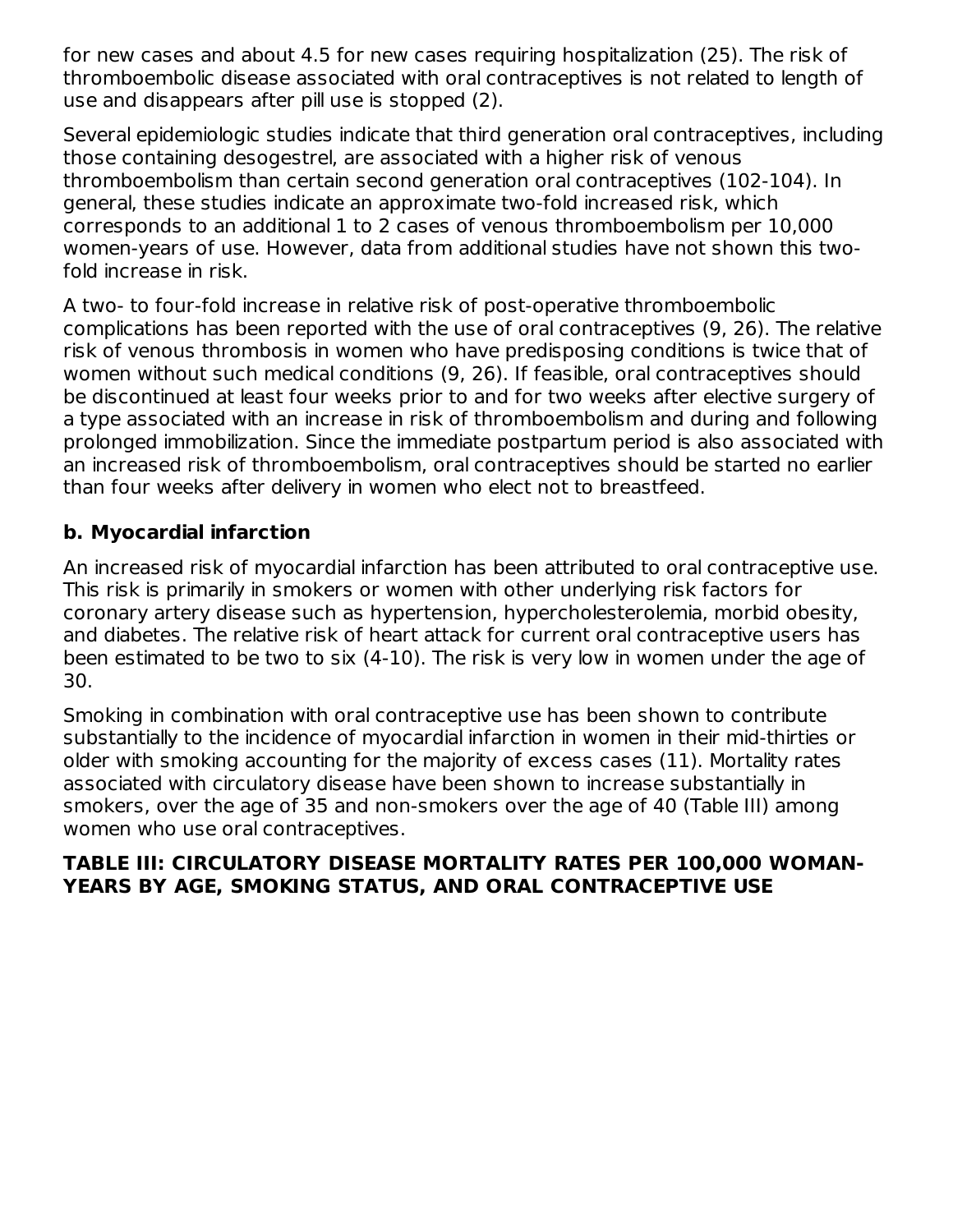

Adapted from P.M. Layde and V. Beral, ref. #12.

Oral contraceptives may compound the effects of well-known risk factors, such as hypertension, diabetes, hyperlipidemias, age and obesity (13). In particular, some progestogens are known to decrease HDL cholesterol and cause glucose intolerance, while estrogens may create a state of hyperinsulinism (14-18). Oral contraceptives have been shown to increase blood pressure among users (see section 9 in WARNINGS). Similar effects on risk factors have been associated with an increased risk of heart disease. Oral contraceptives must be used with caution in women with cardiovascular disease risk factors.

## **c. Cerebrovascular diseases**

Oral contraceptives have been shown to increase both the relative and attributable risks of cerebrovascular events (thrombotic and hemorrhagic strokes), although, in general, the risk is greatest among older (> 35 years), hypertensive women who also smoke. Hypertension was found to be a risk factor for both users and non-users, for both types of strokes, while smoking interacted to increase the risk for hemorrhagic strokes (27-29).

In a large study, the relative risk of thrombotic strokes has been shown to range from 3 for normotensive users to 14 for users with severe hypertension (30). The relative risk of hemorrhagic stroke is reported to be 1.2 for non-smokers who used oral contraceptives, 2.6 for smokers who did not use oral contraceptives, 7.6 for smokers who used oral contraceptives, 1.8 for normotensive users and 25.7 for users with severe hypertension (30). The attributable risk is also greater in older women (3).

## **d. Dose-related risk of vascular disease from oral contraceptives**

A positive association has been observed between the amount of estrogen and progestogen in oral contraceptives and the risk of vascular disease (31-33). A decline in serum high-density lipoproteins (HDL) has been reported with many progestational agents (14-16). A decline in serum high-density lipoproteins has been associated with an increased incidence of ischemic heart disease. Because estrogens increase HDL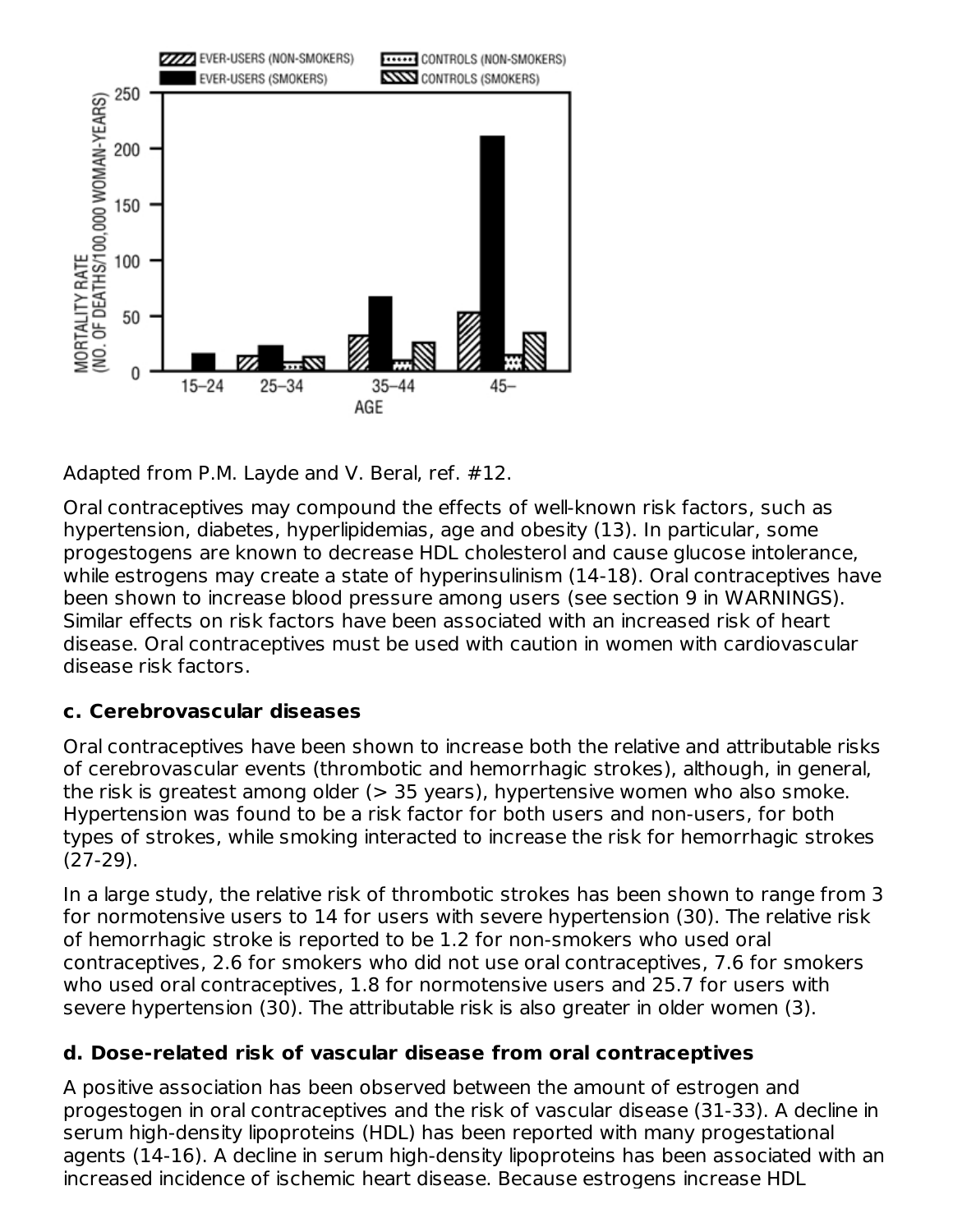increased incidence of ischemic heart disease. Because estrogens increase HDL cholesterol, the net effect of an oral contraceptive depends on a balance achieved between doses of estrogen and progestogen and the nature and absolute amount of progestogens used in the contraceptives. The amount of both hormones should be considered in the choice of an oral contraceptive.

Minimizing exposure to estrogen and progestogen is in keeping with good principles of therapeutics. For any particular estrogen/progestogen combination, the dosage regimen prescribed should be one which contains the least amount of estrogen and progestogen that is compatible with a low failure rate and the needs of the individual patient. New acceptors of oral contraceptive agents should be started on preparations containing 0.035 mg or less of estrogen.

## **e. Persistence of risk of vascular disease**

There are two studies which have shown persistence of risk of vascular disease for ever-users of oral contraceptives. In a study in the United States, the risk of developing myocardial infarction after discontinuing oral contraceptives persists for at least 9 years for women 40 to 49 years old who had used oral contraceptives for five or more years, but this increased risk was not demonstrated in other age groups (8). In another study in Great Britain, the risk of developing cerebrovascular disease persisted for at least 6 years after discontinuation of oral contraceptives, although excess risk was very small (34). However, both studies were performed with oral contraceptive formulations containing 50 micrograms or more of estrogen.

## **2. Estimates of mortality from contraceptive use**

One study gathered data from a variety of sources which have estimated the mortality rate associated with different methods of contraception at different ages (Table IV). These estimates include the combined risk of death associated with contraceptive methods plus the risk attributable to pregnancy in the event of method failure. Each method of contraception has its specific benefits and risks. The study concluded that with the exception of oral contraceptive users 35 and older who smoke and 40 and older who do not smoke, mortality associated with all methods of birth control is low and below that associated with childbirth.

The observation of a possible increase in risk of mortality with age for oral contraceptive users is based on data gathered in the 1970's - but not reported until 1983 (35). However, current clinical practice involves the use of lower estrogen formulations combined with careful consideration of risk factors.

Because of these changes in practice and, also, because of some limited new data which suggest that the risk of cardiovascular disease with the use of oral contraceptives may now be less than previously observed (100,101), the Fertility and Maternal Health Drugs Advisory Committee was asked to review the topic in 1989. The Committee concluded that although cardiovascular disease risks may be increased with oral contraceptive use after age 40 in healthy non-smoking women (even with the newer low-dose formulations), there are also greater potential health risks associated with pregnancy in older women and with the alternative surgical and medical procedures which may be necessary if such women do not have access to effective and acceptable means of contraception.

Therefore, the Committee recommended that the benefits of low-dose oral contraceptive use by healthy non-smoking women over 40 may outweigh the possible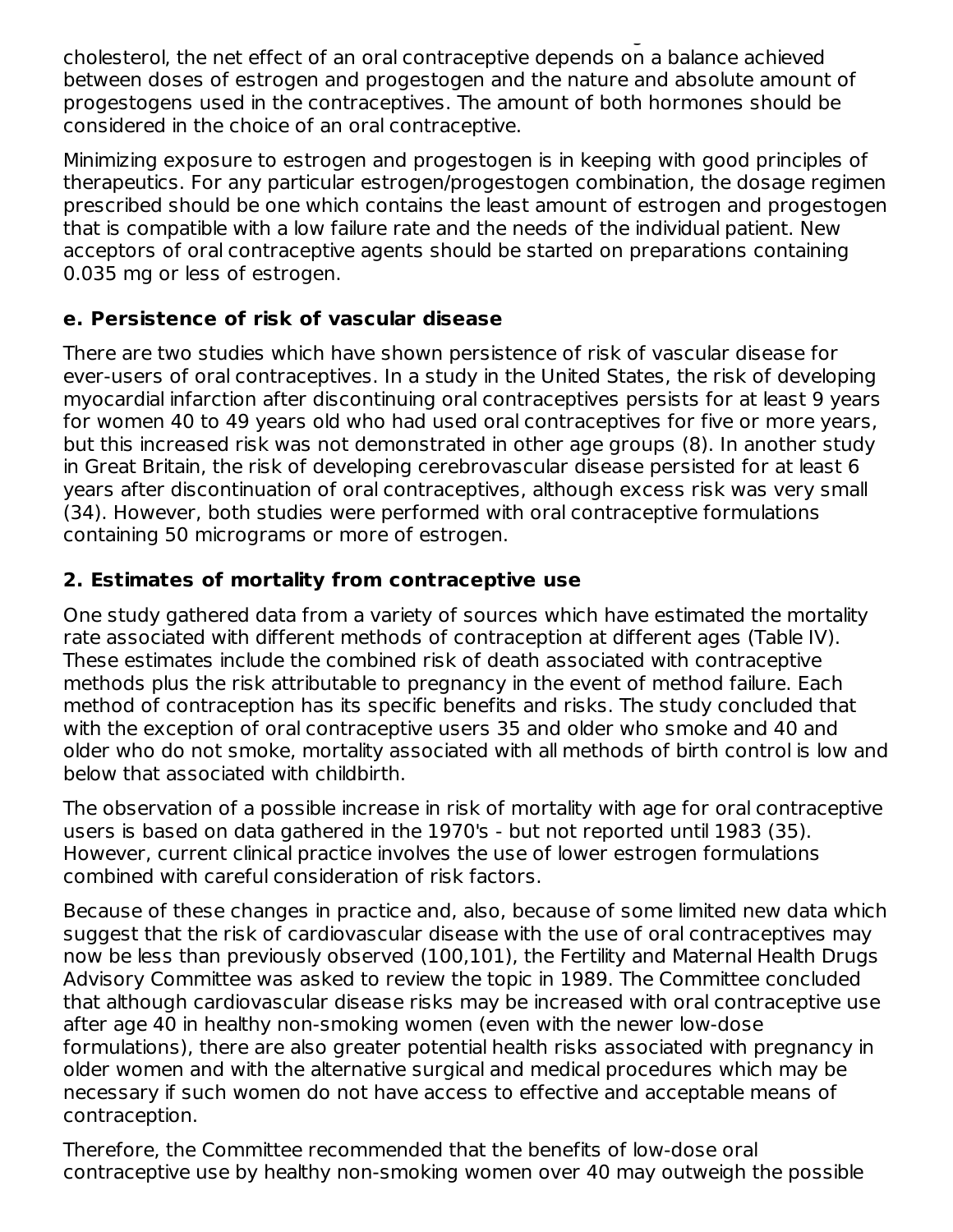risks. Of course, older women, as all women who take oral contraceptives, should take the lowest possible dose formulation that is effective.

#### **TABLE IV: ANNUAL NUMBER OF BIRTH-RELATED OR METHOD-RELATED DEATHS ASSOCIATED WITH CONTROL OF FERTILITY PER 100,000 NON-STERILE WOMEN, BY FERTILITY CONTROL METHOD ACCORDING TO AGE**

| Method of control and                       | $15 - 19$ | $20 - 24$ | $25 - 29$ | $30 - 34$ | $35 - 39$ | $40 - 44$ |
|---------------------------------------------|-----------|-----------|-----------|-----------|-----------|-----------|
| outcome                                     |           |           |           |           |           |           |
| No fertility control methods <sup>*</sup>   | 7.0       | 7.4       | 9.1       | 14.8      | 25.7      | 28.2      |
| Oral contraceptives non-smoker <sup>†</sup> | 0.3       | 0.5       | 0.9       | 1.9       | 13.8      | 31.6      |
| Oral contraceptives smoker <sup>†</sup>     | 2.2       | 3.4       | 6.6       | 13.5      | 51.1      | 117.2     |
| $IUD^{\dagger}$                             | 0.8       | 0.8       | 1.0       | 1.0       | 1.4       | 1.4       |
| Condom <sup>*</sup>                         | 1.1       | 1.6       | 0.7       | 0.2       | 0.3       | 0.4       |
| Diaphragm/spermicide*                       | 1.9       | 1.2       | 1.2       | 1.3       | 2.2       | 2.8       |
| Periodic abstinence <sup>*</sup>            | 2.5       | 1.6       | 1.6       | 1.7       | 2.9       | 3.6       |

\* Deaths are birth related

† Deaths are method related

Adapted from H.W. Ory, ref. #35.

#### **3. Carcinoma of the reproductive organs and breasts**

Numerous epidemiologic studies have been performed on the incidence of breast, endometrial, ovarian, and cervical cancer in women using oral contraceptives. While there are conflicting reports, most studies suggest that the use of oral contraceptives is not associated with an overall increase in the risk of developing breast cancer. Some studies have reported an increased relative risk of developing breast cancer, particularly at a younger age. This increased relative risk appears to be related to duration of use (36-43, 79-89).

Some studies suggest that oral contraceptive use has been associated with an increase in the risk of cervical intra-epithelial neoplasia in some populations of women (45-48). However, there continues to be controversy about the extent to which such findings may be due to differences in sexual behavior and other factors.

#### **4. Hepatic neoplasia**

Benign hepatic adenomas are associated with oral contraceptive use, although the incidence of benign tumors is rare in the United States. Indirect calculations have estimated the attributable risk to be in the range of 3.3 cases/100,000 for users, a risk that increases after four or more years of use especially with oral contraceptives of higher dose (49). Rupture of rare, benign, hepatic adenomas may cause death through intra-abdominal hemorrhage (50, 51).

Studies from Britain have shown an increased risk of developing hepatocellular carcinoma (52-54) in long-term (> 8 years) oral contraceptive users. However, these cancers are extremely rare in the US and the attributable risk (the excess incidence) of liver cancers in oral contraceptive users approaches less than one per million users.

#### **RISK OF LIVER ENZYME ELEVATIONS WITH CONCOMITANT HEPATITIS C**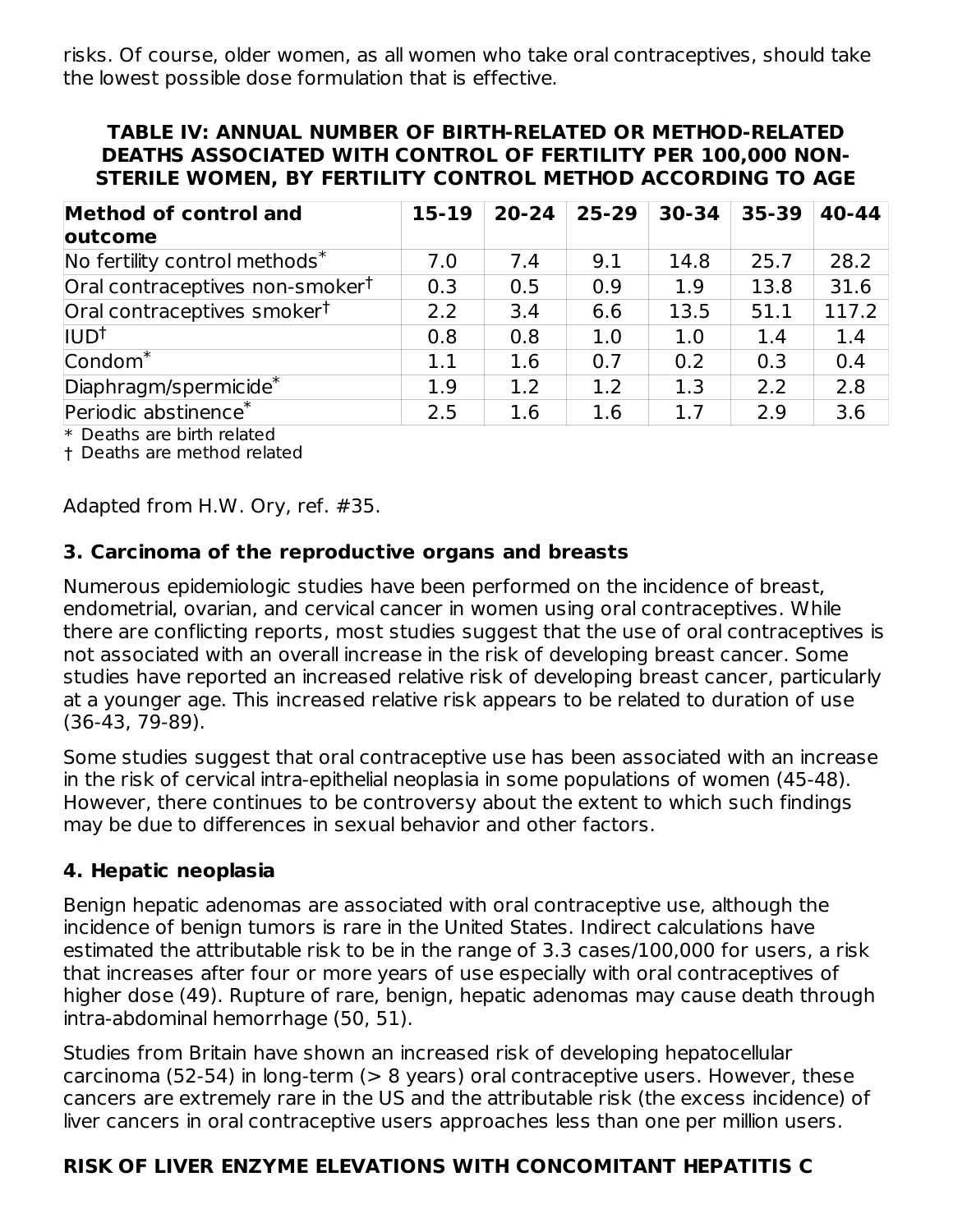### **TREATMENT**

During clinical trials with the Hepatitis C combination drug regimen that contains ombitasvir/paritaprevir/ritonavir, with or without dasabuvir, ALT elevations greater than 5 times the upper limit of normal (ULN), including some cases greater than 20 times the ULN, were significantly more frequent in women using ethinyl estradiol-containing medications such as COCs. Discontinue VIORELE prior to starting therapy with the combination drug regimen ombitasvir/paritaprevir/ritonavir, with or without dasabuvir [see CONTRAINDICATIONS (4)].VIORELE can be restarted approximately 2 weeks following completion of treatment with the combination drug regimen.

## **5. Ocular lesions**

There have been clinical case reports of retinal thrombosis associated with the use of oral contraceptives. Oral contraceptives should be discontinued if there is unexplained partial or complete loss of vision; onset of proptosis or diplopia; papilledema; or retinal vascular lesions. Appropriate diagnostic and therapeutic measures should be undertaken immediately.

## **6. Oral contraceptive use before or during early pregnancy**

Extensive epidemiologic studies have revealed no increased risk of birth defects in women who have used oral contraceptives prior to pregnancy (55-57). Studies also do not suggest a teratogenic effect, particularly in so far as cardiac anomalies and limb reduction defects are concerned (55,56,58,59), when oral contraceptives are taken inadvertently during early pregnancy.

The administration of oral contraceptives to induce withdrawal bleeding should not be used as a test for pregnancy. Oral contraceptives should not be used during pregnancy to treat threatened or habitual abortion. It is recommended that for any patient who has missed two consecutive periods, pregnancy should be ruled out before continuing oral contraceptive use. If the patient has not adhered to the prescribed schedule, the possibility of pregnancy should be considered at the first missed period. Oral contraceptive use should be discontinued until pregnancy is ruled out.

## **7. Gallbladder disease**

Earlier studies have reported an increased lifetime relative risk of gallbladder surgery in users of oral contraceptives and estrogens (60, 61). More recent studies, however, have shown that the relative risk of developing gallbladder disease among oral contraceptive users may be minimal (62-64). The recent findings of minimal risk may be related to the use of oral contraceptive formulations containing lower hormonal doses of estrogens and progestogens.

## **8. Carbohydrate and lipid metabolic effects**

Oral contraceptives have been shown to cause a decrease in glucose tolerance in a significant percentage of users (17). Oral contraceptives containing greater than 75 micrograms of estrogens cause hyper-insulinism, while lower doses of estrogen cause less glucose intolerance (65). Progestogens increase insulin secretion and create insulin resistance, this effect varying with different progestational agents (17, 66). However, in the non-diabetic woman, oral contraceptives appear to have no effect on fasting blood glucose (67). Because of these demonstrated effects, prediabetic and diabetic women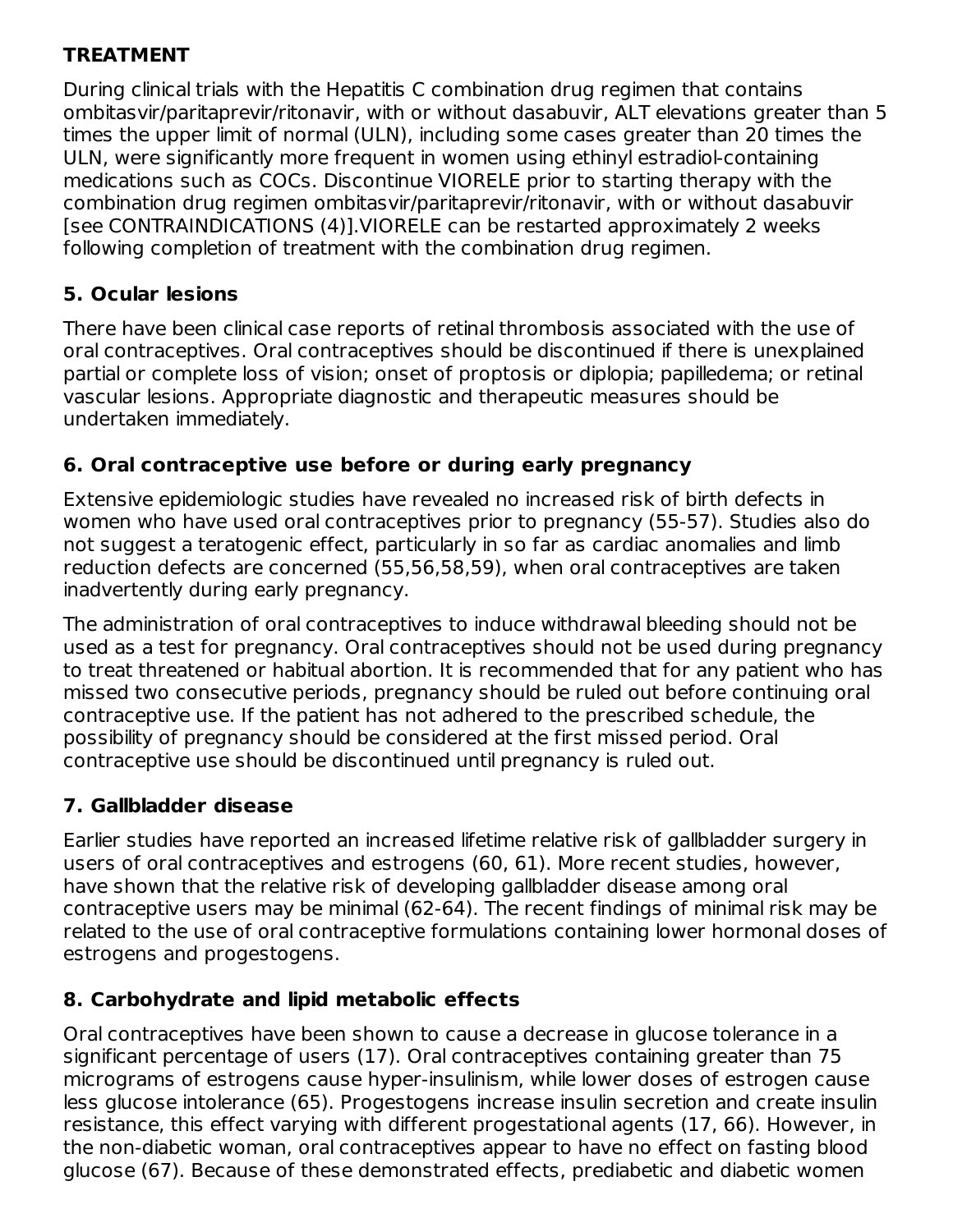should be carefully monitored while taking oral contraceptives.

A small proportion of women will have persistent hypertriglyceridemia while on the pill. As discussed earlier (see **WARNINGS** 1.a. and 1.d.), changes in serum triglycerides and lipoprotein levels have been reported in oral contraceptive users.

## **9. Elevated blood pressure**

An increase in blood pressure has been reported in women taking oral contraceptives (68) and this increase is more likely in older oral contraceptive users (69) and with continued use (61). Data from the Royal College of General Practitioners (12) and subsequent randomized trials have shown that the incidence of hypertension increases with increasing quantities of progestogens.

Women with a history of hypertension or hypertension-related diseases, or renal disease (70) should be encouraged to use another method of contraception. If women elect to use oral contraceptives, they should be monitored closely and if significant elevation of blood pressure occurs, oral contraceptives should be discontinued. For most women, elevated blood pressure will return to normal after stopping oral contraceptives (69), and there is no difference in the occurrence of hypertension between ever- and never-users (68,70,71).

## **10. Headache**

The onset or exacerbation of migraine or development of headache with a new pattern which is recurrent, persistent, or severe requires discontinuation of oral contraceptives and evaluation of the cause.

## **11. Bleeding irregularities**

Breakthrough bleeding and spotting are sometimes encountered in patients on oral contraceptives, especially during the first three months of use. Non-hormonal causes should be considered and adequate diagnostic measures taken to rule out malignancy or pregnancy in the event of breakthrough bleeding, as in the case of any abnormal vaginal bleeding. If pathology has been excluded, time or a change to another formulation may solve the problem. In the event of amenorrhea, pregnancy should be ruled out.

Some women may encounter post-pill amenorrhea or oligomenorrhea, especially when such a condition was pre-existent.

## **12. Ectopic pregnancy**

Ectopic as well as intrauterine pregnancy may occur in contraceptive failures.

## **PRECAUTIONS**

## **1. General**

**Patients should be counseled that this product does not protect against HIV infection (AIDS) and other sexually transmitted diseases.**

## **2. Physical examination and follow up**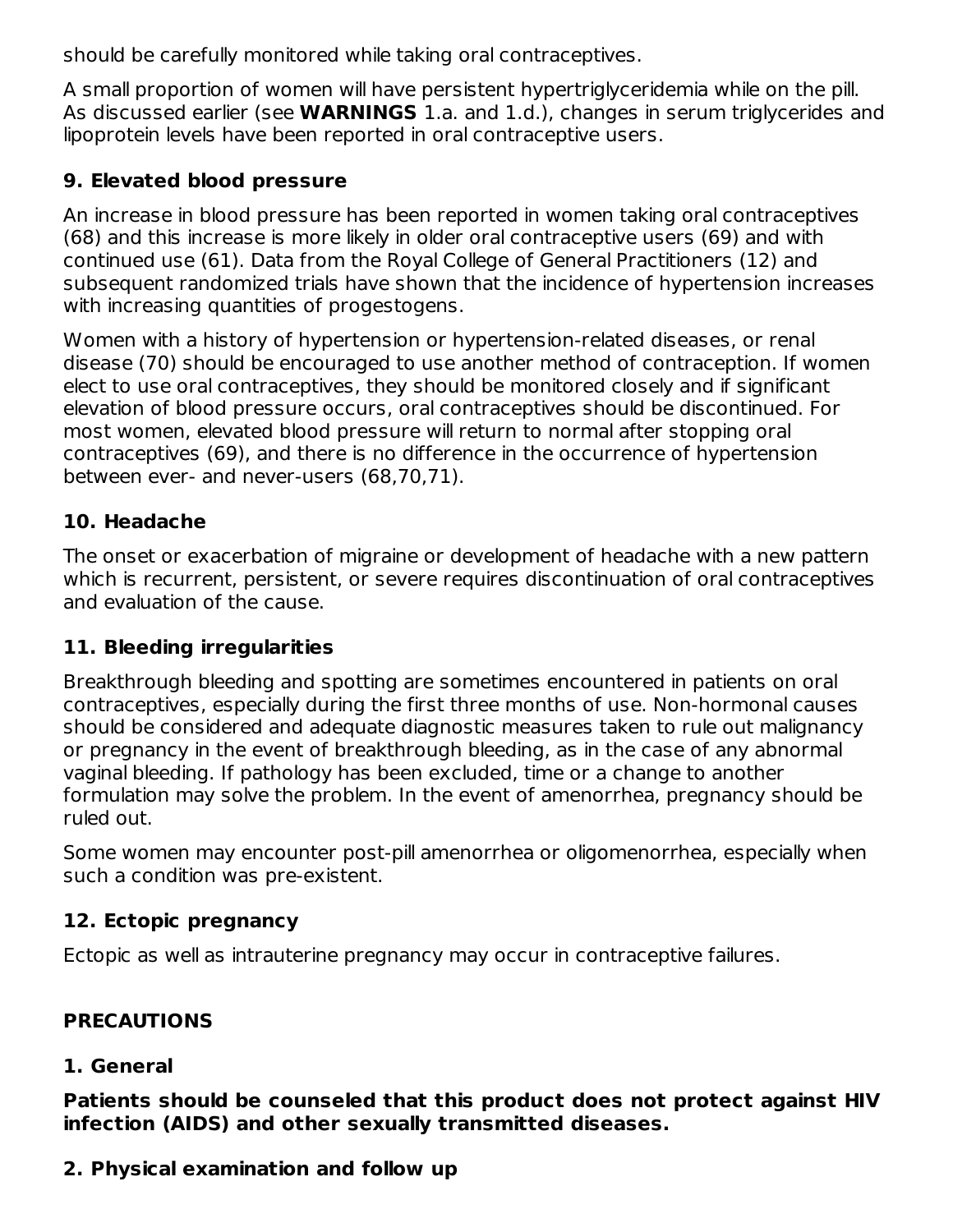It is good medical practice for all women to have annual history and physical examinations, including women using oral contraceptives. The physical examination, however, may be deferred until after initiation of oral contraceptives if requested by the woman and judged appropriate by the clinician. The physical examination should include special reference to blood pressure, breasts, abdomen, and pelvic organs, including cervical cytology, and relevant laboratory tests. In case of undiagnosed, persistent or recurrent abnormal vaginal bleeding, appropriate measures should be conducted to rule out malignancy. Women with a strong family history of breast cancer or who have breast nodules should be monitored with particular care.

## **3. Lipid disorders**

Women who are being treated for hyperlipidemias should be followed closely if they elect to use oral contraceptives. Some progestogens may elevate LDL levels and may render the control of hyperlipidemias more difficult.

## **4. Liver function**

If jaundice develops in any woman receiving such drugs, the medication should be discontinued. Steroid hormones may be poorly metabolized in patients with impaired liver function.

## **5. Fluid retention**

Oral contraceptives may cause some degree of fluid retention. They should be prescribed with caution, and only with careful monitoring, in patients with conditions which might be aggravated by fluid retention.

#### **6. Emotional disorders**

Women with a history of depression should be carefully observed and the drug discontinued if depression recurs to a serious degree.

## **7. Contact lenses**

Contact lens wearers who develop visual changes or changes in lens tolerance should be assessed by an ophthalmologist.

## **8. Drug interactions**

Reduced efficacy and increased incidence of breakthrough bleeding and menstrual irregularities have been associated with concomitant use of rifampin. A similar association, though less marked, has been suggested with barbiturates, phenylbutazone, phenytoin sodium, carbamazepine and possibly with griseofulvin, ampicillin, and tetracyclines (72).

Combined hormonal contraceptives have been shown to significantly decrease plasma concentrations of lamotrigine when co-administered, likely due to induction of lamotrigine glucuronidation. This may reduce seizure control; therefore, dosage adjustments of lamotrigine may be necessary.

Consult the labeling of the concurrently-used drug to obtain further information about interactions with hormonal contraceptives or the potential for enzyme alterations.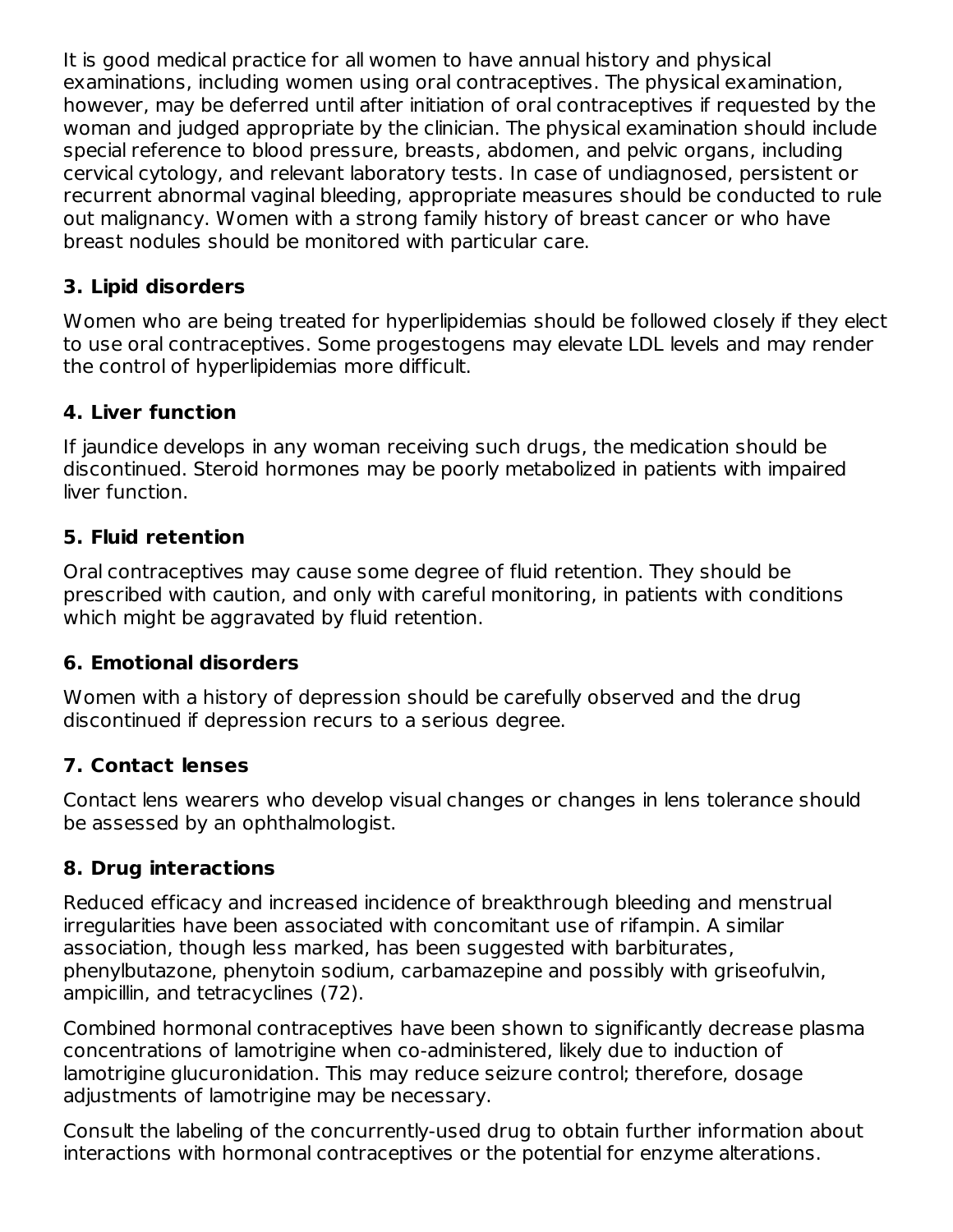**Concomitant Use with HCV Combination Therapy - Liver Enzyme Elevation**

**Do not co-administer VIORELE with HCV drug combinations containing ombitasvir/paritaprevir/ritonavir, with or without dasabuvir, due to potential for ALT elevations (see WARNINGS, RISK OF LIVER ENZYME ELEVATIONS WITH CONCOMITANT HEPATITIS C TREATMENT).**

### **9. Interactions with laboratory tests**

Certain endocrine and liver function tests and blood components may be affected by oral contraceptives:

- 1. Increased prothrombin and factors VII, VIII, IX and X; decreased antithrombin 3; increased norepinephrine-induced platelet aggregability.
- 2. Increased thyroid binding globulin (TBG) leading to increased circulating total thyroid hormone, as measured by protein-bound iodine (PBI), T4 by column or by radioimmunoassay. Free T3 resin uptake is decreased, reflecting the elevated TBG; free T4 concentration is unaltered.
- 3. Other binding proteins may be elevated in serum.
- 4. Sex hormone-binding globulins are increased and result in elevated levels of total circulating sex steroids; however, free or biologically active levels either decrease or remain unchanged.
- 5. High-density lipoprotein cholesterol (HDL-C) and triglycerides may be increased, while low-density lipoprotein cholesterol (LDL-C) and total cholesterol (Total-C) may be decreased or unchanged.
- 6. Glucose tolerance may be decreased.
- 7. Serum folate levels may be depressed by oral contraceptive therapy. This may be of clinical significance if a woman becomes pregnant shortly after discontinuing oral contraceptives.

## **10. Carcinogenesis**

See **WARNINGS** section.

## **11. Pregnancy**

Pregnancy Category X (see **CONTRAINDICATIONS** and **WARNINGS** sections).

## **12. Nursing mothers**

Small amounts of oral contraceptive steroids have been identified in the milk of nursing mothers and a few adverse effects on the child have been reported, including jaundice and breast enlargement. In addition, oral contraceptives given in the postpartum period may interfere with lactation by decreasing the quantity and quality of breast milk. If possible, the nursing mother should be advised not to use oral contraceptives but to use other forms of contraception until she has completely weaned her child.

## **13. Pediatric use**

Safety and efficacy of VIORELE has been established in women of reproductive age. Safety and efficacy are expected to be the same for post-pubertal adolescents under the age of 16 and for users 16 years and older. Use of this product before menarche is not indicated.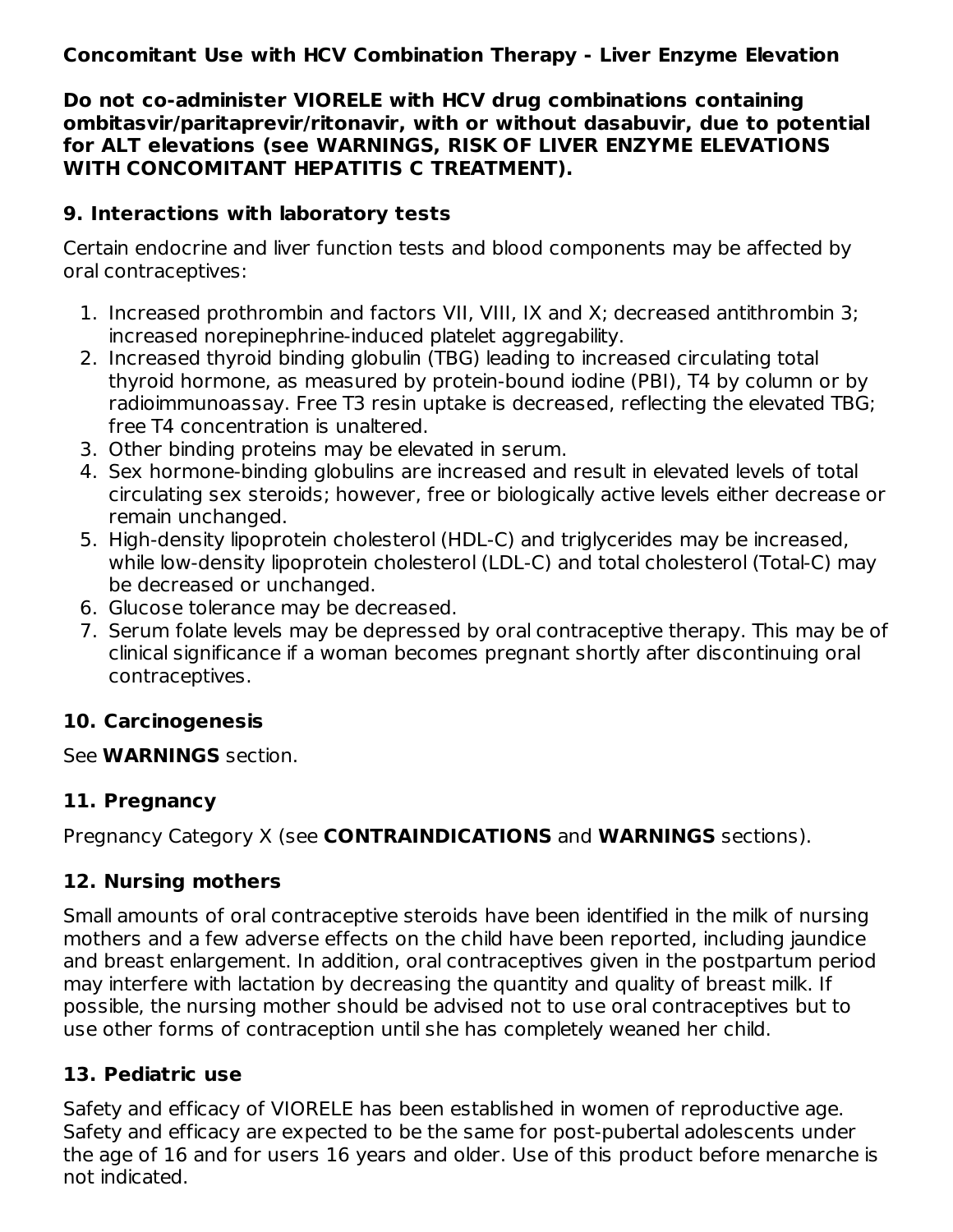#### **INFORMATION FOR THE PATIENT**

See Patient Labeling Printed Below

### **ADVERSE REACTIONS**

An increased risk of the following serious adverse reactions has been associated with the use of oral contraceptives (see **WARNINGS** section):

- Thrombophlebitis and venous thrombosis with or without embolism
- Arterial thromboembolism
- Pulmonary embolism
- Myocardial infarction
- Cerebral hemorrhage
- Cerebral thrombosis
- Hypertension
- Gallbladder disease
- Hepatic adenomas or benign liver tumors

There is evidence of an association between the following conditions and the use of oral contraceptives:

- Mesenteric thrombosis
- Retinal thrombosis

The following adverse reactions have been reported in patients receiving oral contraceptives and are believed to be drug-related:

- Nausea
- Vomiting
- Gastrointestinal symptoms (such as abdominal cramps and bloating)
- Breakthrough bleeding
- Spotting
- Change in menstrual flow
- Amenorrhea
- Temporary infertility after discontinuation of treatment
- Edema
- Melasma which may persist
- Breast changes: tenderness, enlargement, secretion
- Change in weight (increase or decrease)
- Change in cervical erosion and secretion
- $\bullet$ Diminution in lactation when given immediately postpartum
- Cholestatic jaundice
- Migraine
- Rash (allergic)
- Mental depression
- Reduced tolerance to carbohydrates
- Vaginal candidiasis
- Change in corneal curvature (steepening)
- Intolerance to contact lenses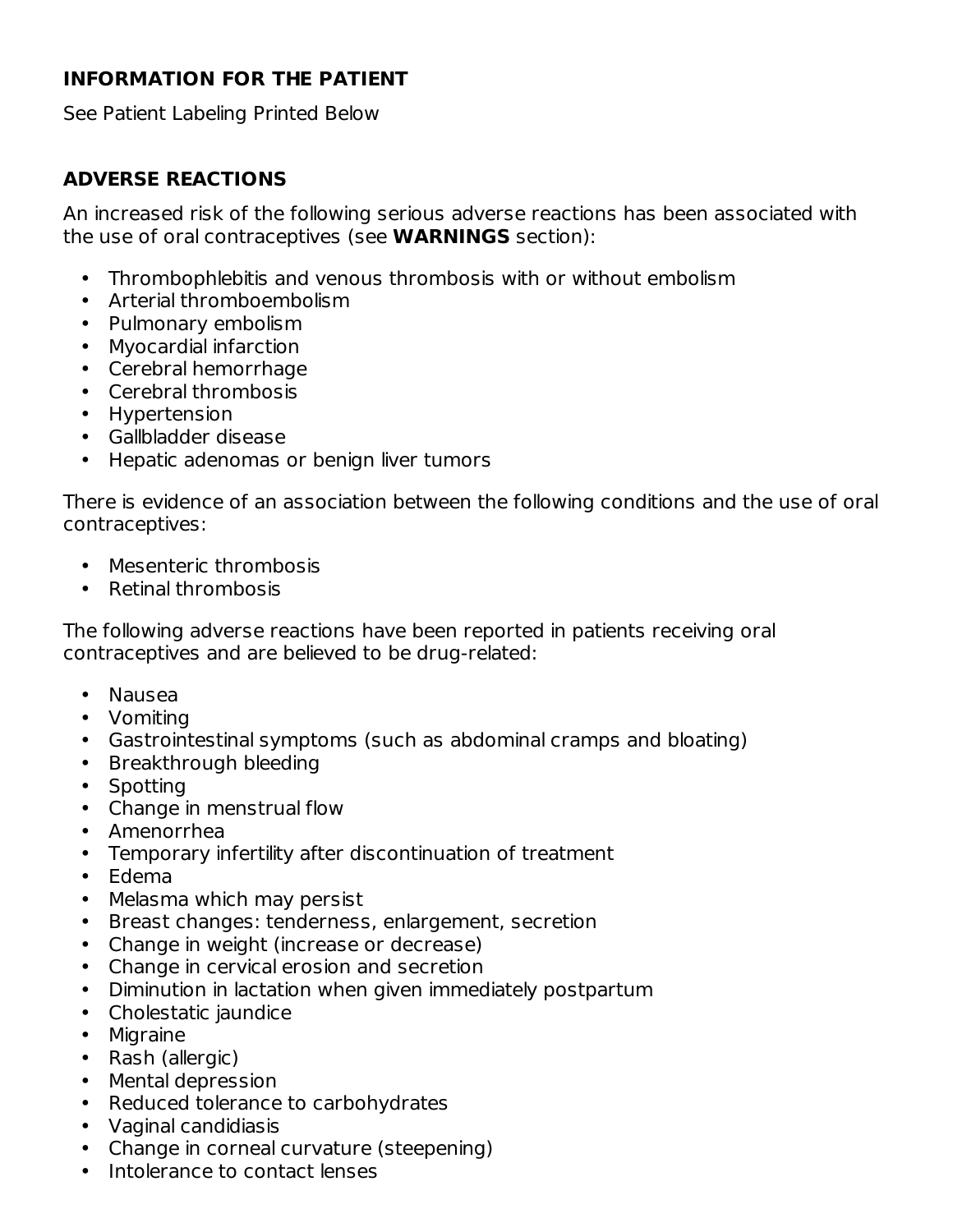The following adverse reactions have been reported in users of oral contraceptives and the association has been neither confirmed nor refuted:

- Pre-menstrual syndrome
- Cataracts
- Changes in appetite
- Cystitis-like syndrome
- Headache
- Nervousness
- Dizziness
- Hirsutism
- Loss of scalp hair
- Erythema multiforme
- Erythema nodosum
- Hemorrhagic eruption
- Vaginitis
- Porphyria
- Impaired renal function
- Hemolytic uremic syndrome
- Acne
- Changes in libido
- Colitis
- Budd-Chiari Syndrome

## **OVERDOSAGE**

Serious ill effects have not been reported following acute ingestion of large doses of oral contraceptives by young children. Overdosage may cause nausea, and withdrawal bleeding may occur in females.

## **NON-CONTRACEPTIVE HEALTH BENEFITS**

The following non-contraceptive health benefits related to the use of oral contraceptives are supported by epidemiologic studies which largely utilized oral contraceptive formulations containing estrogen doses exceeding 0.035 mg of ethinyl estradiol or 0.05 mg of mestranol (73-78).

Effects on menses:

- increased menstrual cycle regularity
- decreased blood loss and decreased incidence of iron deficiency anemia
- decreased incidence of dysmenorrhea

Effects related to inhibition of ovulation:

- decreased incidence of functional ovarian cysts
- decreased incidence of ectopic pregnancies

Effects from long-term use: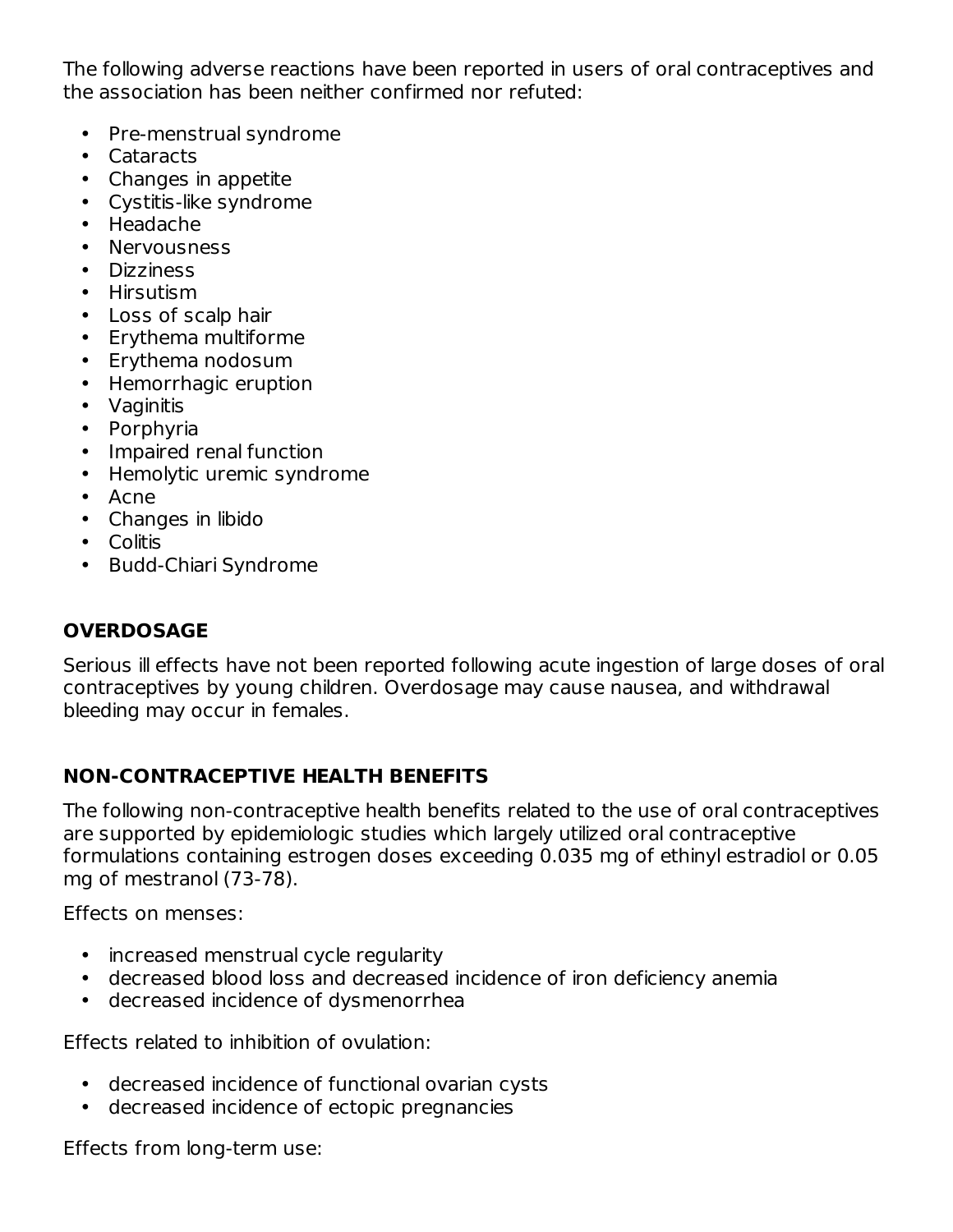- decreased incidence of fibroadenomas and fibrocystic disease of the breast
- decreased incidence of acute pelvic inflammatory disease
- decreased incidence of endometrial cancer
- decreased incidence of ovarian cancer

#### **DOSAGE AND ADMINISTRATION**

To achieve maximum contraceptive effectiveness, VIORELE (desogestrel and ethinyl estradiol tablets USP and ethinyl estradiol tablets USP) must be taken exactly as directed and at intervals not exceeding 24 hours. VIORELE may be initiated using either a Sunday start or a Day 1 start.

NOTE: Each cycle pack blister card is preprinted with the days of the week, starting with Sunday, to facilitate a Sunday start regimen. Six different "day label strips" are provided with each cycle pack blister card in order to accommodate a Day 1 start regimen. In this case, the patient should place the self-adhesive "day label strip" that corresponds to her starting day over the preprinted days.

IMPORTANT: The possibility of ovulation and conception prior to initiation of use of VIORELE should be considered.

The use of VIORELE for contraception may be initiated 4 weeks postpartum in women who elect not to breast feed. When the tablets are administered during the postpartum period, the increased risk of thromboembolic disease associated with the postpartum period must be considered (see **CONTRAINDICATIONS** and **WARNINGS** concerning thromboembolic disease. See also PRECAUTIONS for "Nursing Mothers").

If the patient starts on VIORELE postpartum, and has not yet had a period, she should be instructed to use another method of contraception until a white tablet has been taken daily for 7 days.

#### **SUNDAY START**

When initiating a Sunday start regimen, another method of contraception should be used until after the first 7 consecutive days of administration.

Using a Sunday start, tablets are taken daily without interruption as follows: The first white tablet should be taken on the first Sunday after menstruation begins (if menstruation begins on Sunday, the first white tablet is taken on that day). One white tablet is taken daily for 21 days, followed by 1 green (inert) tablet daily for 2 days and 1 yellow (active) tablet daily for 5 days. For all subsequent cycles, the patient then begins a new 28-tablet regimen on the next day (Sunday) after taking the last yellow tablet. [If switching from a Sunday start oral contraceptive, the first VIORELE tablet should be taken on the second Sunday after the last tablet of a 21 day regimen or should be taken on the first Sunday after the last inactive tablet of a 28 day regimen.]

If a patient misses 1 white tablet, she should take the missed tablet as soon as she remembers. If the patient misses 2 consecutive white tablets in Week 1 or Week 2, the patient should take 2 tablets the day she remembers and 2 tablets the next day; thereafter, the patient should resume taking 1 tablet daily until she finishes the cycle pack. The patient should be instructed to use a back-up method of birth control if she has intercourse in the 7 days after missing pills. If the patient misses 2 consecutive white tablets in the third week or misses 3 or more white tablets in a row at any time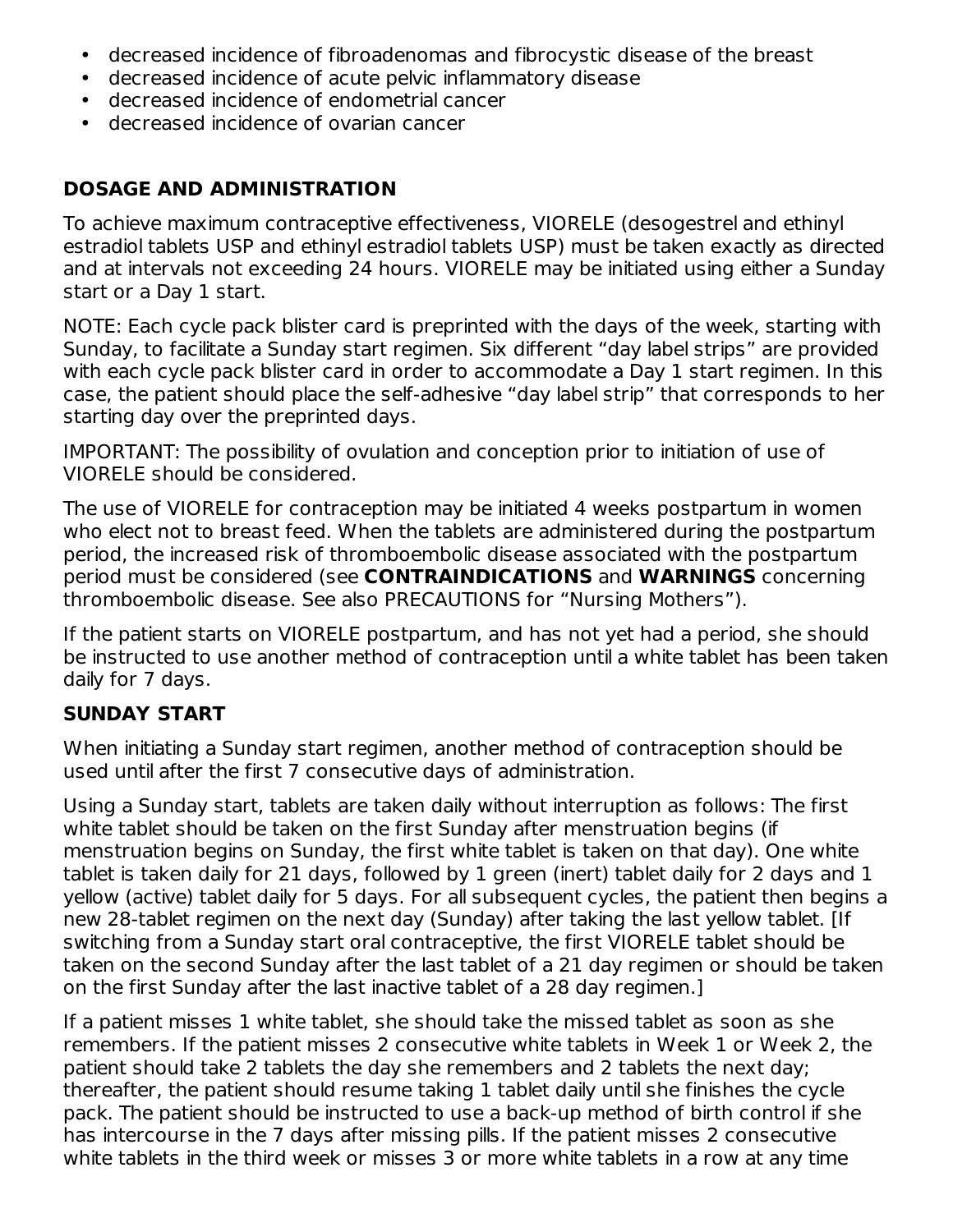during the cycle, the patient should keep taking 1 white tablet daily until the next Sunday. On Sunday the patient should throw out the rest of that cycle pack and start a new cycle pack that same day. The patient should be instructed to use a back-up method of birth control if she has intercourse in the 7 days after missing pills.

## **DAY 1 START**

Counting the first day of menstruation as "Day 1", tablets are taken without interruption as follows: One white tablet daily for 21 days, one green (inert) tablet daily for 2 days followed by 1 yellow (ethinyl estradiol) tablet daily for 5 days. For all subsequent cycles, the patient then begins a new 28-tablet regimen on the next day after taking the last yellow tablet. [If switching directly from another oral contraceptive, the first white tablet should be taken on the first day of menstruation which begins after the last ACTIVE tablet of the previous product.]

If a patient misses 1 white tablet, she should take the missed tablet as soon as she remembers. If the patient misses 2 consecutive white tablets in Week 1 or Week 2, the patient should take 2 tablets the day she remembers and 2 tablets the next day; thereafter, the patient should resume taking 1 tablet daily until she finishes the cycle pack. The patient should be instructed to use a back-up method of birth control if she has intercourse in the 7 days after missing pills. If the patient misses 2 consecutive white tablets in the third week or if the patient misses 3 or more white tablets in a row at any time during the cycle, the patient should throw out the rest of that cycle pack and start a new cycle pack that same day. The patient should be instructed to use a back-up method of birth control if she has intercourse in the 7 days after missing pills.

## **ALL ORAL CONTRACEPTIVES**

Breakthrough bleeding, spotting, and amenorrhea are frequent reasons for patients discontinuing oral contraceptives. In breakthrough bleeding, as in all cases of irregular bleeding from the vagina, non-functional causes should be borne in mind. In undiagnosed persistent or recurrent abnormal bleeding from the vagina, adequate diagnostic measures are indicated to rule out pregnancy or malignancy. If both pregnancy and pathology have been excluded, time or a change to another preparation may solve the problem. Changing to an oral contraceptive with a higher estrogen content, while potentially useful in minimizing menstrual irregularity, should be done only if necessary since this may increase the risk of thromboembolic disease.

Use of oral contraceptives in the event of a missed menstrual period:

- 1. If the patient has not adhered to the prescribed schedule, the possibility of pregnancy should be considered at the time of the first missed period and oral contraceptive use should be discontinued until pregnancy is ruled out.
- 2. If the patient has adhered to the prescribed regimen and misses two consecutive periods, pregnancy should be ruled out before continuing oral contraceptive use.

## **HOW SUPPLIED**

VIORELE (desogestrel and ethinyl estradiol tablets USP and ethinyl estradiol tablets USP) contains 21 round white tablets, 2 round green tablets and 5 round yellow tablets in a blister card. Each white, biconvex, film-coated tablet (debossed with 'C1' on one side and 'G' on the other side) contains 0.15 mg desogestrel and 0.02 mg ethinyl estradiol USP. Each green, biconvex, film-coated tablet (debossed with 'C3' on one side and 'G'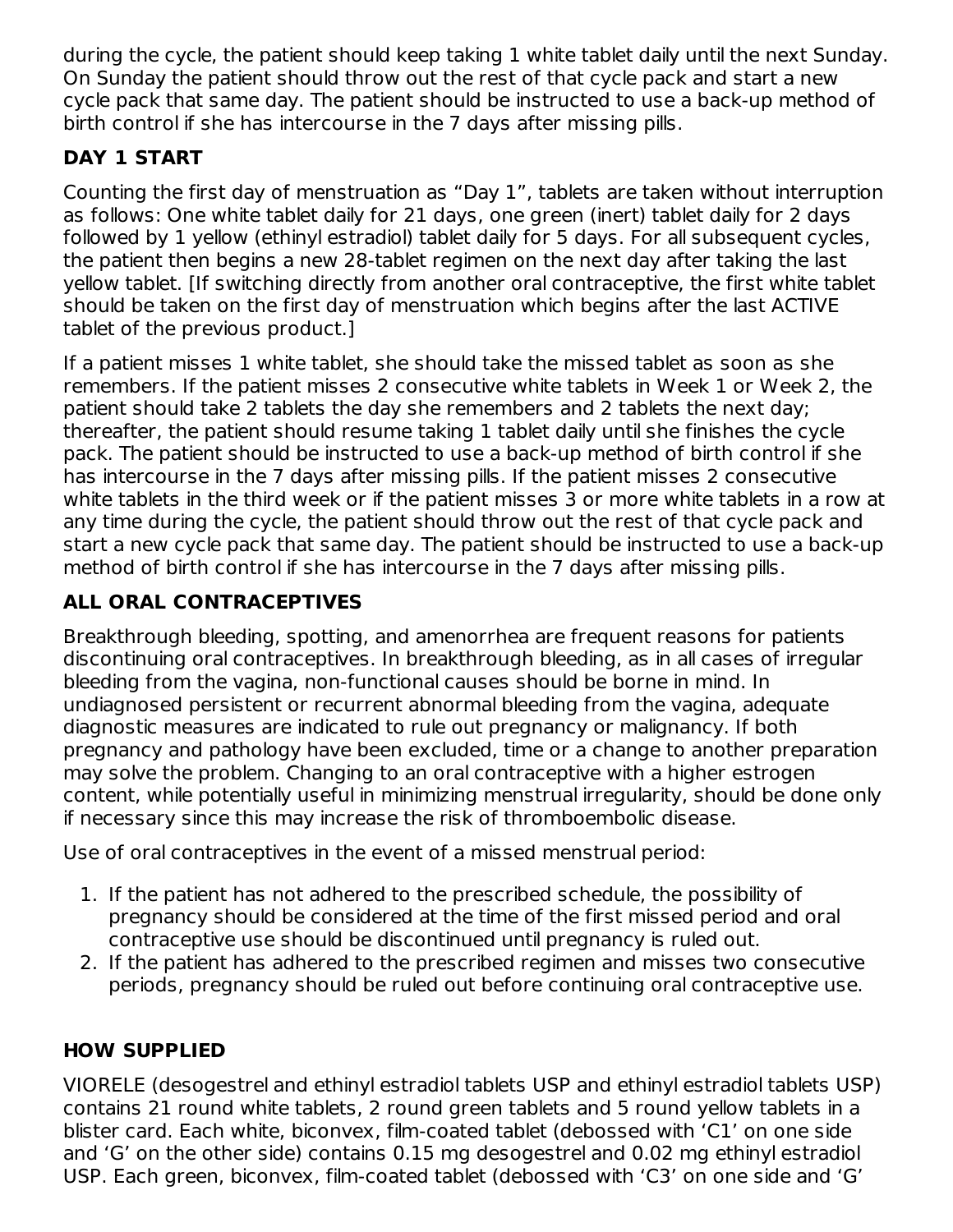on other side) contains inert ingredients. Each yellow colored, biconvex, film-coated tablet (debossed with 'C2' on one side and 'G' on the other side) contains 0.01 mg ethinyl estradiol USP.

Boxes of 3 NDC 68462-318-29

## **Storage**

Store at 20°C to 25°C (68° to 77°F) [see USP Controlled Room Temperature].

## **REFERENCES**

**1.** Hatcher RA, Trussell J, Stewart F et al. Contraceptive Technology: Seventeenth Revised Edition, New York: Irvington Publishers, 1998, in press.

**2.** Stadel BV. Oral contraceptives and cardiovascular disease. (Pt. 1). N Engl J Med 1981; 305:612-618.

**3.** Stadel BV. Oral contraceptives and cardiovascular disease. (Pt. 2). N Engl J Med 1981; 305:672-677.

**4.** Adam SA, Thorogood M. Oral contraception and myocardial infarction revisited: the effects of new preparations and prescribing patterns. Br J Obstet and Gynecol 1981; 88:838-845.

**5.** Mann JI, Inman WH. Oral contraceptives and death from myocardial infarction. Br Med | 1975; 2(5965): 245-248.

**6.** Mann JI, Vessey MP, Thorogood M, Doll R. Myocardial infarction in young women with special reference to oral contraceptive practice. Br Med | 1975; 2(5956):241-245.

**7.** Royal College of General Practitioners' Oral Contraception Study: Further analyses of mortality in oral contraceptive users. Lancet 1981; 1:541-546.

**8.** Slone D, Shapiro S, Kaufman DW, Rosenberg L, Miettinen OS, Stolley PD. Risk of myocardial infarction in relation to current and discontinued use of oral contraceptives. N Engl J Med 1981; 305:420-424.

**9.** Vessey MP. Female hormones and vascular disease-an epidemiological overview. Br J Fam Plann 1980; 6:1-12.

**10.** Russell-Briefel RG, Ezzati TM, Fulwood R, Perlman JA, Murphy RS. Cardiovascular risk status and oral contraceptive use, United States, 1976-80. Prevent Med 1986; 15:352- 362.

**11.** Goldbaum GM, Kendrick JS, Hogelin GC, Gentry EM. The relative impact of smoking and oral contraceptive use on women in the United States. JAMA 1987; 258:1339-1342.

**12.** Layde PM, Beral V. Further analyses of mortality in oral contraceptive users: Royal College General Practitioners' Oral Contraception Study. (Table 5) Lancet 1981; 1:541- 546.

**13.** Knopp RH. Arteriosclerosis risk: the roles of oral contraceptives and postmenopausal estrogens. J Reprod Med 1986; 31(9) (Supplement):913-921.

**14.** Krauss RM, Roy S, Mishell DR, Casagrande J, Pike MC. Effects of two low-dose oral contraceptives on serum lipids and lipoproteins: Differential changes in high-density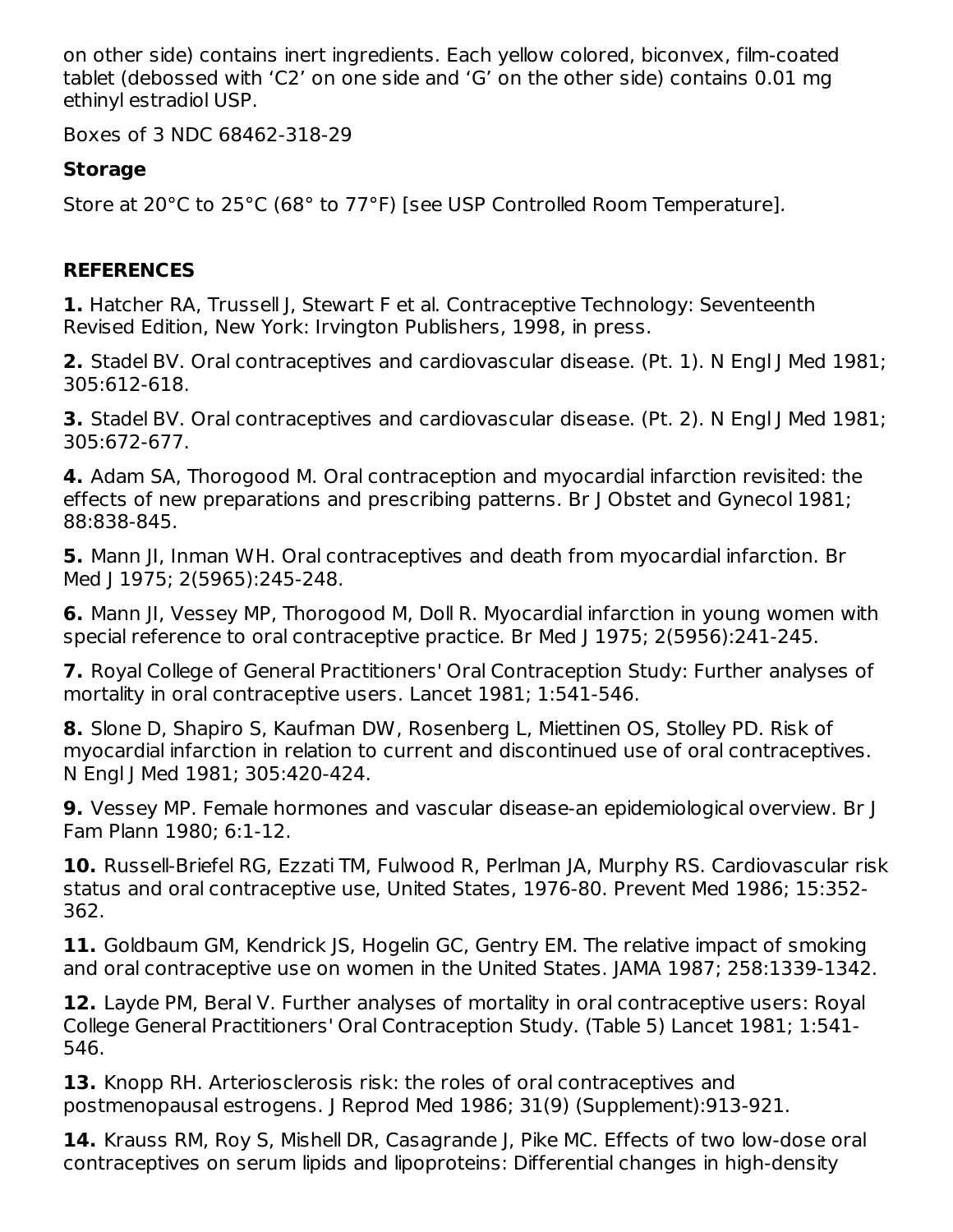lipoproteins subclasses. Am J Obstet 1983; 145:446-452.

**15.** Wahl P, Walden C, Knopp R, Hoover J, Wallace R, Heiss G, Rifkind B. Effect of estrogen/progestin potency on lipid/lipoprotein cholesterol. N Engl J Med 1983; 308:862- 867.

**16.** Wynn V, Niththyananthan R. The effect of progestin in combined oral contraceptives on serum lipids with special reference to high-density lipoproteins. Am J Obstet Gynecol 1982; 142:766-771.

**17.** Wynn V, Godsland I. Effects of oral contraceptives and carbohydrate metabolism. J Reprod Med 1986; 31 (9) (Supplement):892-897.

**18.** LaRosa JC. Atherosclerotic risk factors in cardiovascular disease. J Reprod Med 1986; 31 (9) (Supplement):906-912.

**19.** Inman WH, Vessey MP. Investigation of death from pulmonary, coronary, and cerebral thrombosis and embolism in women of child-bearing age. Br Med J 1968; 2 (5599):193-199.

**20.** Maguire MG, Tonascia J, Sartwell PE, Stolley PD, Tockman MS. Increased risk of thrombosis due to oral contraceptives: a further report. Am J Epidemiol 1979; 110 (2):188-195.

**21.** Pettiti DB, Wingerd J, Pellegrin F, Ramacharan S. Risk of vascular disease in women: smoking, oral contraceptives, noncontraceptive estrogens, and other factors. JAMA 1979; 242:1150-1154.

**22.** Vessey MP, Doll R. Investigation of relation between use of oral contraceptives and thromboembolic disease. Br Med J 1968; 2 (5599):199-205.

**23.** Vessey MP, Doll R. Investigation of relation between use of oral contraceptives and thromboembolic disease. A further report. Br Med J 1969; 2 (5658):651-657.

**24.** Porter JB, Hunter JR, Danielson DA, Jick H, Stergachis A. Oral contraceptives and non-fatal vascular disease-recent experience. Obstet Gynecol 1982; 59 (3):299-302.

**25.** Vessey M, Doll R, Peto R, Johnson B, Wiggins P. A long-term follow-up study of women using different methods of contraception: an interim report. Biosocial Sci 1976; 8:375-427.

**26.** Royal College of General Practitioners: Oral contraceptives, venous thrombosis, and varicose veins. J Royal Coll Gen Pract 1978; 28:393-399.

**27.** Collaborative Group for the Study of Stroke in Young Women: Oral contraception and increased risk of cerebral ischemia or thrombosis. N Engl J Med 1973; 288:871-878.

**28.** Petitti DB, Wingerd J. Use of oral contraceptives, cigarette smoking, and risk of subarachnoid hemorrhage. Lancet 1978; 2:234-236.

**29.** Inman WH. Oral contraceptives and fatal sub-arachnoid hemorrhage. Br Med J 1979; 2 (6203):1468-70.

**30.** Collaborative Group for the Study of Stroke in Young Women: Oral contraceptives and stroke in young women: associated risk factors. JAMA 1975; 231:718-722.

**31.** Inman WH, Vessey MP, Westerholm B, Engelund A. Thromboembolic disease and the steroidal content of oral contraceptives. A report to the Committee on Safety of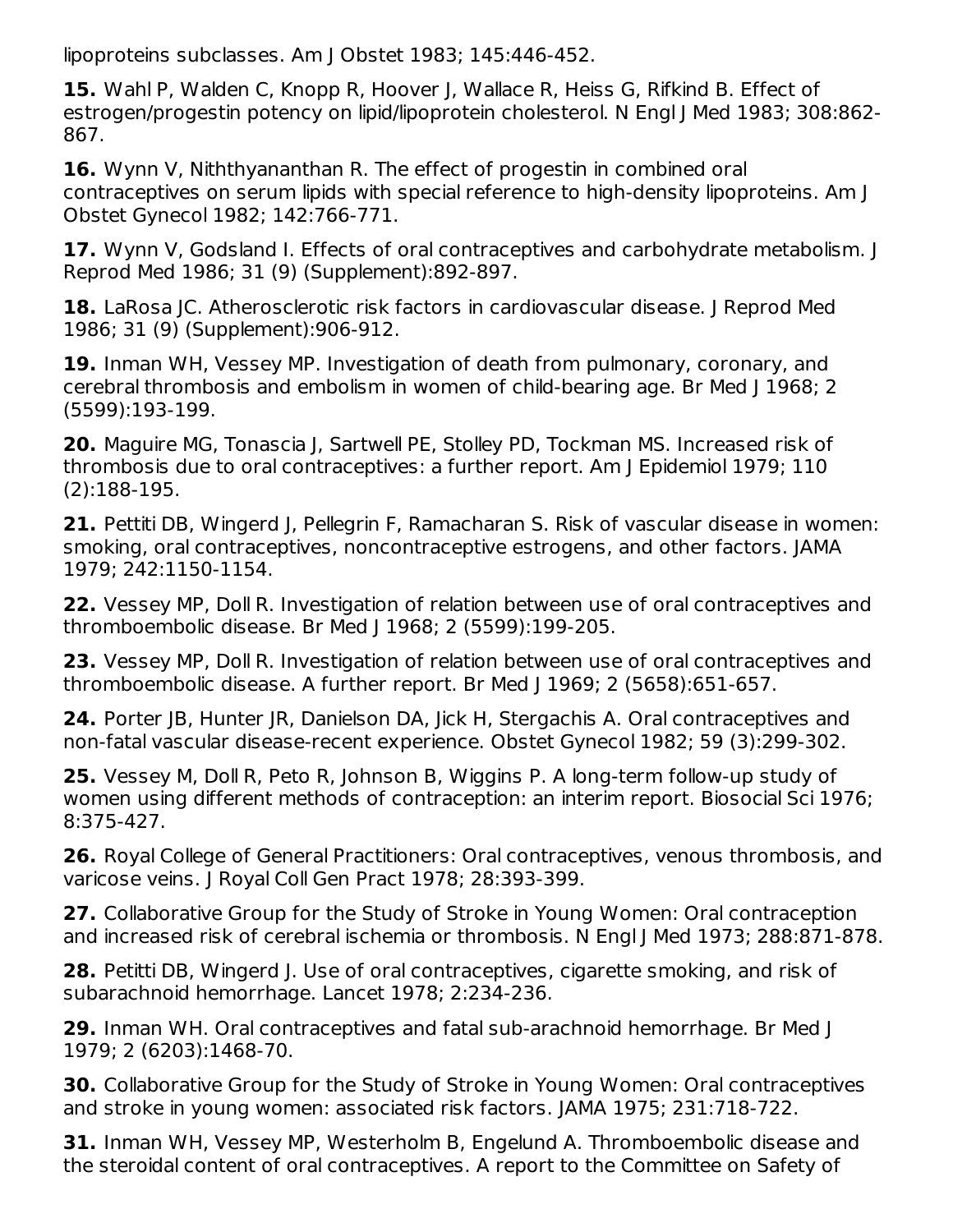Drugs. Br Med J 1970; 2:203-209.

**32.** Meade TW, Greenberg G, Thompson SG. Progestogens and cardiovascular reactions associated with oral contraceptives and a comparison of the safety of 50- and 35-mcg oestrogen preparations. Br Med J 1980; 280 (6224):1157-1161.

**33.** Kay CR. Progestogens and arterial disease-evidence from the Royal College of General Practitioners' Study. Am J Obstet Gynecol 1982; 142:762-765.

**34.** Royal College of General Practitioners: Incidence of arterial disease among oral contraceptive users. J Royal Coll Gen Pract 1983; 33:75-82.

**35.** Ory HW. Mortality associated with fertility and fertility control: 1983. Family Planning Perspectives 1983; 15:50-56.

**36.** The Cancer and Steroid Hormone Study of the Centers for Disease Control and the National Institute of Child Health and Human Development: Oral-contraceptive use and the risk of breast cancer. N Engl J Med 1986; 315:405-411.

**37.** Pike MC, Henderson BE, Krailo MD, Duke A, Roy S. Breast cancer risk in young women and use of oral contraceptives: possible modifying effect of formulation and age at use. Lancet 1983; 2:926-929.

**38.** Paul C, Skegg DG, Spears GFS, Kaldor JM. Oral contraceptives and breast cancer: A national study. Br Med J 1986; 293:723-725.

**39.** Miller DR, Rosenberg L, Kaufman DW, Schottenfeld D, Stolley PD, Shapiro S. Breast cancer risk in relation to early oral contraceptive use. Obstet Gynecol 1986; 68:863-868.

**40.** Olson H, Olson KL, Moller TR, Ranstam J, Holm P. Oral contraceptive use and breast cancer in young women in Sweden (letter). Lancet 1985; 2:748-749.

**41.** McPherson K, Vessey M, Neil A, Doll R, Jones L, Roberts M. Early contraceptive use and breast cancer: Results of another case-control study. Br J Cancer 1987; 56:653- 660.

**42.** Huggins GR, Zucker PF. Oral contraceptives and neoplasia: 1987 update. Fertil Steril 1987; 47:733-761.

**43.** McPherson K, Drife JO. The pill and breast cancer: why the uncertainty? Br Med J 1986; 293:709-710.

**44.** Shapiro S. Oral contraceptives-time to take stock. N Engl J Med 1987; 315:450-451.

**45.** Ory H, Naib Z, Conger SB, Hatcher RA, Tyler CW. Contraceptive choice and prevalence of cervical dysplasia and carcinoma in situ. Am J Obstet Gynecol 1976; 124:573-577.

**46.** Vessey MP, Lawless M, McPherson K, Yeates D. Neoplasia of the cervix uteri and contraception: a possible adverse effect of the pill. Lancet 1983; 2:930.

**47.** Brinton LA, Huggins GR, Lehman HF, Malli K, Savitz DA, Trapido E, Rosenthal J, Hoover R. Long-term use of oral contraceptives and risk of invasive cervical cancer. Int J Cancer 1986; 38:339-344.

**48.** WHO Collaborative Study of Neoplasia and Steroid Contraceptives: Invasive cervical cancer and combined oral contraceptives. Br Med J 1985; 209:961-965.

**49.** Rooks JB, Ory HW, Ishak KG, Strauss LT, Greenspan JR, Hill AP, Tyler CW.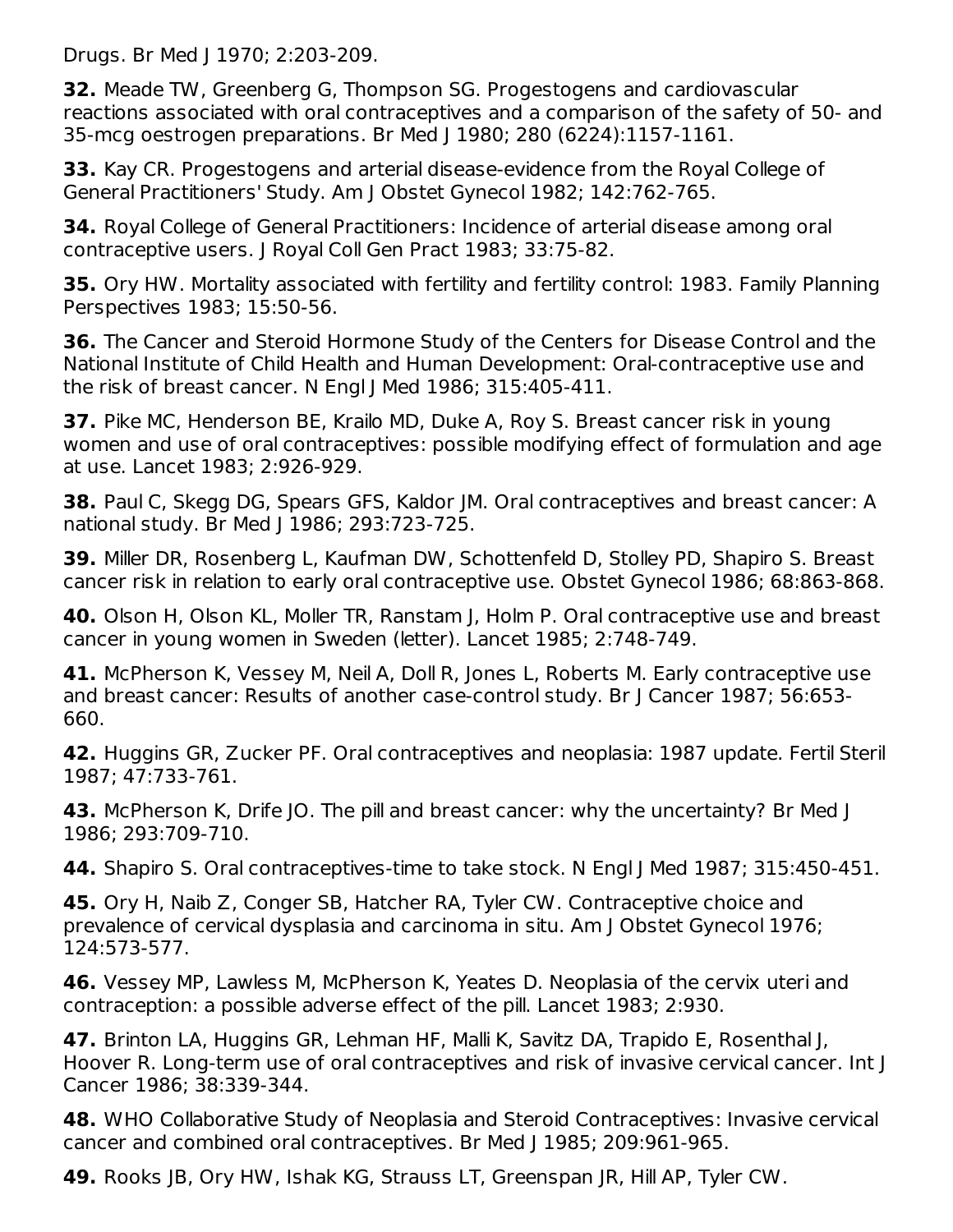Epidemiology of hepatocellular adenoma: the role of oral contraceptive use. JAMA 1979; 242:644-648.

**50.** Bein NN, Goldsmith HS. Recurrent massive hemorrhage from benign hepatic tumors secondary to oral contraceptives. Br J Surg 1977; 64:433-435.

**51.** Klatskin G. Hepatic tumors: possible relationship to use of oral contraceptives. Gastroenterology 1977; 73:386-394.

**52.** Henderson BE, Preston-Martin S, Edmondson HA, Peters RL, Pike MC. Hepatocellular carcinoma and oral contraceptives. Br J Cancer 1983; 48:437-440.

**53.** Neuberger J, Forman D, Doll R, Williams R. Oral contraceptives and hepatocellular carcinoma. Br Med | 1986; 292:1355-1357.

**54.** Forman D, Vincent TJ, Doll R. Cancer of the liver and oral contraceptives. Br Med J 1986; 292:1357-1361.

**55.** Harlap S, Eldor J. Births following oral contraceptive failures. Obstet Gynecol 1980; 55:447-452.

**56.** Savolainen E, Saksela E, Saxen L. Teratogenic hazards of oral contraceptives analyzed in a national malformation register. Am J Obstet Gynecol 1981; 140:521-524.

**57.** Janerich DT, Piper JM, Glebatis DM. Oral contraceptives and birth defects. Am J Epidemiol 1980; 112:73-79.

**58.** Ferencz C, Matanoski GM, Wilson PD, Rubin JD, Neill CA, Gutberlet R. Maternal hormone therapy and congenital heart disease. Teratology 1980; 21:225-239.

**59.** Rothman KJ, Fyler DC, Goldbatt A, Kreidberg MB. Exogenous hormones and other drug exposures of children with congenital heart disease. Am J Epidemiol 1979; 109:433-439.

**60.** Boston Collaborative Drug Surveillance Program: Oral contraceptives and venous thromboembolic disease, surgically confirmed gallbladder disease, and breast tumors. Lancet 1973; 1:1399-1404.

**61.** Royal College of General Practitioners: Oral contraceptives and health. New York, Pittman, 1974.

**62.** Layde PM, Vessey MP, Yeates D. Risk of gallbladder disease: a cohort study of young women attending family planning clinics. J Epidemiol Community Health 1982; 36:274-278.

**63.** Rome Group for the Epidemiology and Prevention of Cholelithiasis (GREPCO): Prevalence of gallstone disease in an Italian adult female population. Am J Epidemiol 1984; 119:796-805.

**64.** Strom BL, Tamragouri RT, Morse ML, Lazar EL, West SL, Stolley PD, Jones JK. Oral contraceptives and other risk factors for gallbladder disease. Clin Pharmacol Ther 1986; 39:335-341.

**65.** Wynn V, Adams PW, Godsland IF, Melrose J, Niththyananthan R, Oakley NW, Seedj A. Comparison of effects of different combined oral-contraceptive formulations on carbohydrate and lipid metabolism. Lancet 1979; 1:1045-1049.

**66.** Wynn V. Effect of progesterone and progestins on carbohydrate metabolism. In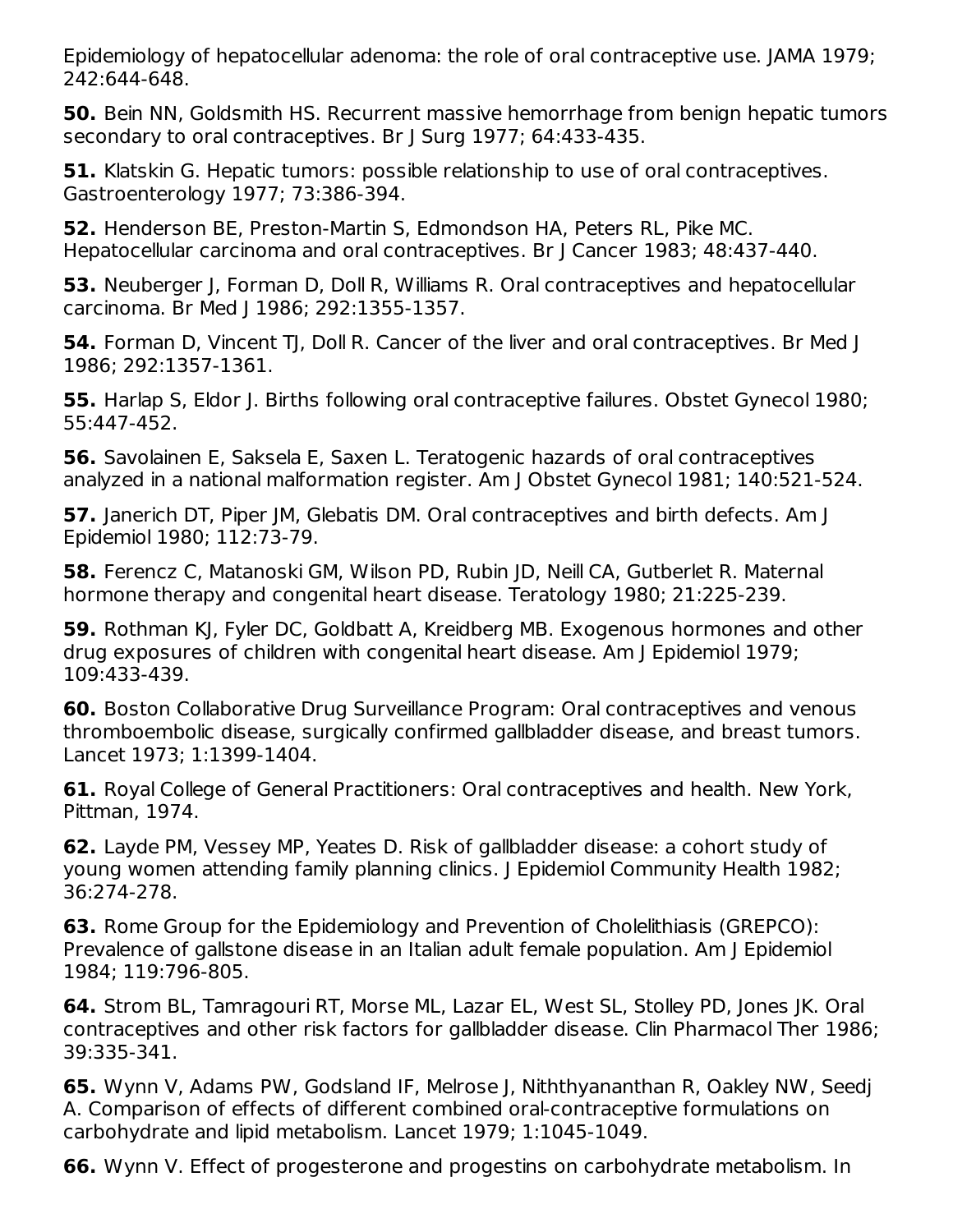Progesterone and Progestin. Edited by Bardin CW, Milgrom E, Mauvis-Jarvis P. New York, Raven Press, 1983 pp. 395-410.

**67.** Perlman JA, Roussell-Briefel RG, Ezzati TM, Lieberknecht G. Oral glucose tolerance and the potency of oral contraceptive progestogens. J Chronic Dis 1985; 38:857-864.

**68.** Royal College of General Practitioners' Oral Contraception Study: Effect on hypertension and benign breast disease of progestogen component in combined oral contraceptives. Lancet 1977; 1:624.

**69.** Fisch IR, Frank J. Oral contraceptives and blood pressure. JAMA 1977; 237:2499- 2503.

**70.** Laragh AJ. Oral contraceptive induced hypertension-nine years later. Am J Obstet Gynecol 1976; 126:141-147.

**71.** Ramcharan S, Peritz E, Pellegrin FA, Williams WT. Incidence of hypertension in the Walnut Creek Contraceptive Drug Study cohort. In Pharmacology of Steroid Contraceptive Drugs. Garattini S, Berendes HW. Eds. New York, Raven Press, 1977 pp. 277-288. (Monographs of the Mario Negri Institute for Pharmacological Research, Milan).

**72.** Stockley I. Interactions with oral contraceptives. J Pharm 1976; 216:140-143.

**73.** The Cancer and Steroid Hormone Study of the Centers for Disease Control and the National Institute of Child Health and Human Development: Oral contraceptive use and the risk of ovarian cancer. JAMA 1983; 249:1596-1599.

**74.** The Cancer and Steroid Hormone Study of the Centers for Disease Control and the National Institute of Child Health and Human Development: Combination oral contraceptive use and the risk of endometrial cancer. JAMA 1987; 257:796-800.

**75.** Ory HW. Functional ovarian cysts and oral contraceptives: negative association confirmed surgically. JAMA 1974; 228:68-69.

**76.** Ory HW, Cole P, Macmahon B, Hoover R. Oral contraceptives and reduced risk of benign breast disease. N Engl J Med 1976; 294:419-422.

**77.** Ory HW. The noncontraceptive health benefits from oral contraceptive use. Fam Plann Perspect 1982; 14:182-184.

**78.** Ory HW, Forrest ID, Lincoln R. Making Choices: Evaluating the health risks and benefits of birth control methods. New York, The Alan Guttmacher Institute, 1983; p. 1.

**79.** Schlesselman J, Stadel BV, Murray P, Lai S. Breast Cancer in relation to early use of oral contraceptives 1988; 259:1828-1833.

**80.** Hennekens CH, Speizer FE, Lipnick RJ, Rosner B, Bain C, Belanger C, Stampfer MJ, Willett W, Peto R. A case-controlled study of oral contraceptive use and breast cancer. JNCI 1984; 72:39-42.

**81.** LaVecchia C, Decarli A, Fasoli M, Franceschi S, Gentile A, Negri E, Parazzini F, Tognoni G. Oral contraceptives and cancers of the breast and of the female genital tract. Interim results from a case-control study. Br. J. Cancer 1986; 54:311-317.

**82.** Meirik O, Lund E, Adami H, Bergstrom R, Christoffersen T, Bergsjo P. Oral contraceptive use in breast cancer in young women. A Joint National Case-control study in Sweden and Norway. Lancet 1986; 11:650-654.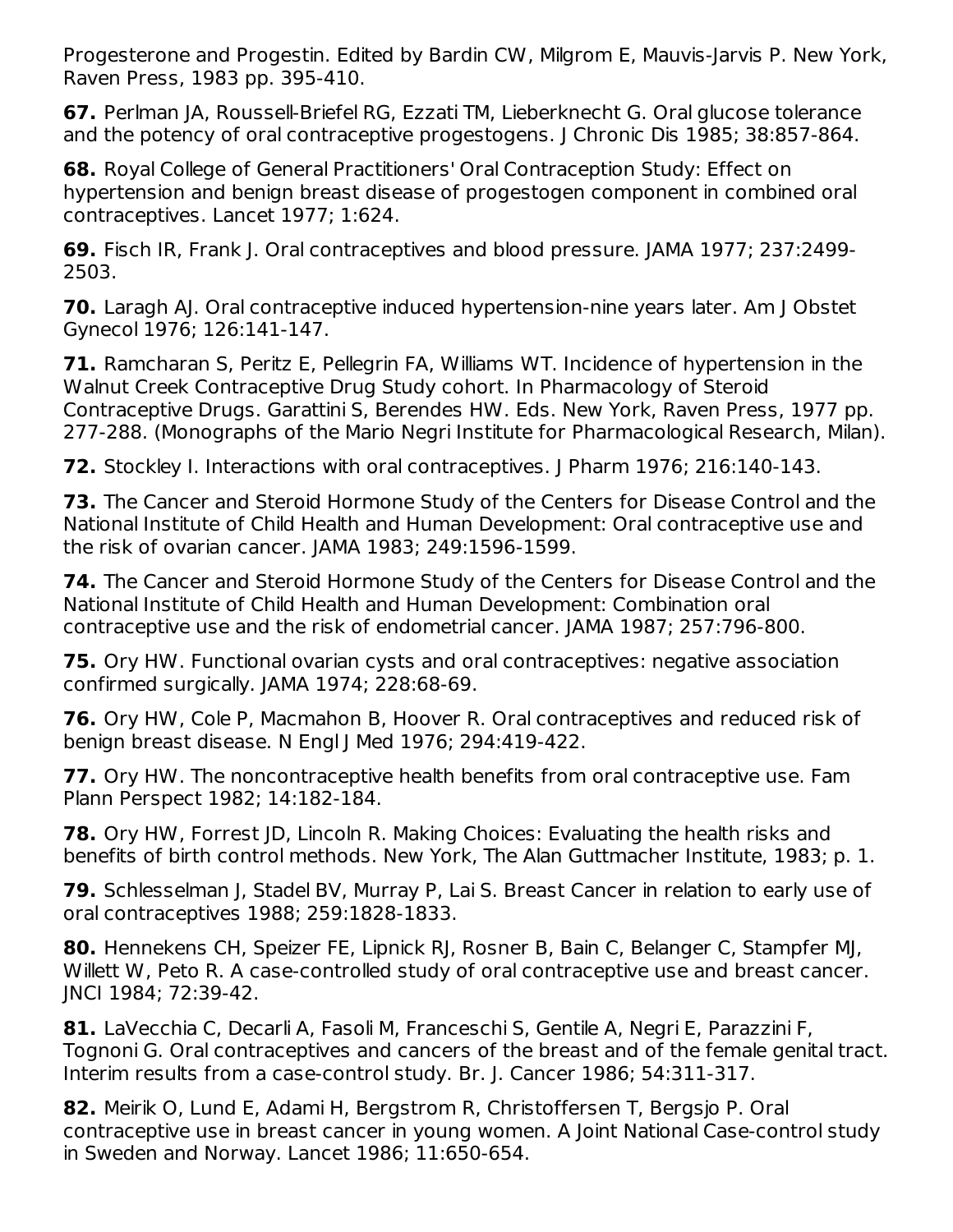**83.** Kay CR, Hannaford PC. Breast cancer and the pill-A further report from the Royal College of General Practitioners' oral contraception study. Br. J. Cancer 1988; 58:675- 680.

**84.** Stadel BV, Lai S, Schlesselman JJ, Murray P. Oral contraceptives and premenopausal breast cancer in nulliparous women. Contraception 1988; 38:287-299.

**85.** Miller DR, Rosenberg L, Kaufman DW, Stolley P, Warshauer ME, Shapiro S. Breast cancer before age 45 and oral contraceptive use: New Findings. Am. J. Epidemiol 1989; 129:269-280.

**86.** The UK National Case-Control Study Group, Oral contraceptive use and breast cancer risk in young women. Lancet 1989; 1:973-982.

**87.** Schlesselman II. Cancer of the breast and reproductive tract in relation to use of oral contraceptives. Contraception 1989; 40:1-38.

**88.** Vessey MP, McPherson K, Villard-Mackintosh L, Yeates D. Oral contraceptives and breast cancer: latest findings in a large cohort study. Br. J. Cancer 1989; 59:613-617.

**89.** Jick SS, Walker AM, Stergachis A, Jick H. Oral contraceptives and breast cancer. Br. J. Cancer 1989; 59:618-621.

**90.** Godsland, I et al. The effects of different formulations of oral contraceptive agents on lipid and carbohydrate metabolism. N Engl J Med 1990; 323:1375-81.

**91.** Kloosterboer, HJ et al. Selectivity in progesterone and androgen receptor binding of progestogens used in oral contraception. Contraception, 1988; 38:325-32.

**92.** Van der Vies, J and de Visser, J. Endocrinological studies with desogestrel. Arzneim. Forsch./Drug Res., 1983; 33(l),2:231-6.

**93.** Data on file, Organon Inc.

**94.** Fotherby, K. Oral contraceptives, lipids and cardiovascular diseases. Contraception, 1985; Vol. 31; 4:367-94.

**95.** Lawrence, DM et al. Reduced sex hormone binding globulin and derived free testosterone levels in women with severe acne. Clinical Endocrinology, 1981; 15:87-91.

**96.** Cullberg, G et al. Effects of a low-dose desogestrel-ethinyl estradiol combination on hirsutism, androgens and sex hormone binding globulin in women with a polycystic ovary syndrome. Acta Obstet Gynecol Scand, 1985; 64:195-202.

**97.** Jung-Hoffmann, C and Kuhl, H. Divergent effects of two low-dose oral contraceptives on sex hormone-binding globulin and free testosterone. AJOG, 1987; 156:199-203.

**98.** Hammond, G et al. Serum steroid binding protein concentrations, distribution of progestogens, and bioavailability of testosterone during treatment with contraceptives containing desogestrel or levonorgestrel. Fertil. Steril., 1984; 42:44-51.

**99.** Palatsi, R et al. Serum total and unbound testosterone and sex hormone binding globulin (SHBG) in female acne patients treated with two different oral contraceptives. Acta Derm Venereol, 1984; 64:517-23.

**100.** Porter JB, Hunter J, Jick H et al. Oral contraceptives and nonfatal vascular disease. Obstet Gynecol 1985; 66:1-4.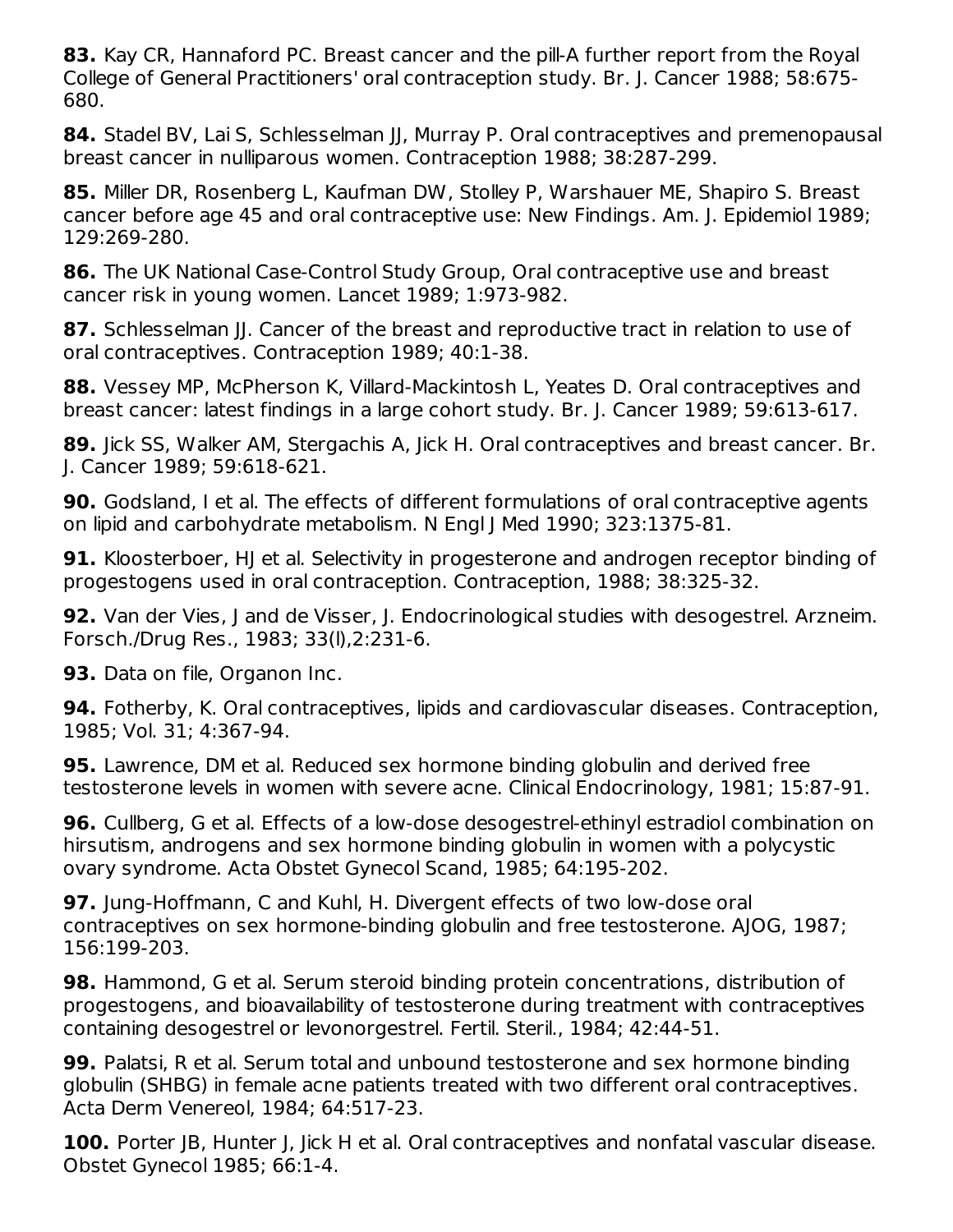**101.** Porter JB, Jick H, Walker AM. Mortality among oral contraceptive users. Obstet Gynecol 1987; 7029-32.

**102.** Jick H, Jick SS, Gurewich V, Myers MW, Vasilakis C. Risk of idiopathic cardiovascular death and non-fatal venous thromboembolism in women using oral contraceptives with differing progestagen components. Lancet, 1995; 346:1589-93.

**103.** World Health Organization Collaborative Study of Cardiovascular Disease and Steroid Hormone Contraception. Effect of different progestagens in low oestrogen oral contraceptives on venous thromboembolic disease. Lancet, 1995; 346:1582-88.

**104.** Spitzer WO, Lewis MA, Heinemann LAJ, Thorogood M, MacRae KD on behalf of Transnational Research Group on Oral Contraceptives and Health of Young Women. Third generation oral contraceptives and risk of venous thromboembolic disorders: An international case-control study. Br Med J, 1996; 312:83-88.

**105**. Christensen J, Petrenaite V, Atterman J, et al. Oral contraceptives induce lamotrigine metabolism: evidence from a doubleblind,placebo-controlled trial. Epilepsia 2007;48(3):484-489.

Manufactured by:

## **Glenmark Pharmaceuticals Limited**

Colvale-Bardez, Goa 403 513, India

Manufactured for:



## **Glenmark Pharmaceuticals Inc., USA**

Mahwah, NJ 07430

Questions? 1 (888) 721-7115

www.glenmarkpharma-us.com

Dec 2019

#### **PATIENT PACKAGE INSERT BRIEF SUMMARY**

**VIORELE (Desogestrel and Ethinyl Estradiol Tablets USP, 0.15 mg/0.02 mg and Ethinyl Estradiol Tablets USP, 0.01 mg)**

**This product (like all oral contraceptives) is intended to prevent pregnancy. It does not protect against HIV infection (AIDS) and other sexually transmitted diseases.**

Oral contraceptives, also known as "birth control pills" or "the pill", are taken to prevent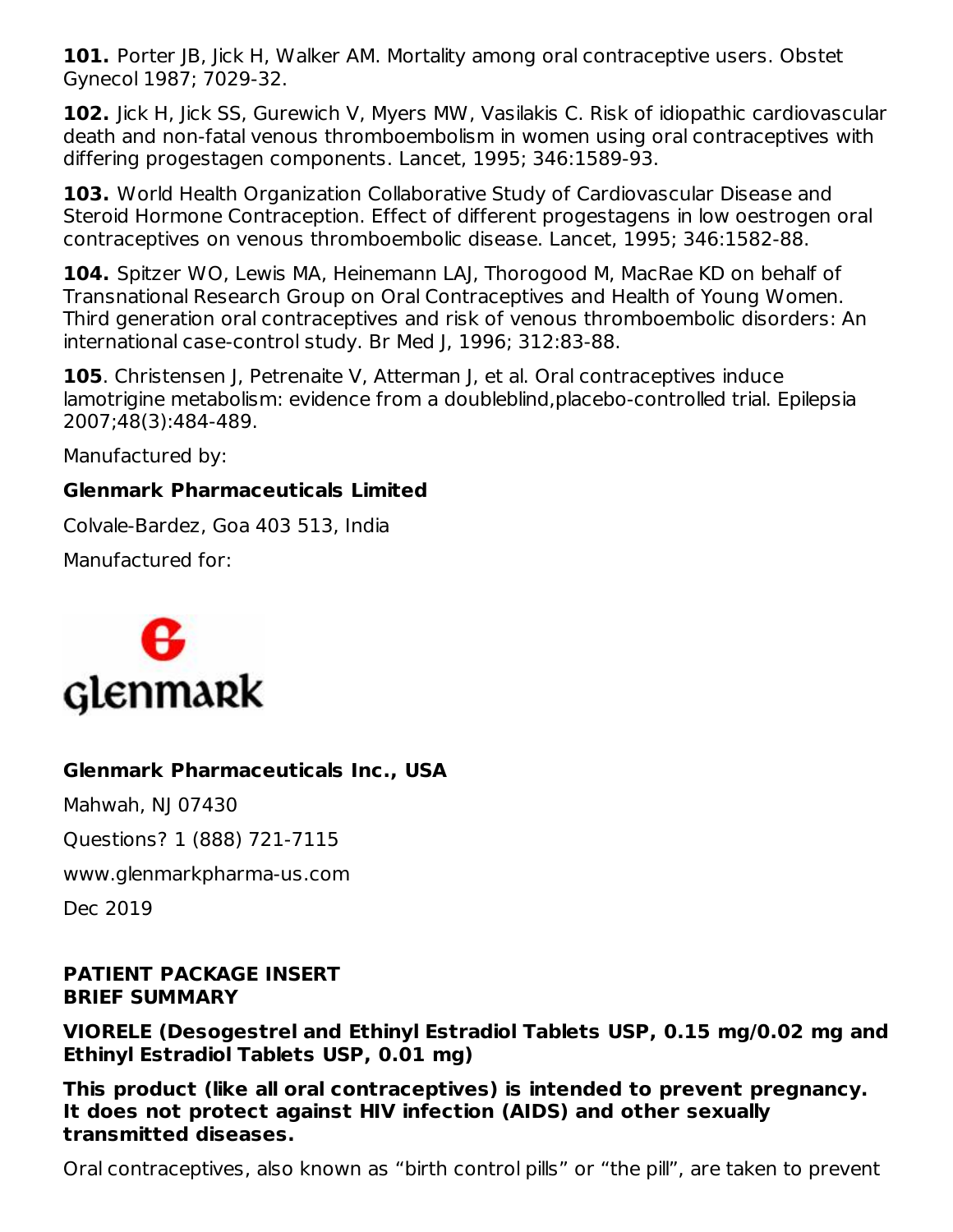pregnancy, and when taken correctly, have a failure rate of about 1% per year when used without missing any pills. The typical failure rate of large numbers of pill users is less than 5% per year when women who miss pills are included. For most women, oral contraceptives are also free of serious or unpleasant side effects. However, forgetting to take pills considerably increases the chances of pregnancy.

For the majority of women, oral contraceptives can be taken safely. But there are some women who are at high risk of developing certain serious diseases that can be lifethreatening or may cause temporary or permanent disability. The risks associated with taking oral contraceptives increase significantly if you:

- smoke
- have high blood pressure, diabetes, high cholesterol
- have or have had clotting disorders, heart attack, stroke, angina pectoris, cancer of the breast or sex organs, jaundice, or malignant or benign liver tumors.

Although cardiovascular disease risks may be increased with oral contraceptive use after age 40 in healthy, non-smoking women (even with the newer low-dose formulations), there are also greater potential health risks associated with pregnancy in older women.

You should not take the pill if you suspect you are pregnant or have unexplained vaginal bleeding.

**Cigarette smoking increases the risk of serious cardiovascular side effects from oral contraceptive use. This risk increases with age and with heavy smoking (15 or more cigarettes per day) and is quite marked in women over 35 years of age. Women who use oral contraceptives are strongly advised not to smoke.**

Most side effects of the pill are not serious. The most common such effects are nausea, vomiting, bleeding between menstrual periods, weight gain, breast tenderness, headache, and difficulty wearing contact lenses. These side effects, especially nausea and vomiting, may subside within the first three months of use.

The serious side effects of the pill occur very infrequently, especially if you are in good health and are young. However, you should know that the following medical conditions have been associated with or made worse by the pill:

- 1. Blood clots in the legs (thrombophlebitis) or lungs (pulmonary embolism), stoppage or rupture of a blood vessel in the brain (stroke), blockage of blood vessels in the heart (heart attack or angina pectoris) or other organs of the body. As mentioned above, smoking increases the risk of heart attacks and strokes, and subsequent serious medical consequences.
- 2. Liver tumors, which may rupture and cause severe bleeding. A possible but not definite association has been found with the pill and liver cancer. However, liver cancers are extremely rare. The chance of developing liver cancer from using the pill is thus even rarer.
- 3. High blood pressure, although blood pressure usually returns to normal when the pill is stopped.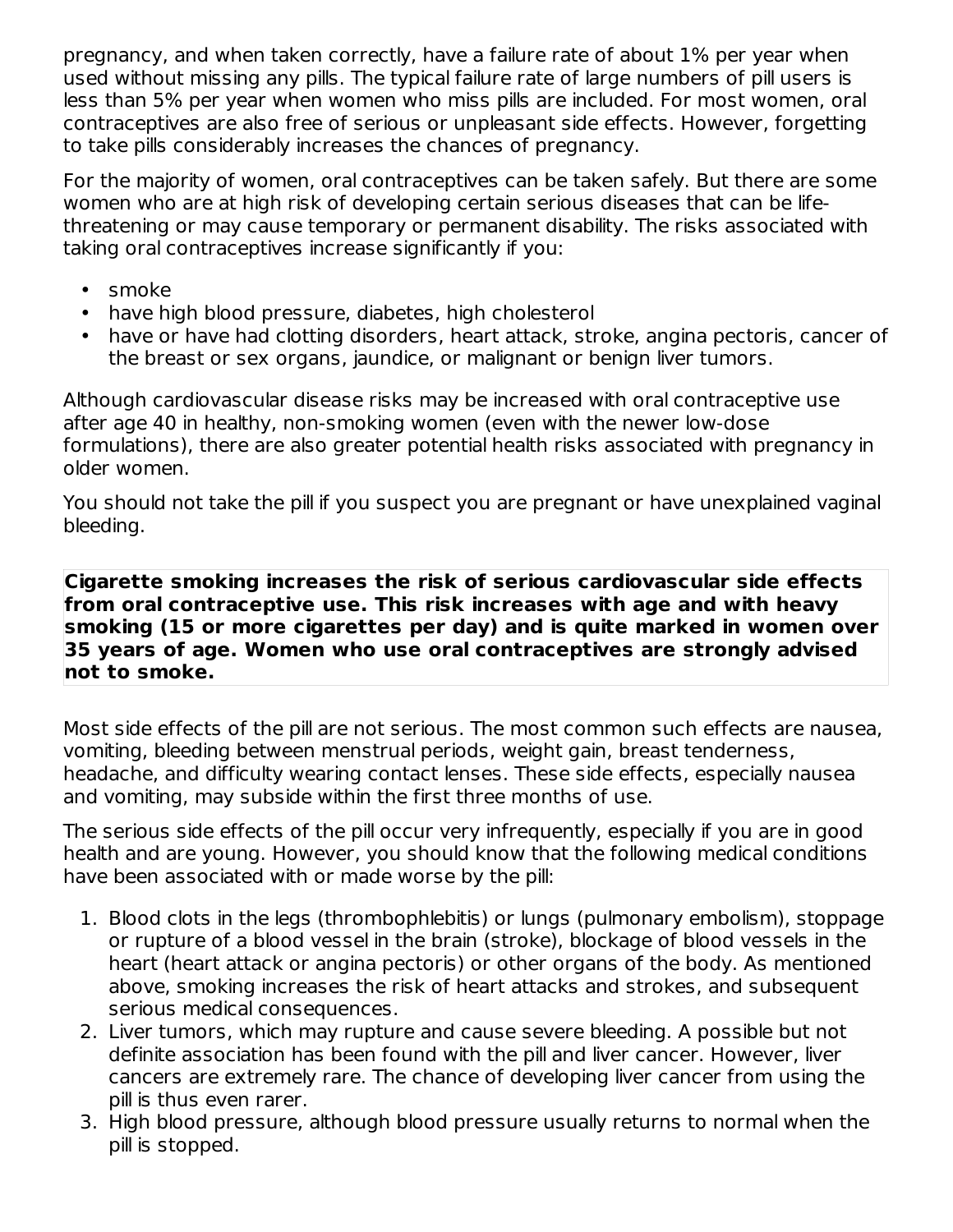The symptoms associated with these serious side effects are discussed in the detailed leaflet given to you with your supply of pills. Notify your doctor or health care provider if you notice any unusual physical disturbances while taking the pill. In addition, drugs such as rifampin, as well as some anticonvulsants and some antibiotics may decrease oral contraceptive effectiveness.

There is conflict among studies regarding breast cancer and oral contraceptive use. Some studies have reported an increase in the risk of developing breast cancer, particularly at a younger age.

This increased risk appears to be related to duration of use. The majority of studies have found no overall increase in the risk of developing breast cancer. Some studies have found an increase in the incidence of cancer of the cervix in women who use oral contraceptives. However, this finding may be related to factors other than the use of oral contraceptives. There is insufficient evidence to rule out the possibility that pills may cause such cancers.

Taking the pill provides some important non-contraceptive benefits. These include less painful menstruation, less menstrual blood loss and anemia, fewer pelvic infections, and fewer cancers of the ovary and the lining of the uterus.

Be sure to discuss any medical condition you may have with your doctor or health care provider. Your doctor or health care provider will take a medical and family history before prescribing oral contraceptives and will examine you. The physical examination may be delayed to another time if you request it and your doctor or health care provider believes that it is a good medical practice to postpone it. You should be reexamined at least once a year while taking oral contraceptives. The detailed patient information leaflet gives you further information which you should read and discuss with your doctor or health care provider.

**This product (like all oral contraceptives) is intended to prevent pregnancy. It does not protect against transmission of HIV (AIDS) and other sexually transmitted diseases such as chlamydia, genital herpes, genital warts, gonorrhea, hepatitis B, and syphilis.**

#### **INSTRUCTIONS TO PATIENTS**

## **HOW TO TAKE THE PILL**

## **IMPORTANT POINTS TO REMEMBER**

**BEFORE** YOU START TAKING YOUR PILLS:

1. BE SURE TO READ THESE DIRECTIONS:

Before you start taking your pills.

Anytime you are not sure what to do.

2. THE RIGHT WAY TO TAKE THE PILL IS TO TAKE ONE PILL EVERY DAY AT THE SAME TIME.

If you miss pills you could get pregnant. This includes starting the pack late.

The more pills you miss, the more likely you are to get pregnant.

3. MANY WOMEN HAVE SPOTTING OR LIGHT BLEEDING, OR MAY FEEL SICK TO THEIR STOMACH DURING THE FIRST 1 TO 3 PACKS OF PILLS.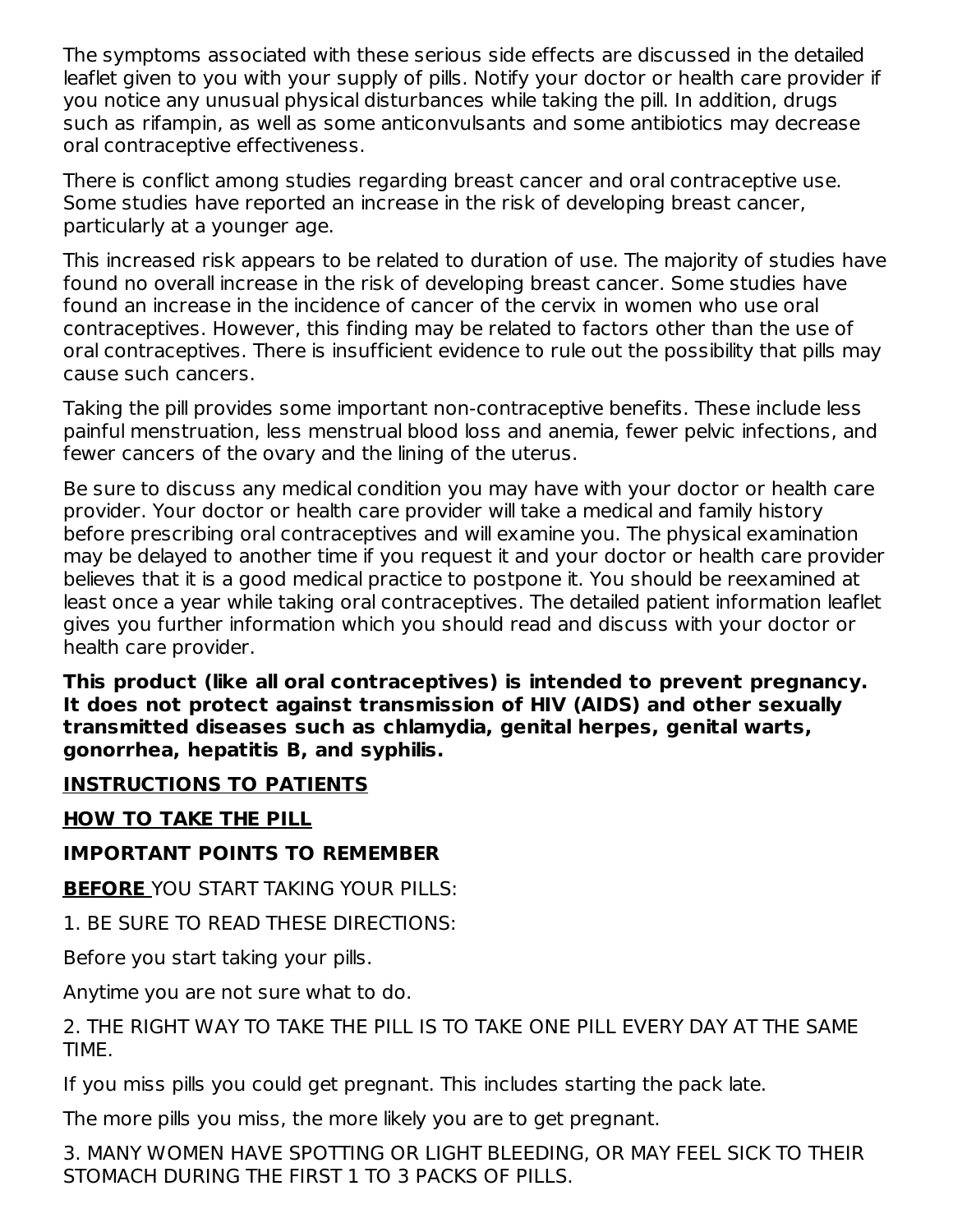If you feel sick to your stomach, do not stop taking the pill. The problem will usually go away. If it doesn't go away, check with your doctor or health care provider.

4. MISSING PILLS CAN ALSO CAUSE SPOTTING OR LIGHT BLEEDING, even when you make up these missed pills.

On the days you take 2 pills to make up for missed pills, you could also feel a little sick to your stomach.

5. IF YOU HAVE VOMITING OR DIARRHEA, for any reason, or IF YOU TAKE SOME MEDICINES, including some antibiotics, your pills may not work as well.

Use a back-up method (such as condoms, foam, or sponge) until you check with your doctor or health care provider.

6. IF YOU HAVE TROUBLE REMEMBERING TO TAKE THE PILL, talk to your doctor or health care provider about how to make pill-taking easier or about using another method of birth control.

7. IF YOU HAVE ANY QUESTIONS OR ARE UNSURE ABOUT THE INFORMATION IN THIS LEAFLET, call your doctor or health care provider.

## **BEFORE YOU START TAKING YOUR PILLS:**

1. DECIDE WHAT TIME OF DAY YOU WANT TO TAKE YOUR PILL.

It is important to take it at about the same time every day.

2. LOOK AT YOUR PILL PACK: IT WILL HAVE 28 PILLS:

This **28-pill pack** has 26 "active" [white and yellow] pills (with hormones) and 2 "inactive" [green] pills (without hormones).

3. ALSO FIND:

- 1. where on the pack to start taking the pills,
- 2. in what order to take the pills (follow the arrows) and
- 3. the week numbers as shown in the picture below.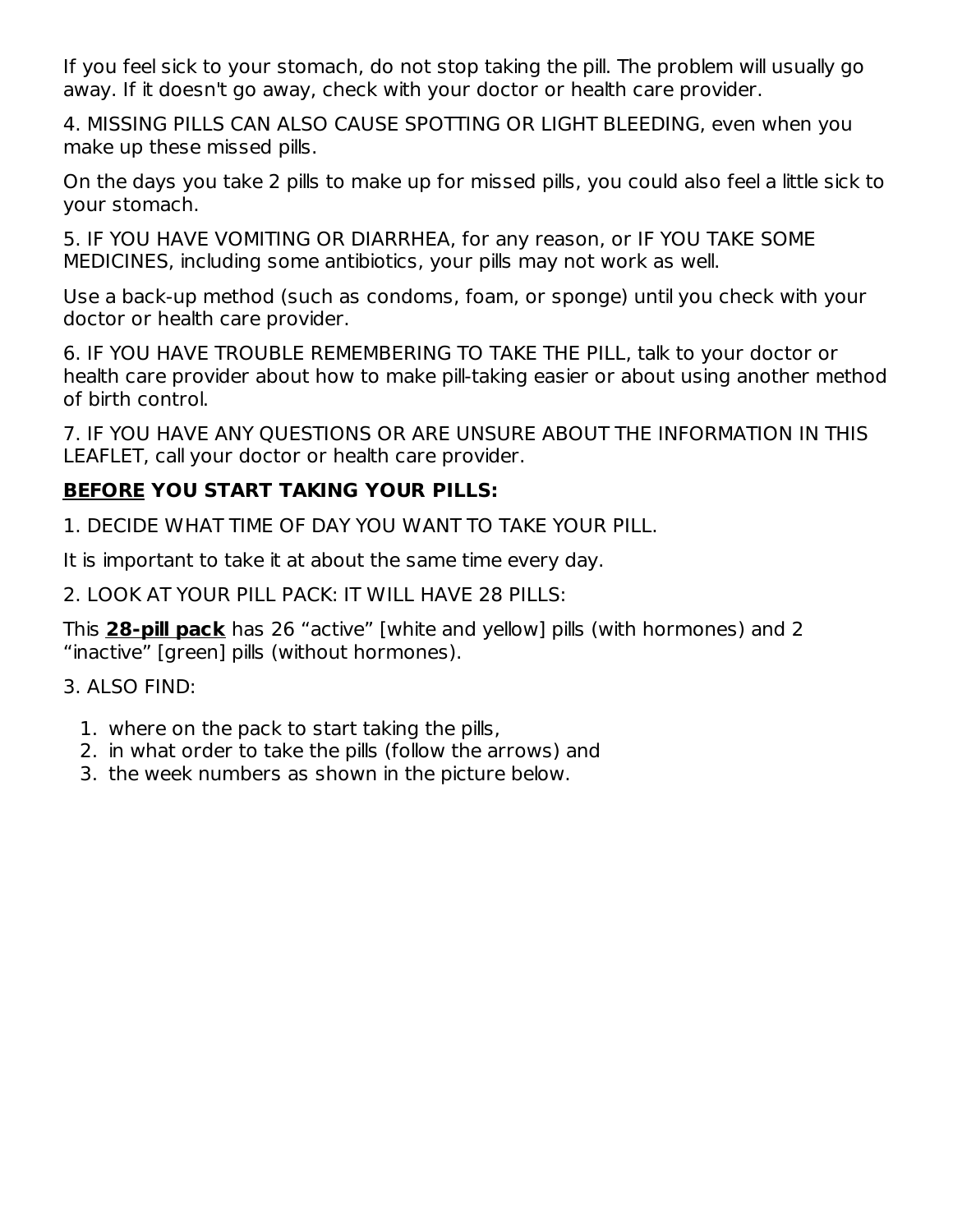

#### 4. BE SURE YOU HAVE READY AT ALL TIMES:

ANOTHER KIND OF BIRTH CONTROL (such as condoms, foam, or sponge) to use as a back-up in case you miss pills.

AN EXTRA, FULL PILL PACK.

## **WHEN TO START THE FIRST PACK OF PILLS**

You have a choice of which day to start taking your first pack of pills. Decide with your doctor or healthcare provider which is the best day for you. Pick a time of day which will be easy to remember.

## **DAY 1 START:**

1. Pick the day label strip that starts with the first day of your period (this is the day you start bleeding or spotting, even if it is almost midnight when the bleeding begins).

2. Place this day label strip in the cycle tablet blister card over the area that has the days of the week (starting with Sunday) imprinted.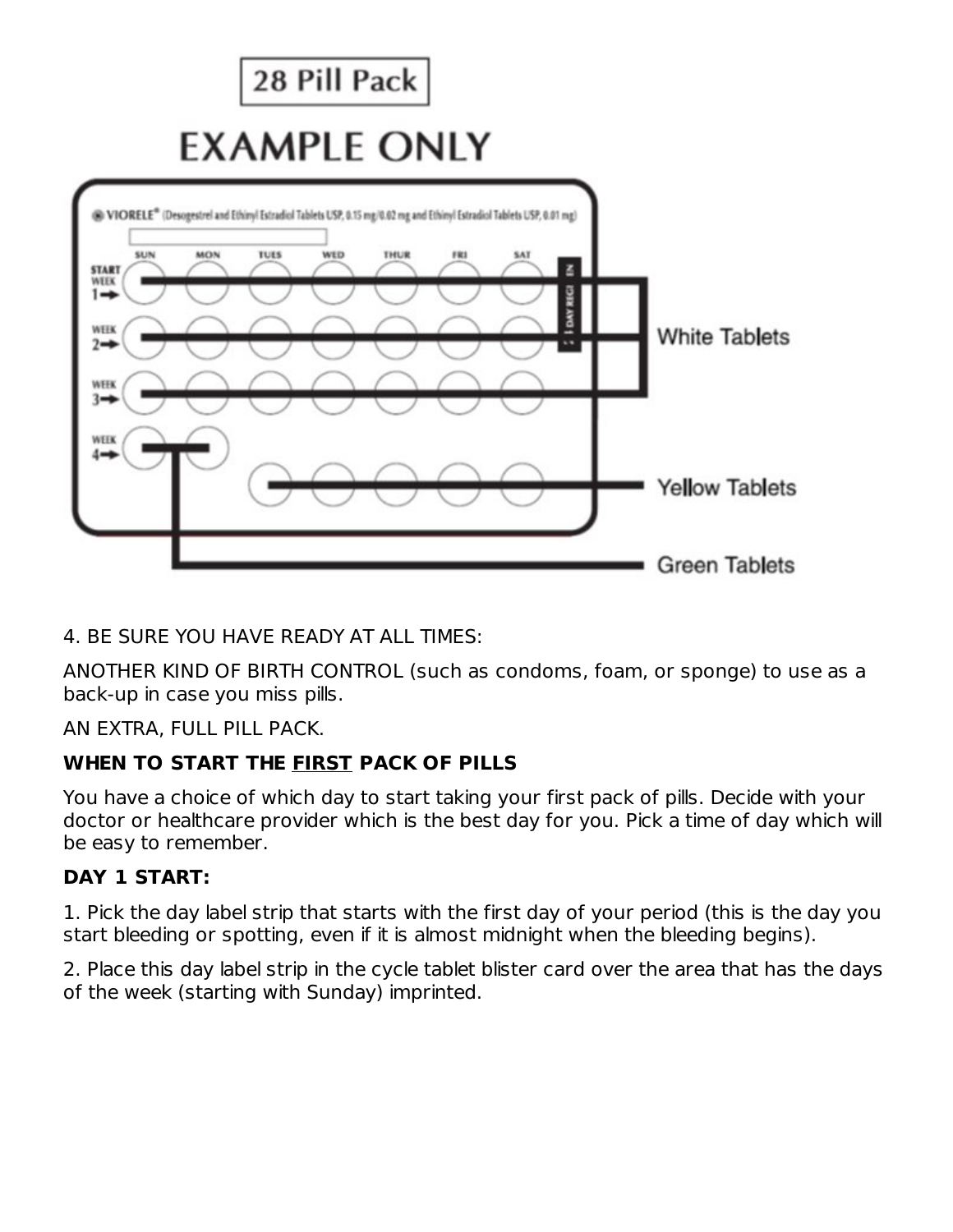# Peel and place label here.

Place correct day label. Example Only.



Note: If the first day of your period is a Sunday, you can skip steps #1 and #2.

3. Take the first "active" [white] pill of the first pack during the first 24 hours of your period.

4. You will not need to use a back-up method of birth control, since you are starting the pill at the beginning of your period.

## **SUNDAY START:**

- 1. Take the first "active" [white] pill of the first pack on the <u>Sunday after your period</u> starts, even if you are still bleeding. If your period begins on Sunday, start the pack that same day.
- 2. <u>Use another method of birth control</u> as a back-up method if you have sex anytime from the Sunday you start your first pack until the next Sunday (7 days). Condoms, foam, or the sponge are good back-up methods of birth control.

## **WHAT TO DO DURING THE MONTH**

## **1. TAKE ONE PILL AT THE SAME TIME EVERY DAY UNTIL THE PACK IS EMPTY.**

Do not skip pills even if you are spotting or bleeding between monthly periods or feel sick to your stomach (nausea).

Do not skip pills even if you do not have sex very often.

## **2. WHEN YOU FINISH A PACK OR SWITCH YOUR BRAND OF PILLS:**

**21 pills**: Wait 7 days to start the next pack. You will probably have your period during that week. Be sure that no more than 7 days pass between 21-day packs.

**28 pills**: Start the next pack on the day after your last pill. Do not wait any days between packs.

## **WHAT TO DO IF YOU MISS PILLS**

If you **MISS 1** "active" [white] pill:

1. Take it as soon as you remember. Take the next pill at your regular time. This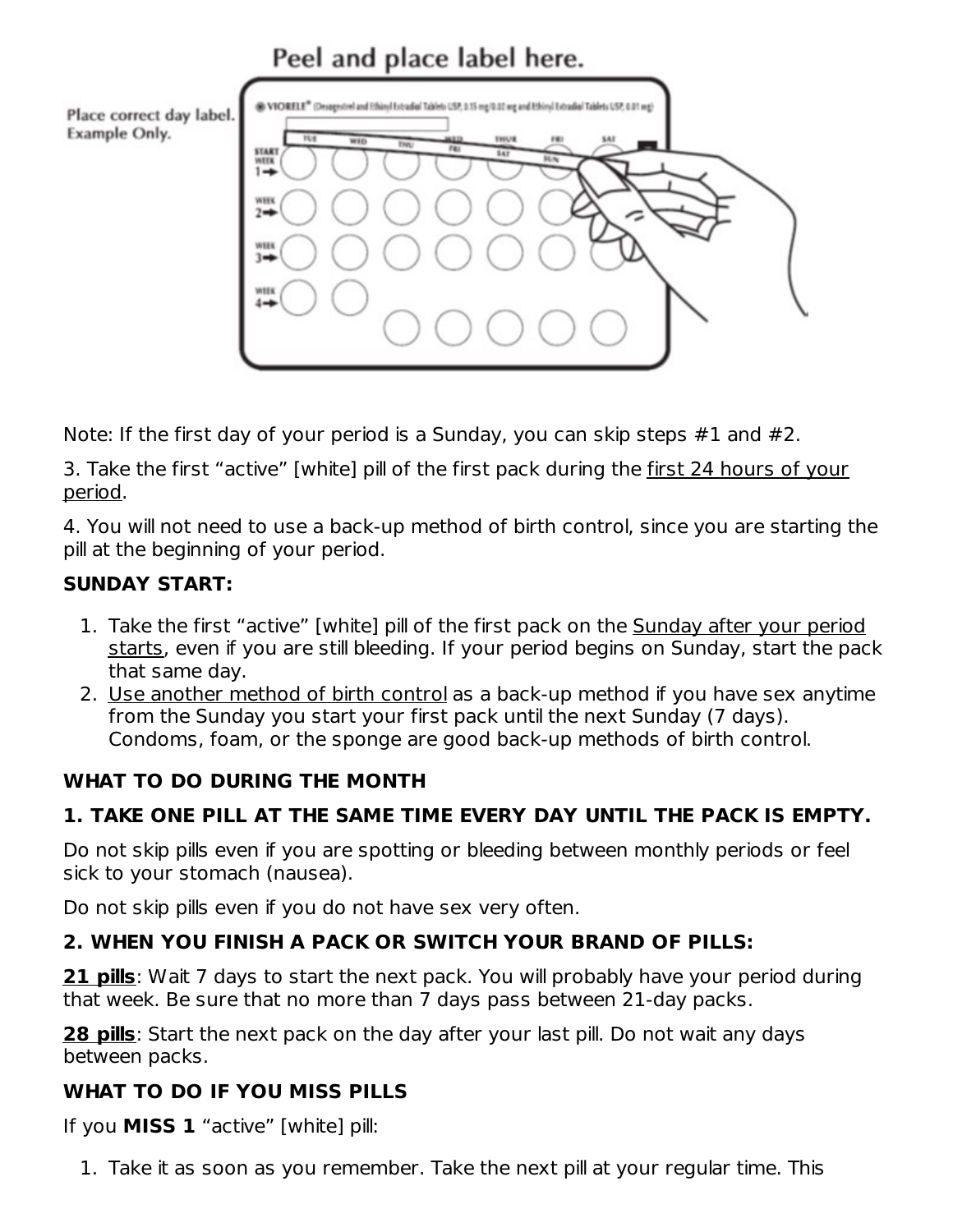means you take 2 pills in 1 day.

2. You do not need to use a back-up birth control method if you have sex.

If you **MISS 2** "active" [white] pills in a row in **WEEK 1 OR WEEK 2** of your pack:

- 1. Take 2 pills on the day you remember and 2 pills the next day.
- 2. Then take 1 pill a day until you finish the pack.
- 3. You MAY BECOME PREGNANT if you have sex in the **7 days** after you miss pills.

You MUST use another birth control method (such as condoms, foam, or sponge) as a back-up method for those 7 days.

If you **MISS 2** "active" [white] pills in a row in **WEEK 3**:

## 1. **If you are a Day 1 Starter:**

THROW OUT the rest of the pill pack and start a new pack that same day.

## **If you are a Sunday Starter:**

Keep taking 1 pill every day until Sunday.

On Sunday, THROW OUT the rest of the pack and start a new pack of pills that same day.

2. You may not have your period this month but this is expected. However, if you miss your period 2 months in a row, call your doctor or health care provider because you might be pregnant.

3. You MAY BECOME PREGNANT if you have sex in the **7 days** after you miss pills. You MUST use another birth control method (such as condoms, foam, or sponge) as a backup method for those 7 days.

If you **MISS 3 OR MORE** "active" [white] pills in a row (during the first 3 weeks):

## 1. **If you are a Day 1 Starter:**

THROW OUT the rest of the pill pack and start a new pack that same day.

## **If you are a Sunday Starter:**

Keep taking 1 pill every day until Sunday.

On Sunday, THROW OUT the rest of the pack and start a new pack of pills that same day.

2. You may not have your period this month but this is expected. However, if you miss your period 2 months in a row, call your doctor or health care provider because you might be pregnant.

3. You MAY BECOME PREGNANT if you have sex in the **7 days** after you miss pills. You MUST use another birth control method (such as condoms, foam, or sponge) as a backup method for those 7 days.

## **A REMINDER FOR THOSE ON 28-DAY PACKS**

If you forget any of the 2 [green] or 5 [yellow] pills in Week 4:

THROW AWAY the pills you missed.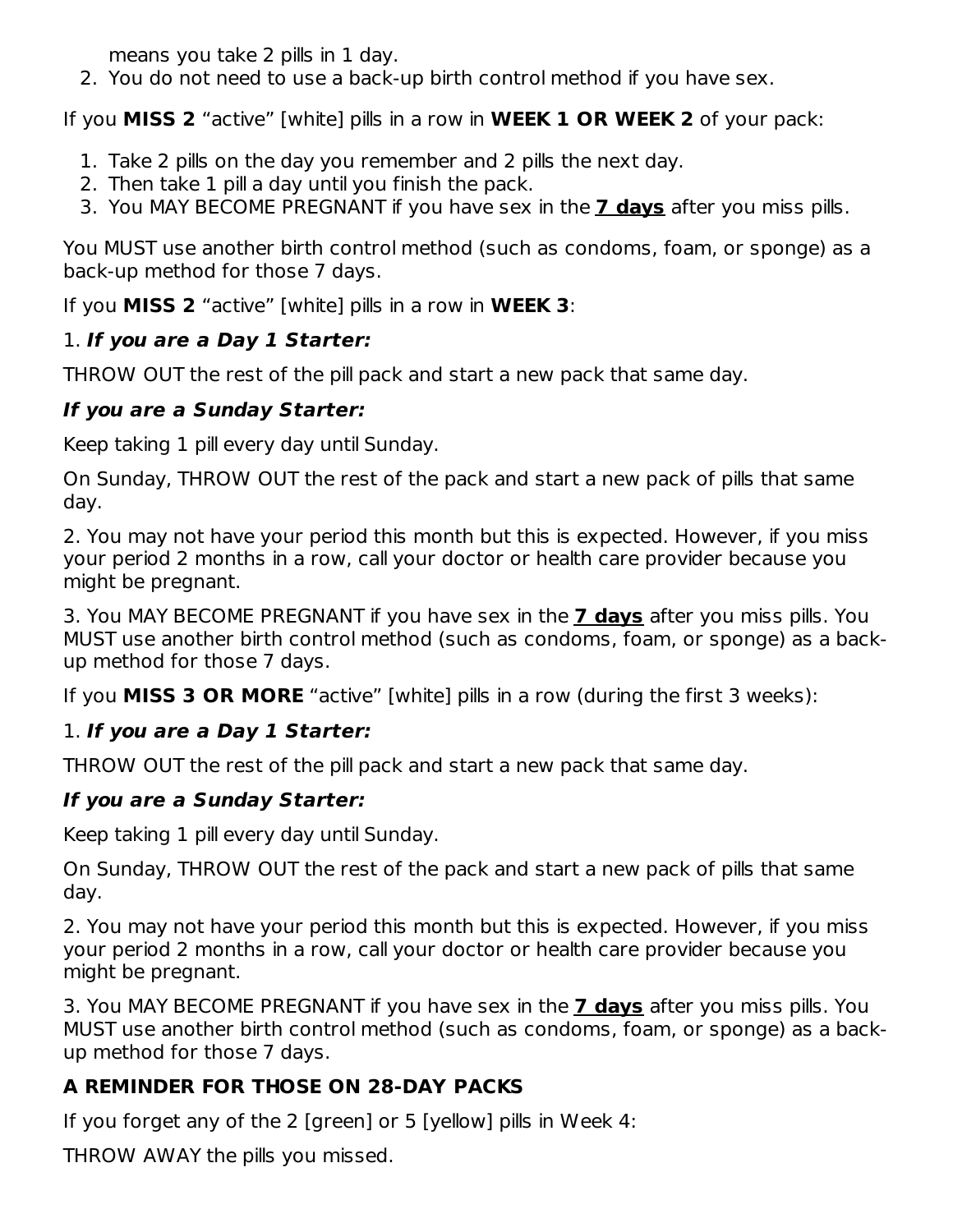Keep taking 1 pill each day until the pack is empty.

You do not need a back-up method.

## **FINALLY, IF YOU ARE STILL NOT SURE WHAT TO DO ABOUT THE PILLS YOU HAVE MISSED:**

Use a BACK-UP METHOD anytime you have sex.

KEEP TAKING ONE "ACTIVE" [WHITE] PILL EACH DAY until you can reach your doctor or health care provider.

## **DETAILED PATIENT PACKAGE INSERT**

**VIORELE (Desogestrel and Ethinyl Estradiol Tablets USP, 0.15 mg/0.02 mg and Ethinyl Estradiol Tablets USP, 0.01 mg)**

**This product (like all oral contraceptives) is intended to prevent pregnancy. It does not protect against HIV infection (AIDS) and other sexually transmitted diseases.**

**Rx only**

**PLEASE NOTE: This labeling is revised from time to time as important new medical information becomes available. Therefore, please review this labeling carefully.**

## **DESCRIPTION**

The following oral contraceptive product contains a combination of a progestin and estrogen, the two kinds of female hormones:

Each white tablet contains 0.15 mg desogestrel and 0.02 mg ethinyl estradiol USP. Each green tablet contains inert ingredients and each yellow tablet contains 0.01 mg ethinyl estradiol USP.

## **INTRODUCTION**

Any woman who considers using oral contraceptives (the birth control pill or the pill) should understand the benefits and risks of using this form of birth control. This leaflet will give you much of the information you will need to make this decision and will also help you determine if you are at risk of developing any of the serious side effects of the pill. It will tell you how to use the pill properly so that it will be as effective as possible. However, this leaflet is not a replacement for a careful discussion between you and your doctor or health care provider. You should discuss the information provided in this leaflet with him or her, both when you first start taking the pill and during your revisits. You should also follow your doctor's or health care provider's advice with regard to regular check-ups while you are on the pill.

## **EFFECTIVENESS OF ORAL CONTRACEPTIVES**

Oral contraceptives or "birth control pills" or "the pill" are used to prevent pregnancy and are more effective than other non-surgical methods of birth control. When they are taken correctly, the chance of becoming pregnant is less than 1% (1 pregnancy per 100 women per year of use) when used perfectly, without missing any pills. Typical failure rates are actually 5% per year. The chance of becoming pregnant increases with each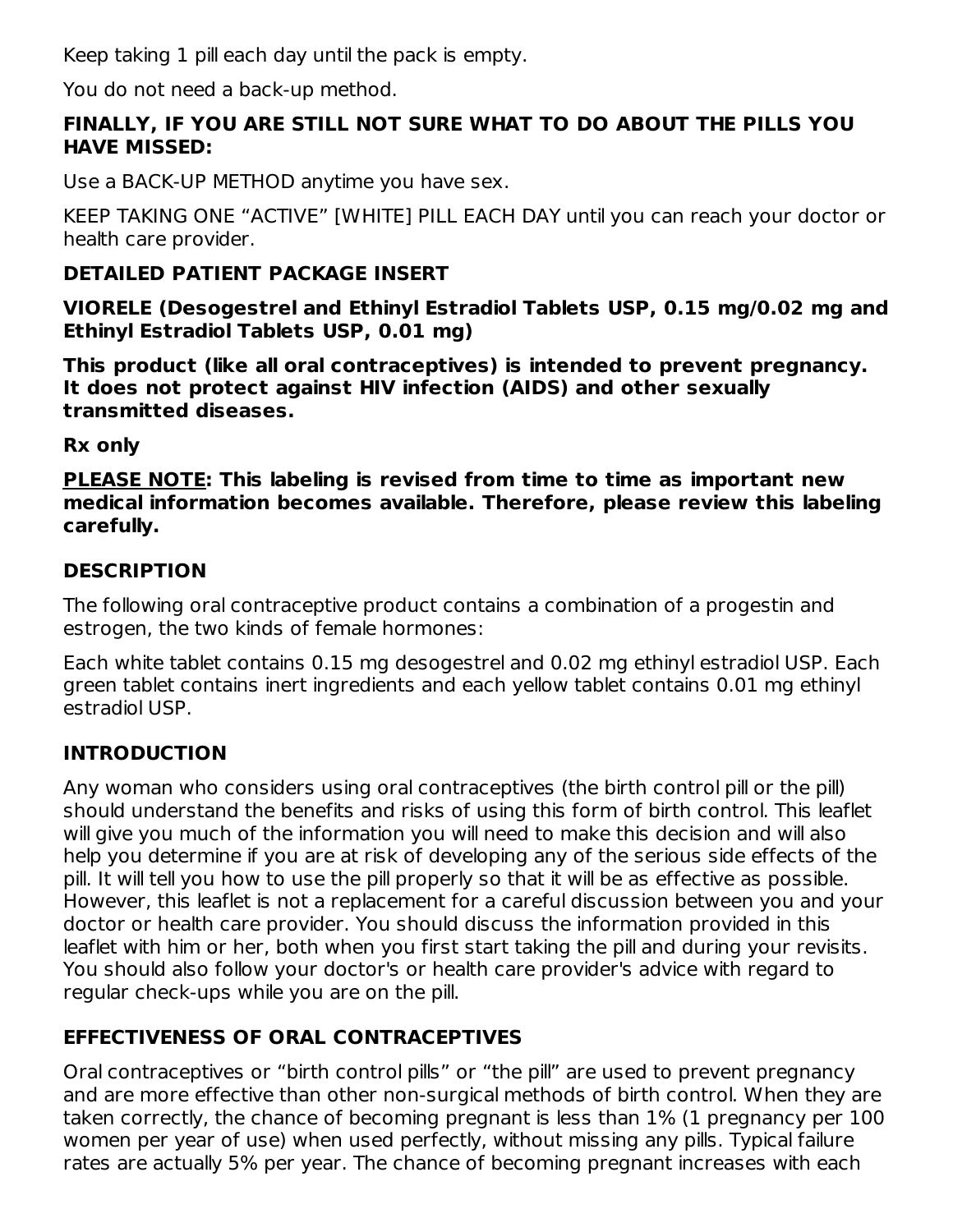missed pill during a menstrual cycle.

In comparison, typical failure rates for other methods of birth control during the first year of use are as follows:

| Implants (2 or 6 capsules): $<$ 1% | Male sterilization: $<$ 1%               |
|------------------------------------|------------------------------------------|
| Injection: $<$ 1%                  | Cervical Cap with spermicides: 20 to 40% |
| $ UD: < 1$ to 2%                   | Condom alone (male): 14%                 |
| Diaphragm with spermicides: 20%    | Condom alone (female): 21%               |
| Spermicides alone: 26%             | Periodic abstinence: 25%                 |
| Vaginal sponge: 20 to 40%          | Withdrawal: 19%                          |
| Female sterilization: $<$ 1%       | No methods: 85%.                         |

## **WHO SHOULD NOT TAKE ORAL CONTRACEPTIVES**

**Cigarette smoking increases the risk of serious cardiovascular side effects from oral contraceptive use. This risk increases with age and with heavy smoking (15 or more cigarettes per day) and is quite marked in women over 35 years of age. Women who use oral contraceptives are strongly advised not to smoke.**

Some women should not use the pill. For example, you should not take the pill if you are pregnant or think you may be pregnant. You should also not use the pill if you have any of the following conditions:

- A history of heart attack or stroke
- Blood clots in the legs (thrombophlebitis), lungs (pulmonary embolism), or eyes
- A history of blood clots in the deep veins of your legs
- Chest pain (angina pectoris)
- Known or suspected breast cancer or cancer of the lining of the uterus, cervix or vagina
- Unexplained vaginal bleeding (until a diagnosis is reached by your doctor)
- Yellowing of the whites of the eyes or of the skin (jaundice) during pregnancy or during previous use of the pill
- Liver tumor (benign or cancerous)
- Take any Hepatitis C drug combination containing ombitasvir/paritaprevir/ritonavir, with or without dasabuvir. This may increase levels of the liver enzyme "alanine" aminotransferase" (ALT) in the blood.
- Known or suspected pregnancy.

Tell your doctor or health care provider if you have ever had any of these conditions. Your doctor or health care provider can recommend another method of birth control.

## **OTHER CONSIDERATIONS BEFORE TAKING ORAL CONTRACEPTIVES**

Tell your doctor or health care provider if you have:

• Breast nodules, fibrocystic disease of the breast, an abnormal breast x-ray or mammogram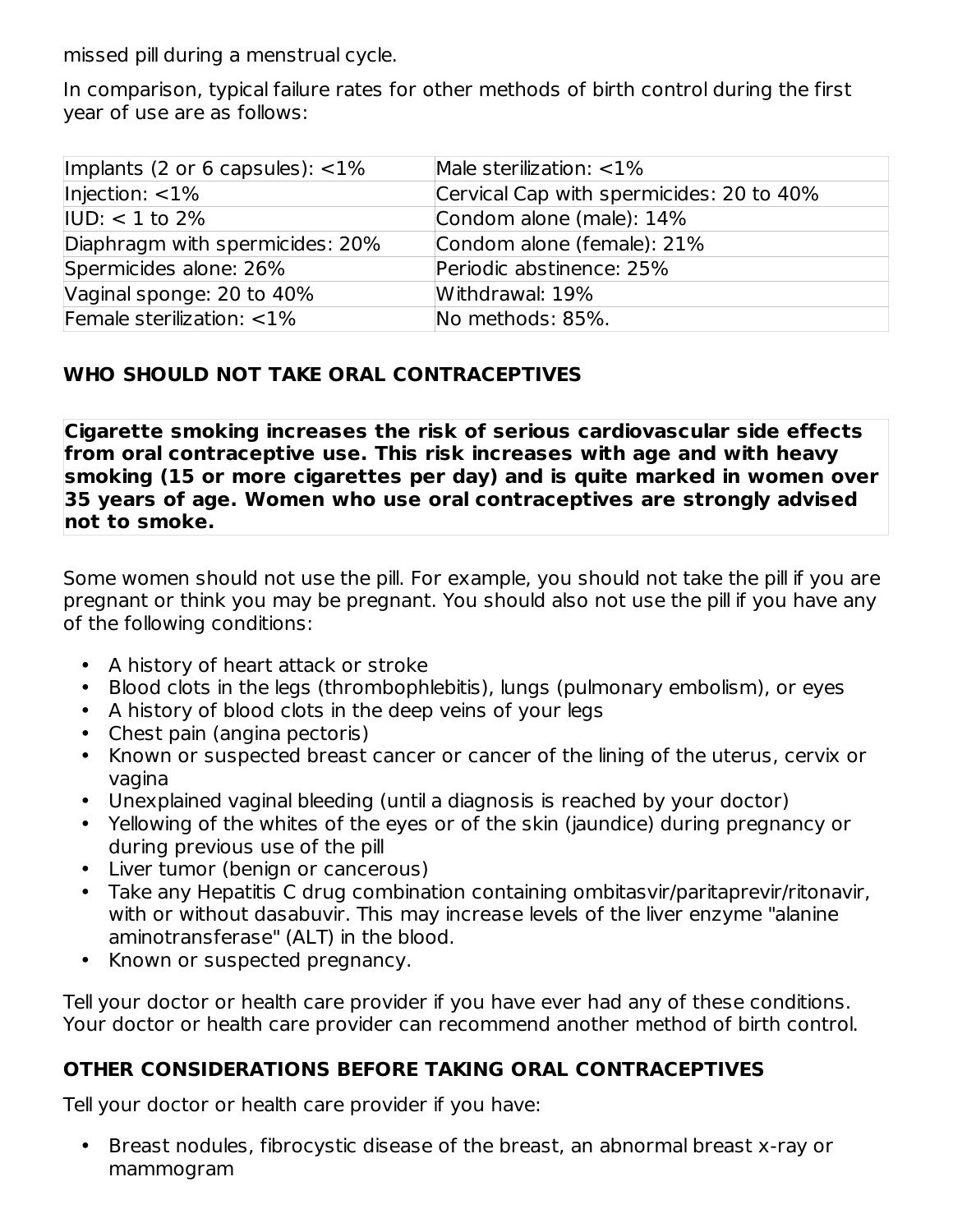- Diabetes
- Elevated cholesterol or triglycerides
- High blood pressure
- Migraine or other headaches or epilepsy
- Mental depression
- Gallbladder, heart, or kidney disease
- History of scanty or irregular menstrual periods.

Women with any of these conditions should be checked often by their doctor or health care provider if they choose to use oral contraceptives.

Also, be sure to inform your doctor or health care provider if you smoke or are on any medications.

## **RISKS OF TAKING ORAL CONTRACEPTIVES**

#### **1. Risk of developing blood clots**

Blood clots and blockage of blood vessels are one of the most serious side effects of taking oral contraceptives and can cause death or serious disability. In particular, a clot in the leg can cause thrombophlebitis and a clot that travels to the lungs can cause a sudden blockage of the vessel carrying blood to the lungs. The risks of these side effects may be greater with desogestrel-containing oral contraceptives such as desogestrel/ethinyl estradiol and ethinyl estradiol than with certain other low-dose pills. Rarely, clots occur in the blood vessels of the eye and may cause blindness, double vision, or impaired vision.

If you take oral contraceptives and need elective surgery, need to stay in bed for a prolonged illness or have recently delivered a baby, you may be at risk of developing blood clots. You should consult your doctor or health care provider about stopping oral contraceptives three to four weeks before surgery and not taking oral contraceptives for two weeks after surgery or during bed rest. You should also not take oral contraceptives soon after delivery of a baby. It is advisable to wait for at least four weeks after delivery if you are not breast feeding or four weeks after a second trimester abortion. If you are breast feeding, you should wait until you have weaned your child before using the pill (see Breast Feeding in **GENERAL PRECAUTIONS**).

The risk of circulatory disease in oral contraceptive users may be higher in users of high dose pills and may be greater with longer duration of oral contraceptive use. In addition, some of these increased risks may continue for a number of years after stopping oral contraceptives. The risk of venous thromboembolic disease associated with oral contraceptives does not increase with length of use and disappears after pill use is stopped. The risk of abnormal blood clotting increases with age in both users and nonusers of oral contraceptives, but the increased risk from the oral contraceptive appears to be present at all ages. For women aged 20 to 44 it is estimated that about 1 in 2000 using oral contraceptives will be hospitalized each year because of abnormal clotting. Among non-users in the same age group, about 1 in 20,000 would be hospitalized each year. For oral contraceptive users in general, it has been estimated that in women between the ages of 15 and 34 the risk of death due to a circulatory disorder is about 1 in 12,000 per year, whereas for non-users the rate is about 1 in 50,000 per year. In the age group 35 to 44, the risk is estimated to be about 1 in 2500 per year for oral contraceptive users and about 1 in 10,000 per year for non-users.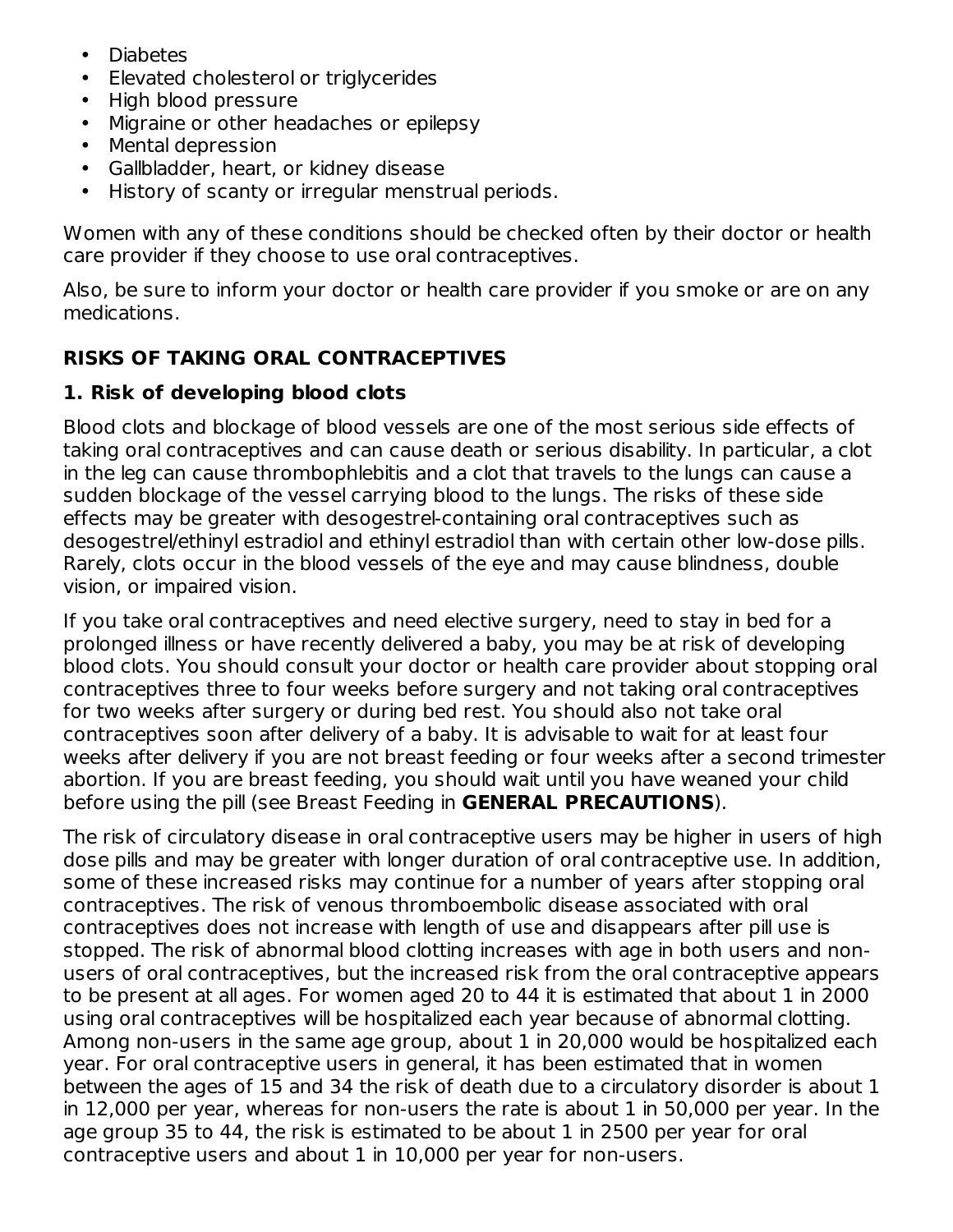## **2. Heart attacks and strokes**

Oral contraceptives may increase the tendency to develop strokes (stoppage or rupture of blood vessels in the brain) and angina pectoris and heart attacks (blockage of blood vessels in the heart). Any of these conditions can cause death or serious disability.

Smoking greatly increases the possibility of suffering heart attacks and strokes. Furthermore, smoking and the use of oral contraceptives greatly increase the chances of developing and dying of heart disease.

#### **3. Gallbladder disease**

Oral contraceptive users probably have a greater risk than non-users of having gallbladder disease, although this risk may be related to pills containing high doses of estrogens.

### **4. Liver tumors**

In rare cases, oral contraceptives can cause benign but dangerous liver tumors. These benign liver tumors can rupture and cause fatal internal bleeding. In addition, a possible but not definite association has been found with the pill and liver cancers in two studies, in which a few women who developed these very rare cancers were found to have used oral contraceptives for long periods. However, liver cancers are extremely rare. The chance of developing liver cancer from using the pill is thus even rarer.

### **5. Cancer of the reproductive organs and breasts**

There is conflict among studies regarding breast cancer and oral contraceptive use. Some studies have reported an increase in the risk of developing breast cancer, particularly at a younger age. This increased risk appears to be related to duration of use. The majority of studies have found no overall increase in the risk of developing breast cancer.

Some studies have found an increase in the incidence of cancer of the cervix in women who use oral contraceptives. However, this finding may be related to factors other than the use of oral contraceptives. There is insufficient evidence to rule out the possibility that pills may cause such cancers.

#### **ESTIMATED RISK OF DEATH FROM A BIRTH CONTROL METHOD OR PREGNANCY**

All methods of birth control and pregnancy are associated with a risk of developing certain diseases which may lead to disability or death. An estimate of the number of deaths associated with different methods of birth control and pregnancy has been calculated and is shown in the following table.

#### **ANNUAL NUMBER OF BIRTH-RELATED OR METHOD-RELATED DEATHS ASSOCIATED WITH CONTROL OF FERTILITY PER 100,000 NON-STERILE WOMEN, BY FERTILITY CONTROL METHOD ACCORDING TO AGE**

| Method of control and<br><b>outcome</b>     | 15-19 | │ 20-24 │ 25-29 │ 30-34 │ 35-39 │40-44 │ |      |      |      |
|---------------------------------------------|-------|------------------------------------------|------|------|------|
| No fertility control methods <sup>*</sup>   |       | 9.1                                      | 14.8 | 25.7 | 28.2 |
| Oral contraceptives non-smoker <sup>2</sup> | 0.3   | n q                                      |      | 13.8 |      |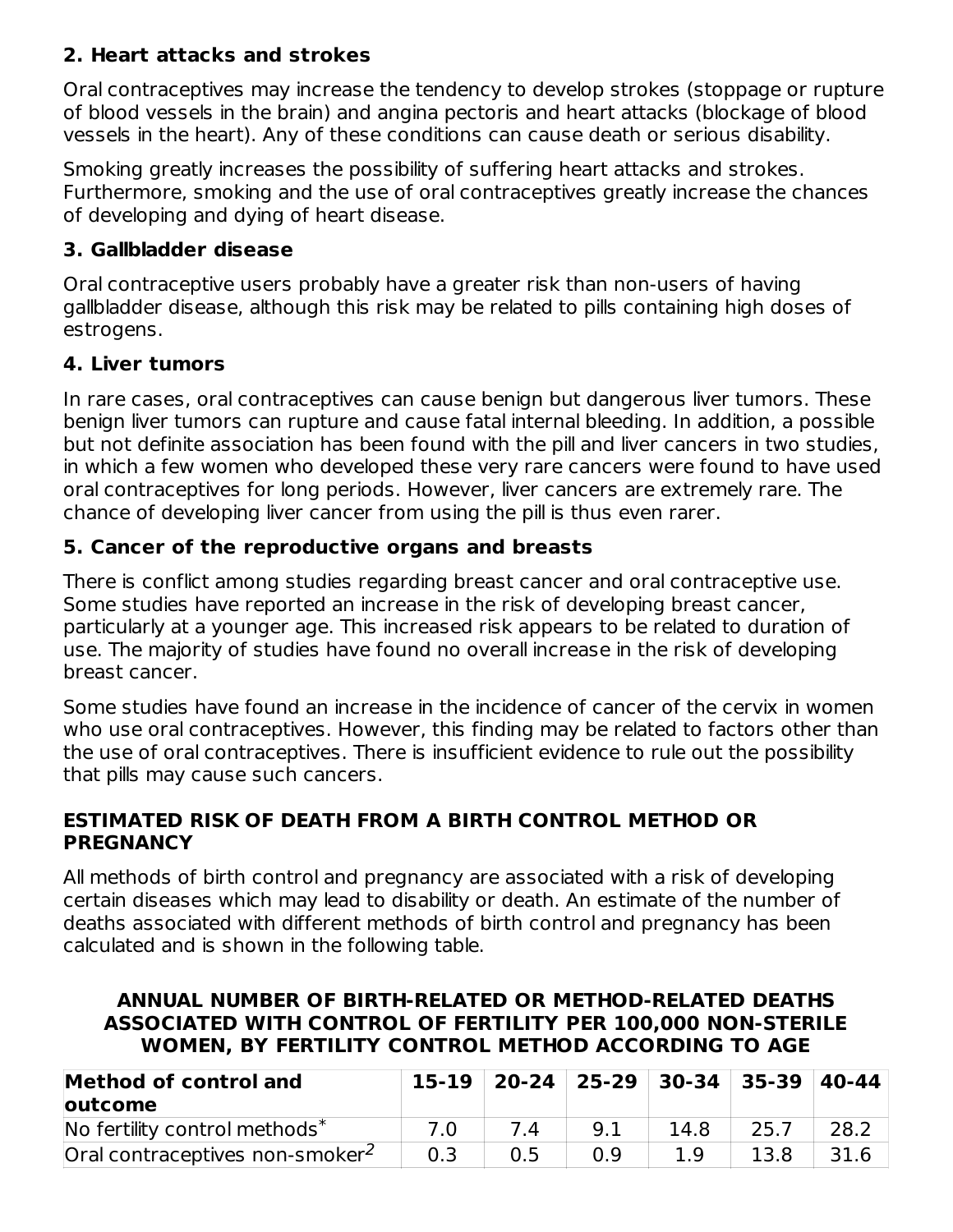| Oral contraceptives smoker <sup>†</sup>                                                                                                                                                                                                    |     | 3.4 | 6.6     | 13.5 | 51.1 |     |
|--------------------------------------------------------------------------------------------------------------------------------------------------------------------------------------------------------------------------------------------|-----|-----|---------|------|------|-----|
| <b>IUD<sup>†</sup></b>                                                                                                                                                                                                                     | 0.8 | 0.8 | $1.0\,$ |      | 1.4  |     |
| $\mathsf{Condom}^*$                                                                                                                                                                                                                        |     | 1.6 | 0.7     | 0.2  | 0.3  |     |
| Diaphragm/spermicide*                                                                                                                                                                                                                      | 1 Q |     |         |      | つつ   | 2.8 |
| Periodic abstinence <sup>*</sup>                                                                                                                                                                                                           | 2.5 | 1.6 | 1.6     |      | 2.9  |     |
| <b><i>Common Contractor Common Library Library Library Library Library Library Library Library Library Library Library Library Library Library Library Library Library Library Library Library Library Library Library Library Lib</i></b> |     |     |         |      |      |     |

\* Deaths are birth related † Deaths are method related

In the above table, the risk of death from any birth control method is less than the risk of childbirth, except for oral contraceptive users over the age of 35 who smoke and pill users over the age of 40 even if they do not smoke. It can be seen in the table that for women aged 15 to 39, the risk of death was highest with pregnancy (7 to 26 deaths per 100,000 women, depending on age). Among pill users who do not smoke, the risk of death is always lower than that associated with pregnancy for any age group, although over the age of 40, the risk increases to 32 deaths per 100,000 women, compared to 28 associated with pregnancy at that age. However, for pill users who smoke and are over the age of 35, the estimated number of deaths exceeds those for other methods of birth control. If a woman is over the age of 40 and smokes, her estimated risk of death is four times higher (117/100,000 women) than the estimated risk associated with pregnancy (28/100,000 women) in that age group.

The suggestion that women over 40 who do not smoke should not take oral contraceptives is based on information from older, high-dose pills and on less selective use of pills than is practiced today. An Advisory Committee of the FDA discussed this issue in 1989 and recommended that the benefits of oral contraceptive use by healthy, non-smoking women over 40 years of age may outweigh the possible risks. However, all women, especially older women, are cautioned to use the lowest dose pill that is effective.

## **WARNING SIGNALS**

If any of these adverse effects occur while you are taking oral contraceptives, call your doctor or health care provider immediately:

- Sharp chest pain, coughing of blood, or sudden shortness of breath (indicating a possible clot in the lung)
- Pain in the calf (indicating a possible clot in the leg)
- Crushing chest pain or heaviness in the chest (indicating a possible heart attack)
- Sudden severe headache or vomiting, dizziness or fainting, disturbances of vision or speech, weakness, or numbness in an arm or leg (indicating a possible stroke)
- Sudden partial or complete loss of vision (indicating a possible clot in the eye)
- Breast lumps (indicating possible breast cancer or fibrocystic disease of the breast; ask your doctor or health care provider to show you how to examine your breasts)
- Severe pain or tenderness in the stomach area (indicating a possibly ruptured liver tumor)
- Difficulty in sleeping, weakness, lack of energy, fatigue, or change in mood (possibly indicating severe depression)

Jaundice or a yellowing of the skin or eyeballs, accompanied frequently by fever, fatigue, loss of appetite, dark colored urine, or light colored bowel movements (indicating possible liver problems).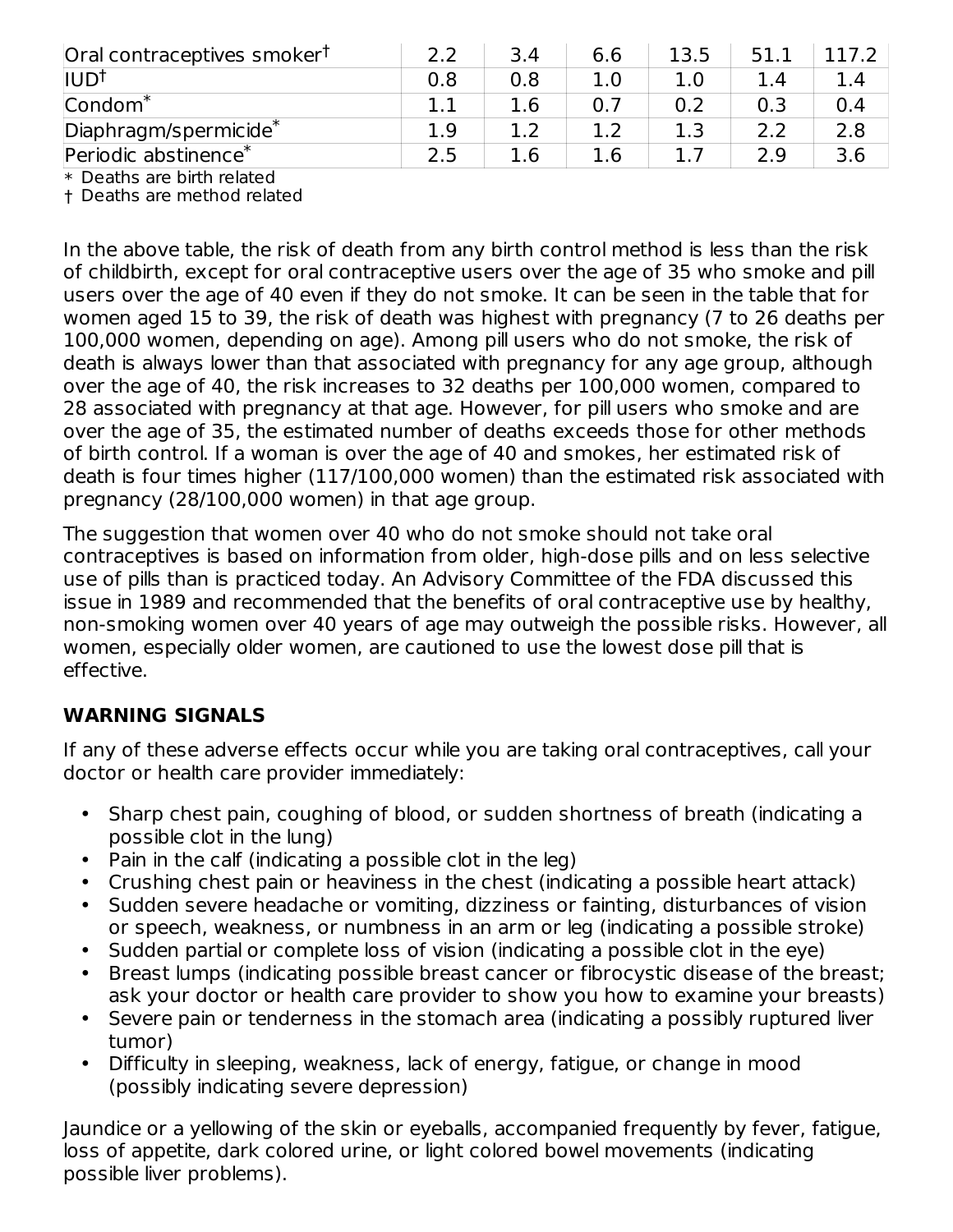## **SIDE EFFECTS OF ORAL CONTRACEPTIVES**

## **1. Vaginal bleeding**

Irregular vaginal bleeding or spotting may occur while you are taking the pills. Irregular bleeding may vary from slight staining between menstrual periods to breakthrough bleeding which is a flow much like a regular period. Irregular bleeding occurs most often during the first few months of oral contraceptive use, but may also occur after you have been taking the pill for some time. Such bleeding may be temporary and usually does not indicate any serious problems. It is important to continue taking your pills on schedule. If the bleeding occurs in more than one cycle or lasts for more than a few days, talk to your doctor or health care provider.

## **2. Contact lenses**

If you wear contact lenses and notice a change in vision or an inability to wear your lenses, contact your doctor or health care provider.

## **3. Fluid retention**

Oral contraceptives may cause edema (fluid retention) with swelling of the fingers or ankles and may raise your blood pressure. If you experience fluid retention, contact your doctor or health care provider.

## **4. Melasma**

A spotty darkening of the skin is possible, particularly of the face.

## **5. Other side effects**

Other side effects may include nausea and vomiting, change in appetite, headache, nervousness, depression, dizziness, loss of scalp hair, rash, and vaginal infections.

If any of these side effects bother you, call your doctor or health care provider.

## **GENERAL PRECAUTIONS**

### **1. Missed periods and use of oral contraceptives before or during early pregnancy**

There may be times when you may not menstruate regularly after you have completed taking a cycle of pills. If you have taken your pills regularly and miss one menstrual period, continue taking your pills for the next cycle but be sure to inform your doctor or health care provider before doing so. If you have not taken the pills daily as instructed and missed a menstrual period, or if you missed two consecutive menstrual periods, you may be pregnant. Check with your doctor or health care provider immediately to determine whether you are pregnant. Do not continue to take oral contraceptives until you are sure you are not pregnant, but continue to use another method of contraception.

There is no conclusive evidence that oral contraceptive use is associated with an increase in birth defects, when taken inadvertently during early pregnancy. Previously, a few studies had reported that oral contraceptives might be associated with birth defects, but these studies have not been confirmed. Nevertheless, oral contraceptives or any other drugs should not be used during pregnancy unless clearly necessary and prescribed by your doctor or health care provider. You should check with your doctor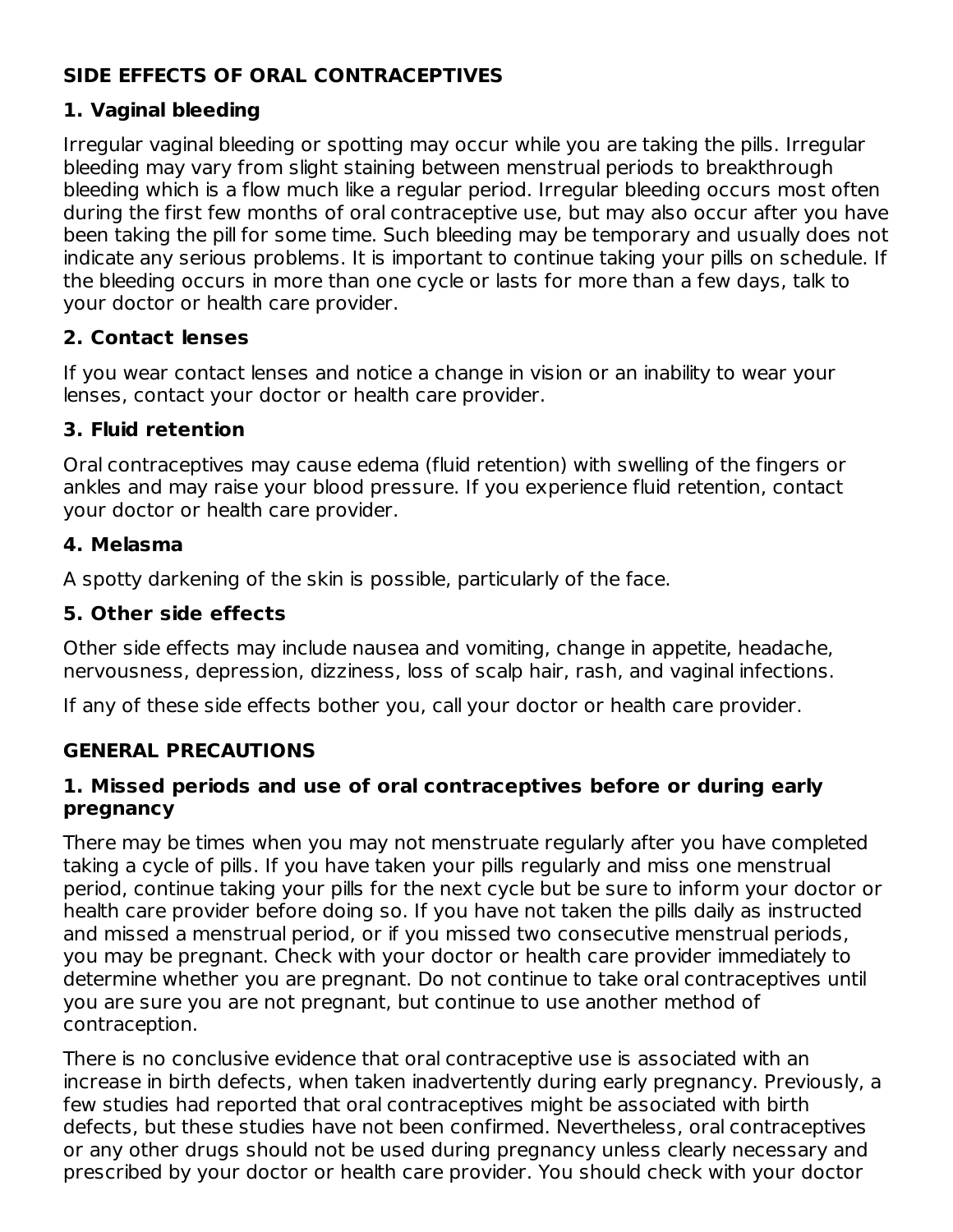or health care provider about risks to your unborn child of any medication taken during pregnancy.

## **2. While breast feeding**

If you are breast feeding, consult your doctor or health care provider before starting oral contraceptives. Some of the drug will be passed on to the child in the milk. A few adverse effects on the child have been reported, including yellowing of the skin (jaundice) and breast enlargement. In addition, oral contraceptives may decrease the amount and quality of your milk. If possible, do not use oral contraceptives while breast feeding. You should use another method of contraception since breast feeding provides only partial protection from becoming pregnant and this partial protection decreases significantly as you breast feed for longer periods of time. You should consider starting oral contraceptives only after you have weaned your child completely.

## **3. Laboratory tests**

If you are scheduled for any laboratory tests, tell your doctor or health care provider you are taking birth control pills. Certain blood tests may be affected by birth control pills.

## **4. Drug interactions**

Certain drugs may interact with birth control pills to make them less effective in preventing pregnancy or cause an increase in breakthrough bleeding. Such drugs include rifampin, drugs used for epilepsy such as barbiturates (for example, phenobarbital), phenytoin (Dilantin $^{\circledR}$  is one brand of this drug), phenylbutazone (Butazolidin $^{\circledR}$  is one brand), and possibly certain antibiotics. You may need to use additional contraception when you take drugs which can make oral contraceptives less effective.

Birth control pills may interact with lamotrigine, an anticonvulsant used for epilepsy. This may increase the risk of seizures, so your physician may need to adjust the dose of lamotrigine.

Some medicines may make birth control pill less effective, including:

- Barbiturates
- Bosentan
- Carbamazepine
- Felbamate
- Griseofulvin
- Oxcarbazepine
- Phenytoin
- Rifampin
- St. John's wort
- Topiramate

As with all prescription products, you should notify your healthcare provider of any other medicines and herbal products you are taking. You may need to use a barrier contraceptive when you take drugs or products that can make birth control pills less effective.

## **5. Sexually transmitted diseases**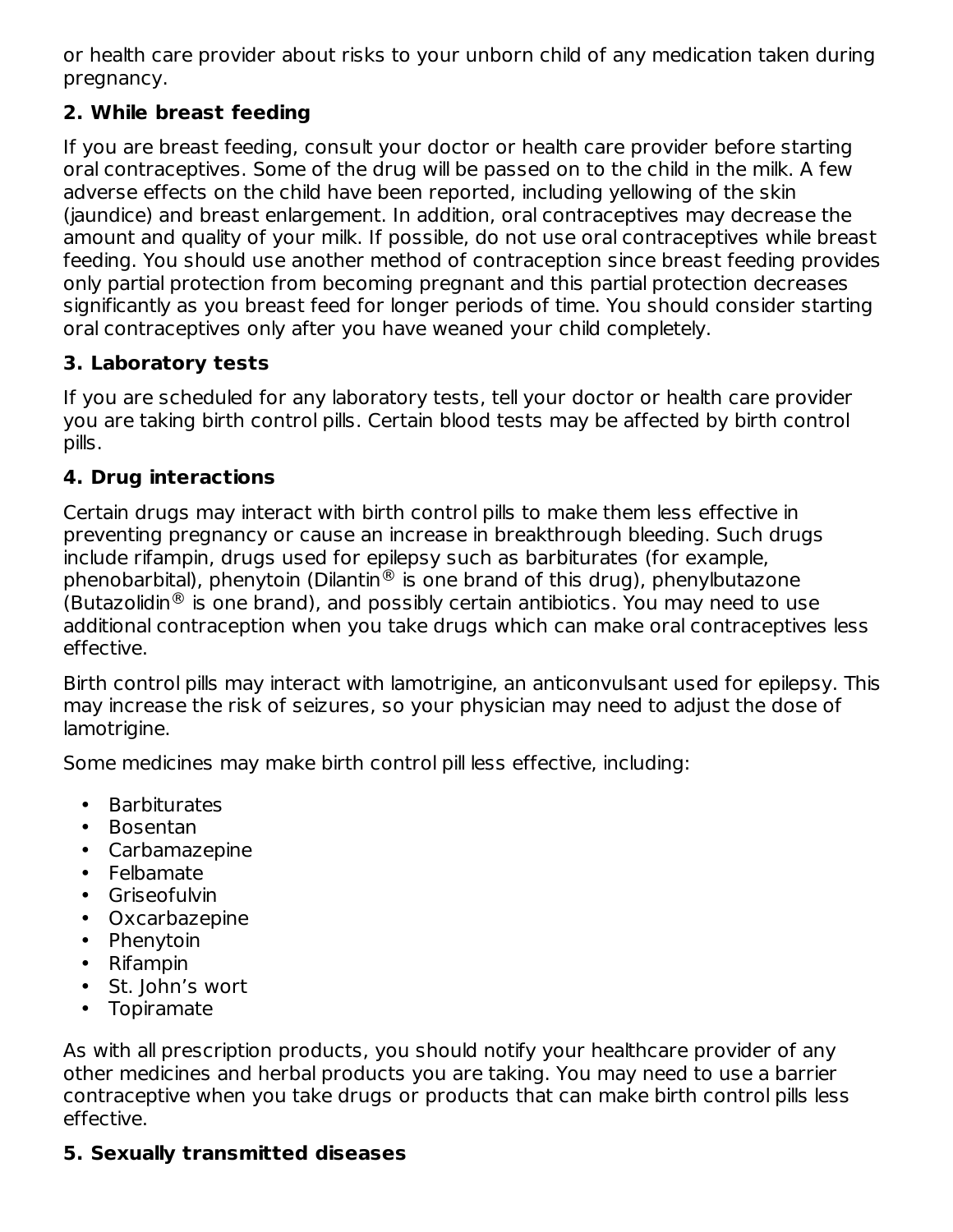**This product (like all oral contraceptives) is intended to prevent pregnancy. It does not protect against transmission of HIV (AIDS) and other sexually transmitted diseases such as chlamydia, genital herpes, genital warts, gonorrhea, hepatitis B, and syphilis.**

## **HOW TO TAKE THE PILL**

## **IMPORTANT POINTS TO REMEMBER**

BEFORE YOU START TAKING YOUR PILLS:

1. BE SURE TO READ THESE DIRECTIONS:

Before you start taking your pills.

Anytime you are not sure what to do.

2. THE RIGHT WAY TO TAKE THE PILL IS TO TAKE ONE PILL EVERY DAY AT THE SAME TIME.

If you miss pills you could get pregnant. This includes starting the pack late.

The more pills you miss, the more likely you are to get pregnant.

3. MANY WOMEN HAVE SPOTTING OR LIGHT BLEEDING, OR MAY FEEL SICK TO THEIR STOMACH DURING THE FIRST 1 TO 3 PACKS OF PILLS.

If you feel sick to your stomach, do not stop taking the pill. The problem will usually go away. If it doesn't go away, check with your doctor or health care provider.

4. MISSING PILLS CAN ALSO CAUSE SPOTTING OR LIGHT BLEEDING, even when you make up these missed pills.

On the days you take 2 pills to make up for missed pills, you could also feel a little sick to your stomach.

5. IF YOU HAVE VOMITING OR DIARRHEA, for any reason, or IF YOU TAKE SOME MEDICINES, including some antibiotics, your pills may not work as well.

Use a back-up method (such as condoms, foam, or sponge) until you check with your doctor or health care provider.

6. IF YOU HAVE TROUBLE REMEMBERING TO TAKE THE PILL, talk to your doctor or health care provider about how to make pill-taking easier or about using another method of birth control.

7. IF YOU HAVE ANY QUESTIONS OR ARE UNSURE ABOUT THE INFORMATION IN THIS LEAFLET, call your doctor or health care provider.

## **BEFORE YOU START TAKING YOUR PILLS:**

1. DECIDE WHAT TIME OF DAY YOU WANT TO TAKE YOUR PILL.

It is important to take it at about the same time every day.

2. LOOK AT YOUR PILL PACK: IT WILL HAVE 28 PILLS:

This **28-pill pack** has 26 "active" [white and yellow] pills (with hormones) and 2 "inactive" [green] pills (without hormones).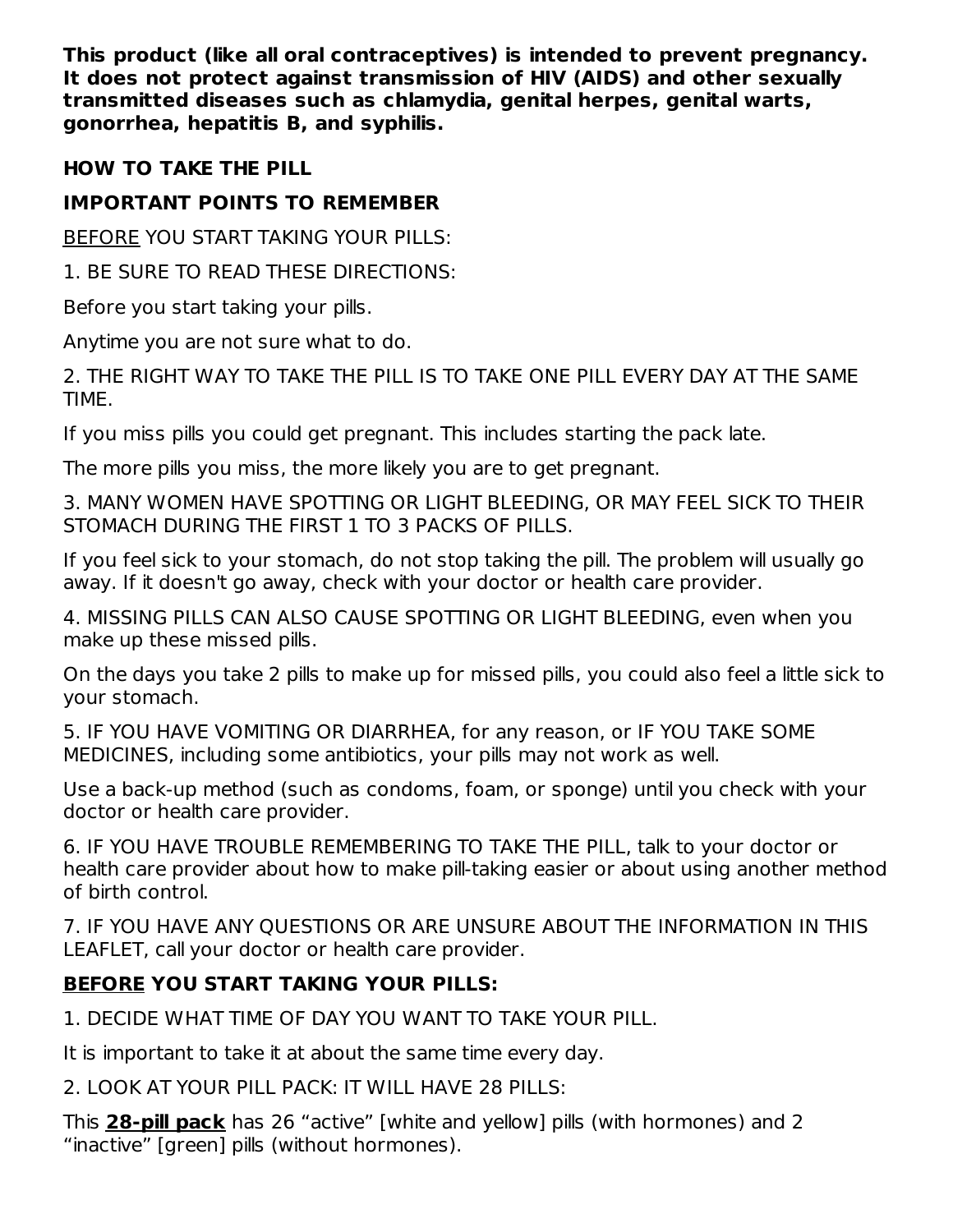### 3. ALSO FIND:

- 1. where on the pack to start taking the pills,
- 2. in what order to take the pills (follow the arrows) and
- 3. the week numbers as shown in the picture below.



#### 4. BE SURE YOU HAVE READY AT ALL TIMES:

ANOTHER KIND OF BIRTH CONTROL (such as condoms, foam, or sponge) to use as a back-up in case you miss pills.

AN EXTRA, FULL PILL PACK.

## **WHEN TO START THE FIRST PACK OF PILLS**

You have a choice of which day to start taking your first pack of pills. Decide with your doctor or healthcare provider which is the best day for you. Pick a time of day which will be easy to remember.

## **DAY 1 START:**

1. Pick the day label strip that starts with the first day of your period (this is the day you start bleeding or spotting, even if it is almost midnight when the bleeding begins).

2. Place this day label strip in the cycle tablet blister card over the area that has the days of the week (starting with Sunday) imprinted.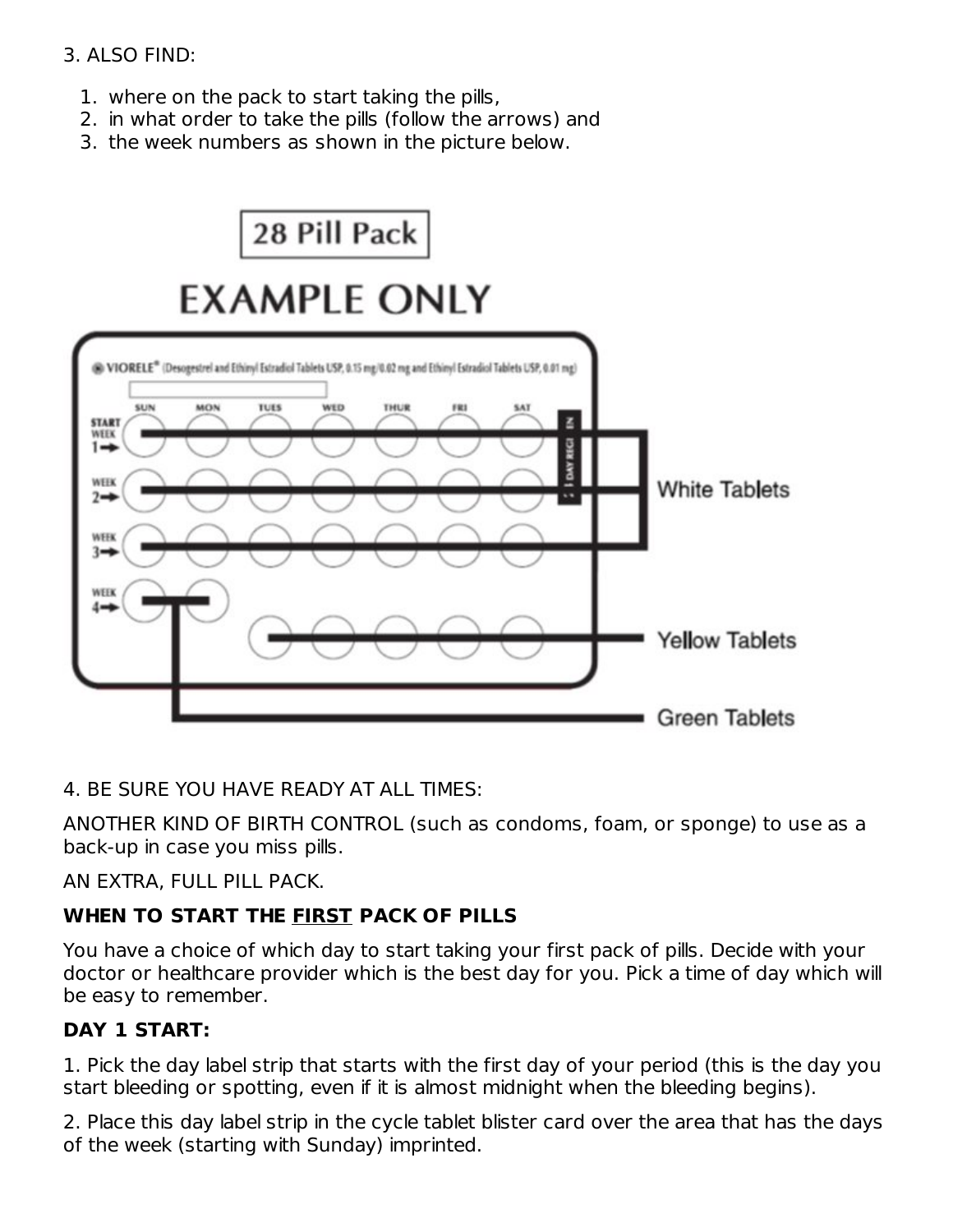# Peel and place label here.

Place correct day label. Example Only. START<br>WEEK  $1$ www



Note: If the first day of your period is a Sunday, you can skip steps #1 and #2.

3. Take the first "active" [white] pill of the first pack during the first 24 hours of your period.

4. You will not need to use a back-up method of birth control, since you are starting the pill at the beginning of your period.

## **SUNDAY START:**

- 1. Take the first "active" [white] pill of the first pack on the Sunday after your period starts, even if you are still bleeding. If your period begins on Sunday, start the pack that same day.
- 2. Use another method of birth control as a back-up method if you have sex anytime from the Sunday you start your first pack until the next Sunday (7 days). Condoms, foam, or the sponge are good back-up methods of birth control.

## **WHAT TO DO DURING THE MONTH**

## **1. TAKE ONE PILL AT THE SAME TIME EVERY DAY UNTIL THE PACK IS EMPTY.**

Do not skip pills even if you are spotting or bleeding between monthly periods or feel sick to your stomach (nausea).

Do not skip pills even if you do not have sex very often.

## **2. WHEN YOU FINISH A PACK OR SWITCH YOUR BRAND OF PILLS:**

**21 pills**: Wait 7 days to start the next pack. You will probably have your period during that week. Be sure that no more than 7 days pass between 21-day packs.

**28 pills**: Start the next pack on the day after your last pill. Do not wait any days between packs.

## **WHAT TO DO IF YOU MISS PILLS**

If you **MISS 1** "active" [white] pill: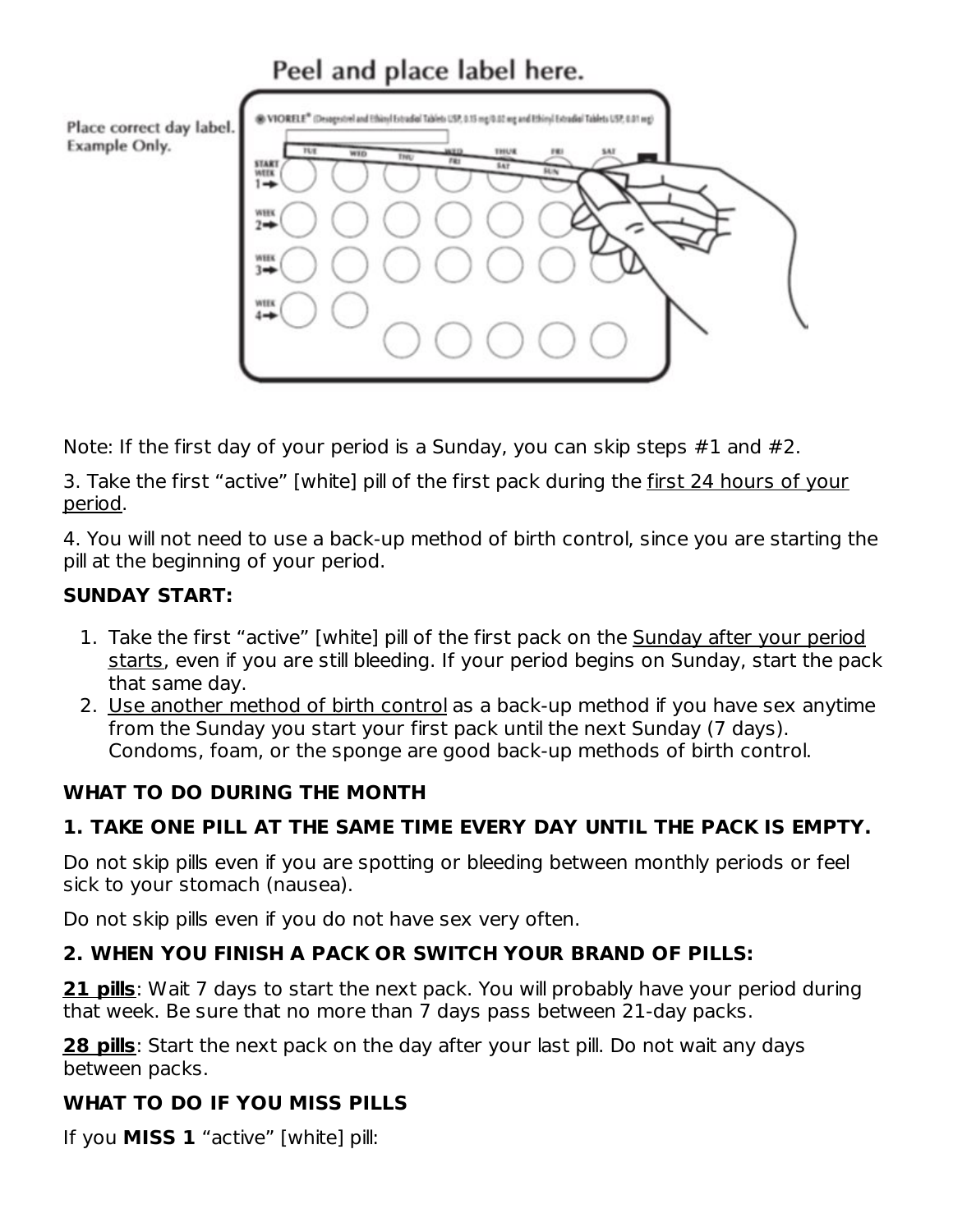- 1. Take it as soon as you remember. Take the next pill at your regular time. This means you take 2 pills in 1 day.
- 2. You do not need to use a back-up birth control method if you have sex.

If you **MISS 2** "active" [white] pills in a row in **WEEK 1 OR WEEK 2** of your pack:

- 1. Take 2 pills on the day you remember and 2 pills the next day.
- 2. Then take 1 pill a day until you finish the pack.
- 3. You MAY BECOME PREGNANT if you have sex in the **7 days** after you miss pills.

You MUST use another birth control method (such as condoms, foam, or sponge) as a back-up method for those 7 days.

If you **MISS 2** "active" [white] pills in a row in **WEEK 3**:

## 1. **If you are a Day 1 Starter:**

THROW OUT the rest of the pill pack and start a new pack that same day.

## **If you are a Sunday Starter:**

Keep taking 1 pill every day until Sunday.

On Sunday, THROW OUT the rest of the pack and start a new pack of pills that same day.

2. You may not have your period this month but this is expected. However, if you miss your period 2 months in a row, call your doctor or health care provider because you might be pregnant.

3. You MAY BECOME PREGNANT if you have sex in the **7 days** after you miss pills. You MUST use another birth control method (such as condoms, foam, or sponge) as a backup method for those 7 days.

If you **MISS 3 OR MORE** "active" [white] pills in a row (during the first 3 weeks):

## 1. **If you are a Day 1 Starter:**

THROW OUT the rest of the pill pack and start a new pack that same day.

## **If you are a Sunday Starter:**

Keep taking 1 pill every day until Sunday.

On Sunday, THROW OUT the rest of the pack and start a new pack of pills that same day.

2. You may not have your period this month but this is expected. However, if you miss your period 2 months in a row, call your doctor or health care provider because you might be pregnant.

3. You MAY BECOME PREGNANT if you have sex in the **7 days** after you miss pills. You MUST use another birth control method (such as condoms, foam, or sponge) as a backup method for those 7 days.

## **A REMINDER FOR THOSE ON 28-DAY PACKS**

If you forget any of the 2 [green] or 5 [yellow] pills in Week 4:

THROW AWAY the pills you missed.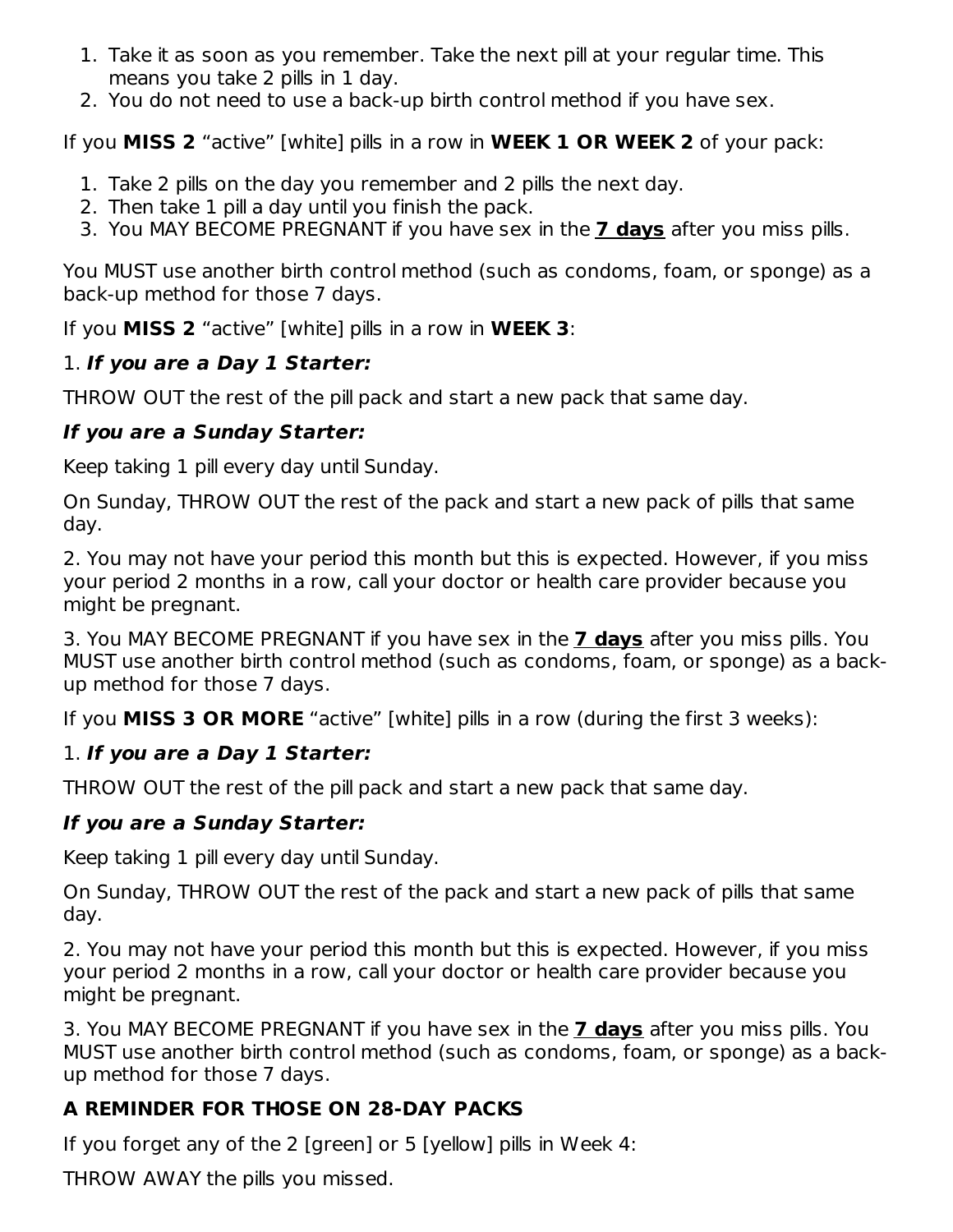Keep taking 1 pill each day until the pack is empty.

You do not need a back-up method.

THROW AWAY the pills you missed.

## **FINALLY, IF YOU ARE STILL NOT SURE WHAT TO DO ABOUT THE PILLS YOU HAVE MISSED:**

Use a BACK-UP METHOD anytime you have sex.

KEEP TAKING ONE "ACTIVE" [WHITE] PILL EACH DAY until you can reach your doctor or health care provider.

## **PREGNANCY DUE TO PILL FAILURE**

The incidence of pill failure resulting in pregnancy is approximately one percent (i.e., one pregnancy per 100 women per year) if taken every day as directed, but more typical failure rates are about 5%. If failure does occur, the risk to the fetus is minimal.

## **PREGNANCY AFTER STOPPING THE PILL**

There may be some delay in becoming pregnant after you stop using oral contraceptives, especially if you had irregular menstrual cycles before you used oral contraceptives. It may be advisable to postpone conception until you begin menstruating regularly once you have stopped taking the pill and desire pregnancy.

There does not appear to be any increase in birth defects in newborn babies when pregnancy occurs soon after stopping the pill.

## **OVERDOSAGE**

Serious ill effects have not been reported following ingestion of large doses of oral contraceptives by young children. Overdosage may cause nausea and withdrawal bleeding in females. In case of overdosage, contact your doctor, health care provider or pharmacist.

## **OTHER INFORMATION**

Your doctor or health care provider will take a medical and family history before prescribing oral contraceptives and will examine you. The physical examination may be delayed to another time if you request it and your doctor or the health care provider believes that it is a good medical practice to postpone it. You should be reexamined at least once a year. Be sure to inform your doctor or health care provider if there is a family history of any of the conditions listed previously in this leaflet. Be sure to keep all appointments with your doctor or health care provider, because this is a time to determine if there are early signs of side effects of oral contraceptive use.

Do not use the drug for any condition other than the one for which it was prescribed. This drug has been prescribed specifically for you; do not give it to others who may want birth control pills.

## **HEALTH BENEFITS FROM ORAL CONTRACEPTIVES**

In addition to preventing pregnancy, use of combination oral contraceptives may provide certain benefits. They are:

- menstrual cycles may become more regular.
- blood flow during menstruation may be lighter and less iron may be lost. Therefore,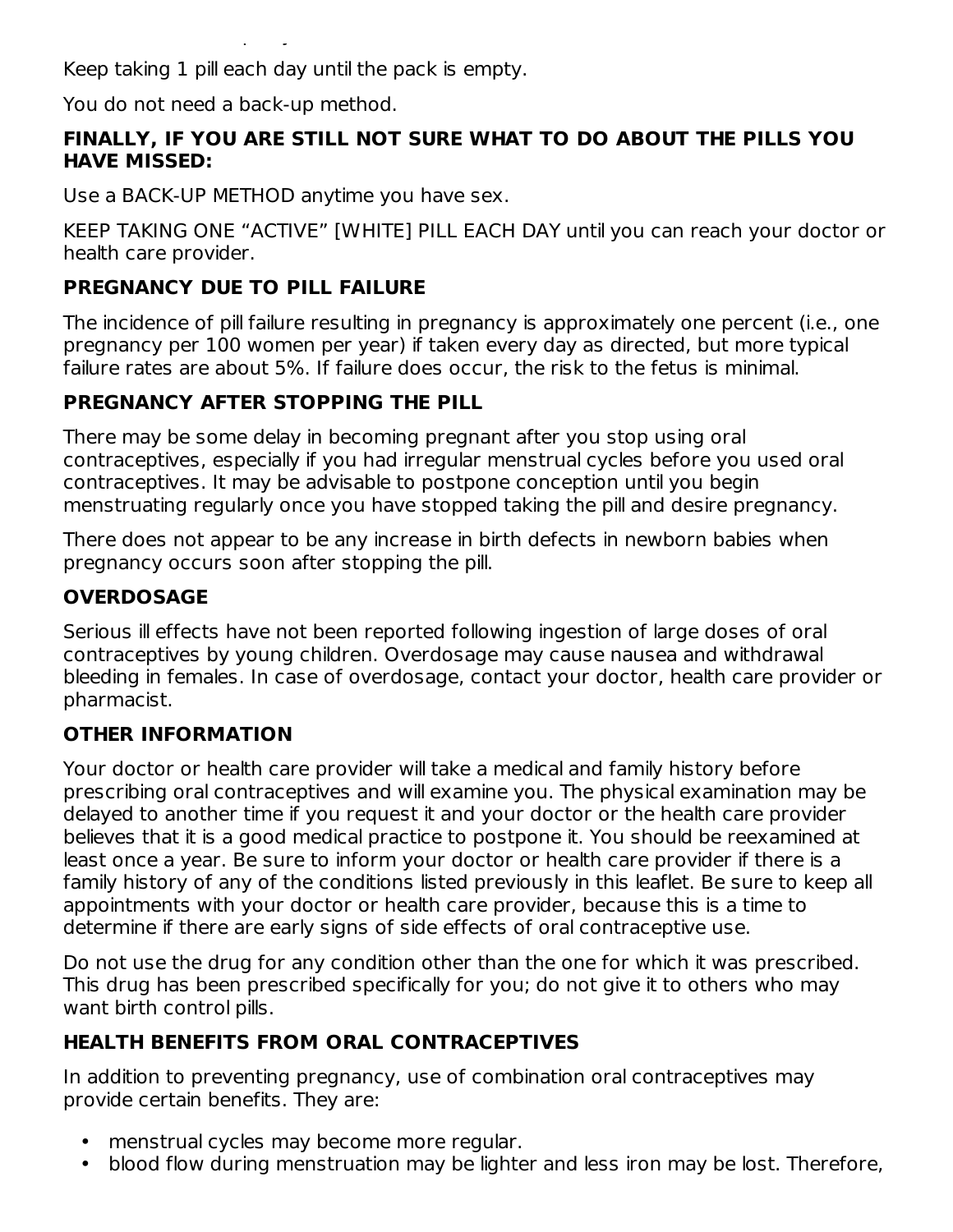anemia due to iron deficiency is less likely to occur.

- pain or other symptoms during menstruation may be encountered less frequently.
- ectopic (tubal) pregnancy may occur less frequently.
- non-cancerous cysts or lumps in the breast may occur less frequently.
- acute pelvic inflammatory disease may occur less frequently.
- oral contraceptive use may provide some protection against developing two forms of cancer: cancer of the ovaries and cancer of the lining of the uterus.

If you want more information about birth control pills, ask your doctor, health care provider, or pharmacist. They have a more technical leaflet called the Prescribing Information which you may wish to read.

Manufactured by:

## **Glenmark Pharmaceuticals Limited**

Colvale-Bardez, Goa 403 513, India

Manufactured for:



## **Glenmark Pharmaceuticals Inc., USA**

Mahwah, NJ 07430 Questions? 1 (888) 721-7115 www.glenmarkpharma-us.com Dec 2019

## **Desogestrel and Ethinyl Estradiol and Ethinyl Estradiol**

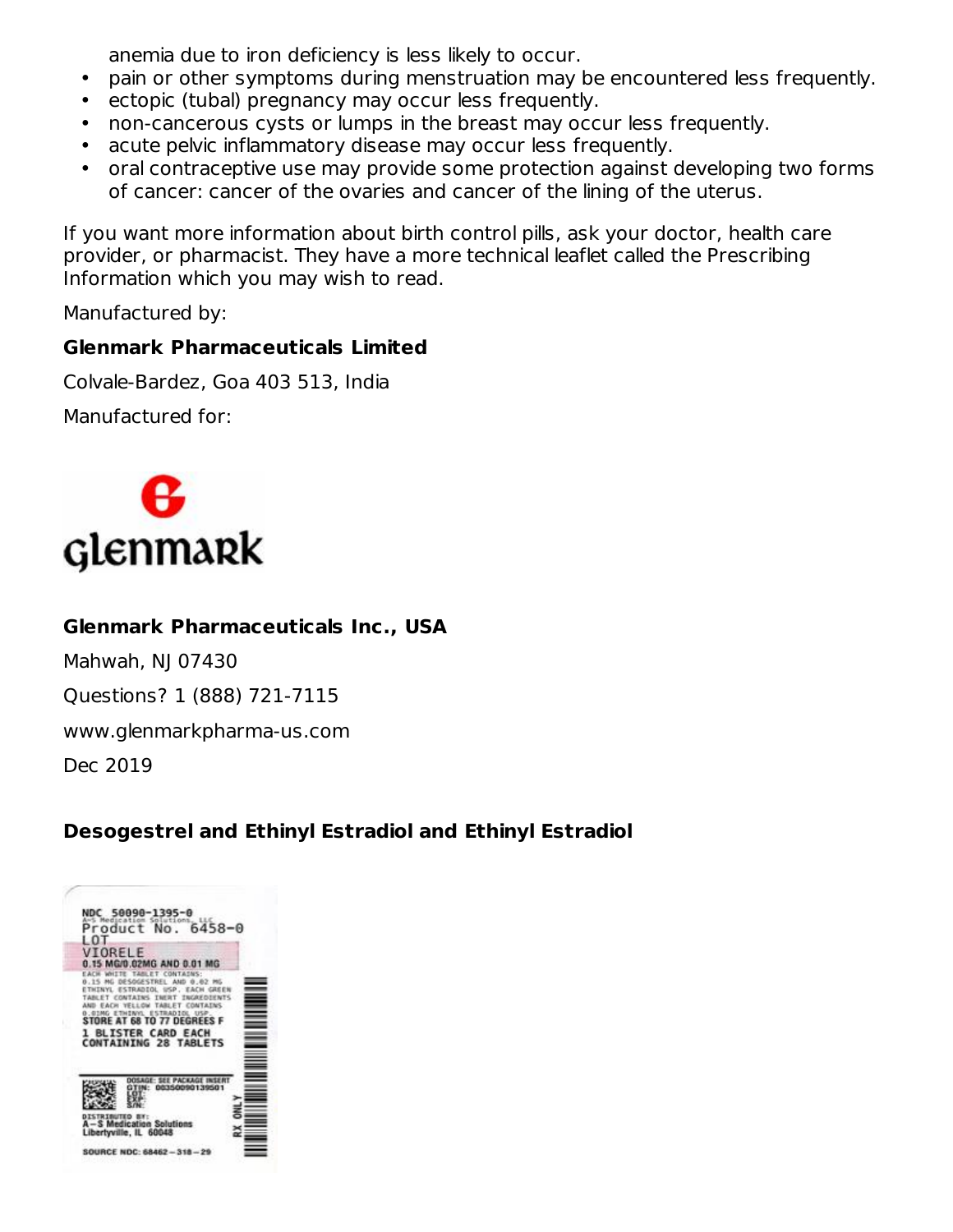# **VIORELE**

desogestrel and ethinyl estradiol and ethinyl estradiol kit

|                                                                                                           | desogestiel and ethinyi estradiol and ethinyi estradiol kit                           |    |            |                                    |             |                      |  |  |
|-----------------------------------------------------------------------------------------------------------|---------------------------------------------------------------------------------------|----|------------|------------------------------------|-------------|----------------------|--|--|
|                                                                                                           |                                                                                       |    |            |                                    |             |                      |  |  |
|                                                                                                           | <b>Product Information</b>                                                            |    |            |                                    |             |                      |  |  |
| <b>Product Type</b>                                                                                       | HUMAN PRESCRIPTION DRUG<br><b>Item Code (Source)</b><br>NDC:50090-1395(NDC:68462-318) |    |            |                                    |             |                      |  |  |
|                                                                                                           |                                                                                       |    |            |                                    |             |                      |  |  |
| <b>Packaging</b>                                                                                          |                                                                                       |    |            |                                    |             |                      |  |  |
| <b>Item Code</b><br>#                                                                                     | <b>Marketing Start</b><br><b>Package Description</b><br><b>Date</b>                   |    |            |                                    | <b>Date</b> | <b>Marketing End</b> |  |  |
| $\mathbf{1}$<br>0                                                                                         | NDC:50090-1395- 1 in 1 KIT; Type 0: Not a Combination<br>Product                      |    | 11/28/2014 |                                    |             |                      |  |  |
|                                                                                                           |                                                                                       |    |            |                                    |             |                      |  |  |
| <b>Quantity of Parts</b>                                                                                  |                                                                                       |    |            |                                    |             |                      |  |  |
| Part #                                                                                                    | <b>Package Quantity</b>                                                               |    |            | <b>Total Product Quantity</b>      |             |                      |  |  |
| Part 1                                                                                                    |                                                                                       | 21 |            |                                    |             |                      |  |  |
| Part 2                                                                                                    |                                                                                       | 2  |            |                                    |             |                      |  |  |
| Part 3                                                                                                    |                                                                                       | 5  |            |                                    |             |                      |  |  |
|                                                                                                           |                                                                                       |    |            |                                    |             |                      |  |  |
| Part 1 of 3                                                                                               |                                                                                       |    |            |                                    |             |                      |  |  |
|                                                                                                           | <b>DESOGESTREL AND ETHINYL ESTRADIOL</b>                                              |    |            |                                    |             |                      |  |  |
|                                                                                                           | desogestrel and ethinyl estradiol tablet, film coated                                 |    |            |                                    |             |                      |  |  |
|                                                                                                           |                                                                                       |    |            |                                    |             |                      |  |  |
| <b>Product Information</b>                                                                                |                                                                                       |    |            |                                    |             |                      |  |  |
| <b>Route of Administration</b>                                                                            | ORAL                                                                                  |    |            |                                    |             |                      |  |  |
|                                                                                                           |                                                                                       |    |            |                                    |             |                      |  |  |
|                                                                                                           | <b>Active Ingredient/Active Moiety</b>                                                |    |            |                                    |             |                      |  |  |
|                                                                                                           | <b>Ingredient Name</b>                                                                |    |            | <b>Basis of</b><br><b>Strength</b> |             | <b>Strength</b>      |  |  |
|                                                                                                           | DESOGESTREL (UNII: 81K9V7M3A3) (DESOGESTREL - UNII:81K9V7M3A3)                        |    |            | <b>DESOGESTREL</b>                 |             | $0.15$ mg            |  |  |
| <b>ETHINYL ESTRADIOL (UNII: 423D2T571U) (ETHINYL ESTRADIOL -</b><br>ETHINYL ESTRADIOL<br>UNII:423D2T571U) |                                                                                       |    |            |                                    | $0.02$ mg   |                      |  |  |
|                                                                                                           |                                                                                       |    |            |                                    |             |                      |  |  |
| <b>Inactive Ingredients</b>                                                                               |                                                                                       |    |            |                                    |             |                      |  |  |
|                                                                                                           | <b>Ingredient Name</b>                                                                |    |            |                                    |             | <b>Strength</b>      |  |  |
|                                                                                                           | .ALPHA.-TOCOPHEROL (UNII: H4N855PNZ1)                                                 |    |            |                                    |             |                      |  |  |
| <b>STARCH, POTATO (UNII: 81089SAH3T)</b>                                                                  |                                                                                       |    |            |                                    |             |                      |  |  |
| POVIDONE K30 (UNII: U725QWY32X)                                                                           |                                                                                       |    |            |                                    |             |                      |  |  |
|                                                                                                           | ISOPROPYL ALCOHOL (UNII: ND2M416302)                                                  |    |            |                                    |             |                      |  |  |
| <b>SILICON DIOXIDE (UNII: ETJ7Z6XBU4)</b>                                                                 |                                                                                       |    |            |                                    |             |                      |  |  |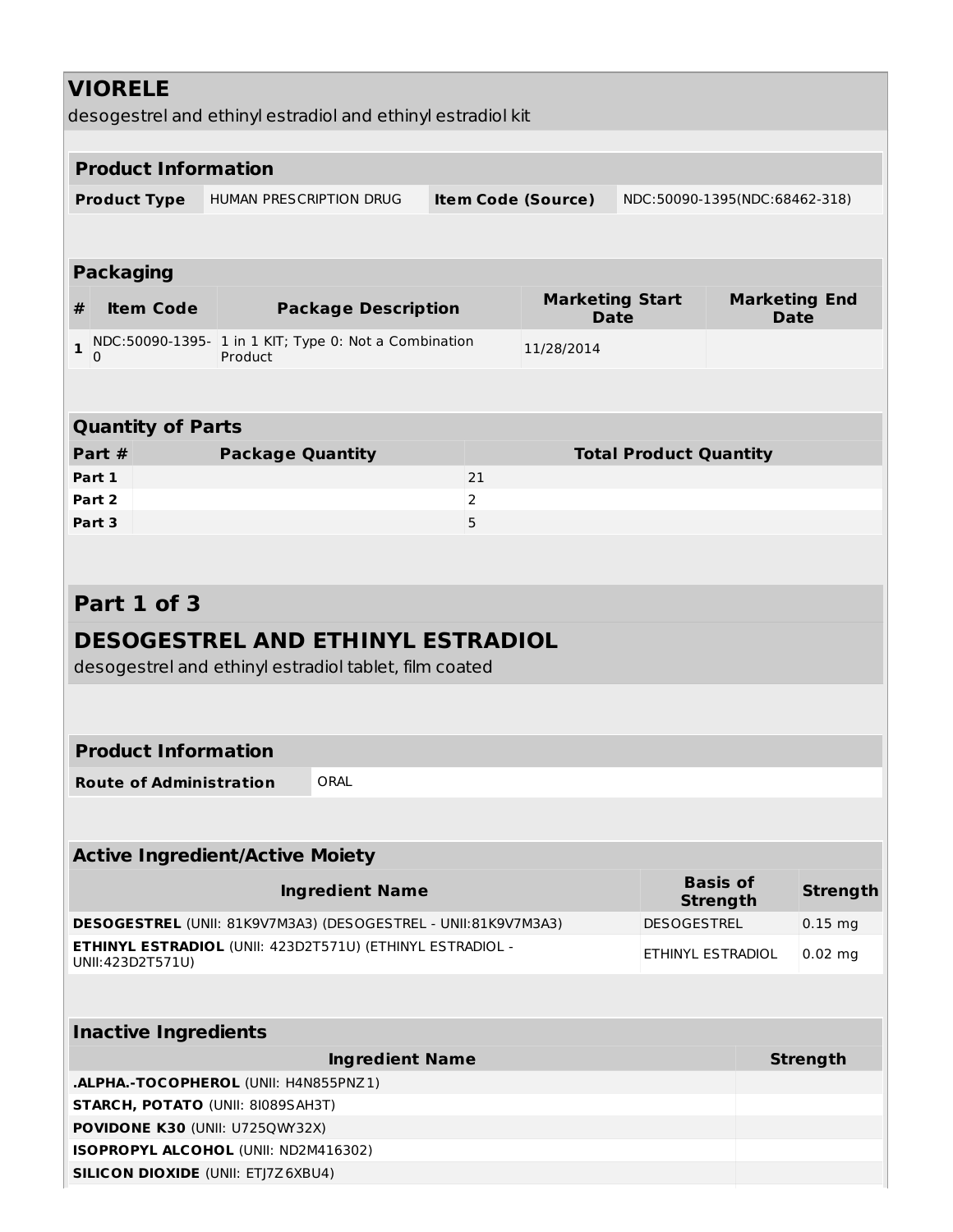|                                        | MAGNESIUM STEARATE (UNII: 70097M6I30)                     |              |                                       |                                     |  |
|----------------------------------------|-----------------------------------------------------------|--------------|---------------------------------------|-------------------------------------|--|
|                                        | LACTOSE, UNSPECIFIED FORM (UNII: J2B2A4N98G)              |              |                                       |                                     |  |
|                                        | HYPROMELLOSE, UNSPECIFIED (UNII: 3NXW29V3WO)              |              |                                       |                                     |  |
| TITANIUM DIOXIDE (UNII: 15FIX9V2JP)    |                                                           |              |                                       |                                     |  |
|                                        | POLYETHYLENE GLYCOL 400 (UNII: B697894SGQ)                |              |                                       |                                     |  |
| TALC (UNII: 7SEV7J4R1U)                |                                                           |              |                                       |                                     |  |
|                                        |                                                           |              |                                       |                                     |  |
| <b>Product Characteristics</b>         |                                                           |              |                                       |                                     |  |
| Color                                  | <b>WHITE</b>                                              | <b>Score</b> |                                       | no score                            |  |
| <b>Shape</b>                           | ROUND (biconvex)                                          | <b>Size</b>  |                                       | 5 <sub>mm</sub>                     |  |
| <b>Flavor</b>                          |                                                           |              | <b>Imprint Code</b>                   | C1;G                                |  |
| <b>Contains</b>                        |                                                           |              |                                       |                                     |  |
|                                        |                                                           |              |                                       |                                     |  |
|                                        |                                                           |              |                                       |                                     |  |
| <b>Marketing Information</b>           |                                                           |              |                                       |                                     |  |
|                                        |                                                           |              |                                       |                                     |  |
| <b>Marketing</b><br>Category           | <b>Application Number or Monograph</b><br><b>Citation</b> |              | <b>Marketing Start</b><br><b>Date</b> | <b>Marketing End</b><br><b>Date</b> |  |
| <b>ANDA</b>                            | ANDA091346                                                |              | 04/04/2012                            |                                     |  |
|                                        |                                                           |              |                                       |                                     |  |
|                                        |                                                           |              |                                       |                                     |  |
| Part 2 of 3                            |                                                           |              |                                       |                                     |  |
| <b>INERT</b>                           |                                                           |              |                                       |                                     |  |
| inert tablet, film coated              |                                                           |              |                                       |                                     |  |
|                                        |                                                           |              |                                       |                                     |  |
|                                        |                                                           |              |                                       |                                     |  |
| <b>Product Information</b>             |                                                           |              |                                       |                                     |  |
| <b>Route of Administration</b>         | ORAL                                                      |              |                                       |                                     |  |
|                                        |                                                           |              |                                       |                                     |  |
|                                        |                                                           |              |                                       |                                     |  |
| <b>Inactive Ingredients</b>            |                                                           |              |                                       |                                     |  |
|                                        | <b>Ingredient Name</b>                                    |              |                                       | <b>Strength</b>                     |  |
| <b>STARCH, CORN (UNII: O8232NY3SJ)</b> |                                                           |              |                                       |                                     |  |
| FERRIC OXIDE YELLOW (UNII: EX43802MRT) |                                                           |              |                                       |                                     |  |
| FD&C BLUE NO. 2 (UNII: L06K8R7DQK)     |                                                           |              |                                       |                                     |  |
|                                        |                                                           |              |                                       |                                     |  |
|                                        |                                                           |              |                                       |                                     |  |
| <b>Product Characteristics</b>         |                                                           |              |                                       |                                     |  |
| Color                                  | <b>GREEN</b><br><b>Score</b>                              |              |                                       | no score                            |  |
| <b>Shape</b>                           | ROUND (biconvex)                                          | <b>Size</b>  |                                       | 5 <sub>mm</sub>                     |  |
| <b>Flavor</b>                          |                                                           |              | <b>Imprint Code</b>                   | C3;G                                |  |
| <b>Contains</b>                        |                                                           |              |                                       |                                     |  |
|                                        |                                                           |              |                                       |                                     |  |
|                                        |                                                           |              |                                       |                                     |  |
| <b>Marketing Information</b>           |                                                           |              |                                       |                                     |  |